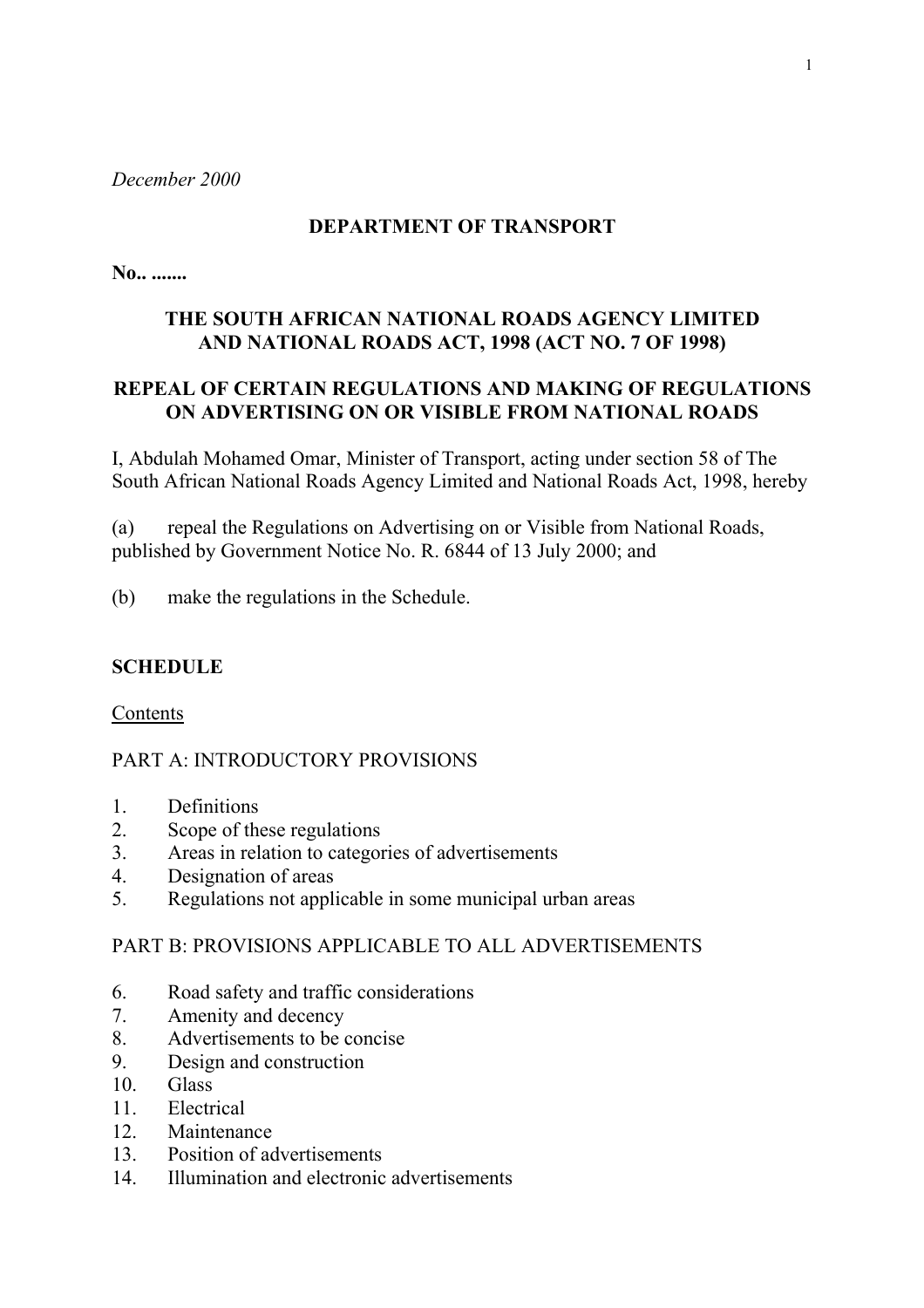#### 15. Floodlighting

## PART C: TYPES OF ADVERTISEMENTS AND REGULATION AND CONTROL OF THEIR ERECTION OR DISPLAY

- 16. Electronic billboards
- 17. Large billboards
- 18. Small billboards and tower structures
- 19. Large posters and advertising on street furniture
- 20. Flags
- 21. Suburban advertisements
- 22. Estate agents' boards
- 23. Advertisements for sale of goods or livestock
- 24. Sidewalk posters and notices
- 25. Project boards
- 26. Street name advertisements
- 27. Security advertisements
- 28. Product replicas and three-dimensional advertisements
- 29. Balcony and under awning advertisements
- 30. Forecourt advertisements
- 31. Residential or community advertisements
- 32. On-premises business advertisement
- 33. Tower, bridge and pylon advertisements
- 34. Construction site advertisements
- 35. Advertisements for sponsored road traffic projects
- 36. Service facility advertisements
- 37. Banners
- 38. Development advertisements
- 39. Aerial advertisements

#### PART D: GENERAL PROVISIONS

- 40. Approval by Agency
- 41. Transitional provisions
- 42. Short title

--ooOOoo–

## **PART A: INTRODUCTORY PROVISIONS**

### **1. Definitions**

In these regulations, a meaning that has been assigned to a word or expression in the Act shall bear that meaning and, unless the context indicates otherwise—

"advertisement for sale of goods or livestock" means an advertisement announcing such a sale on land or premises not normally used for commercial purposes and may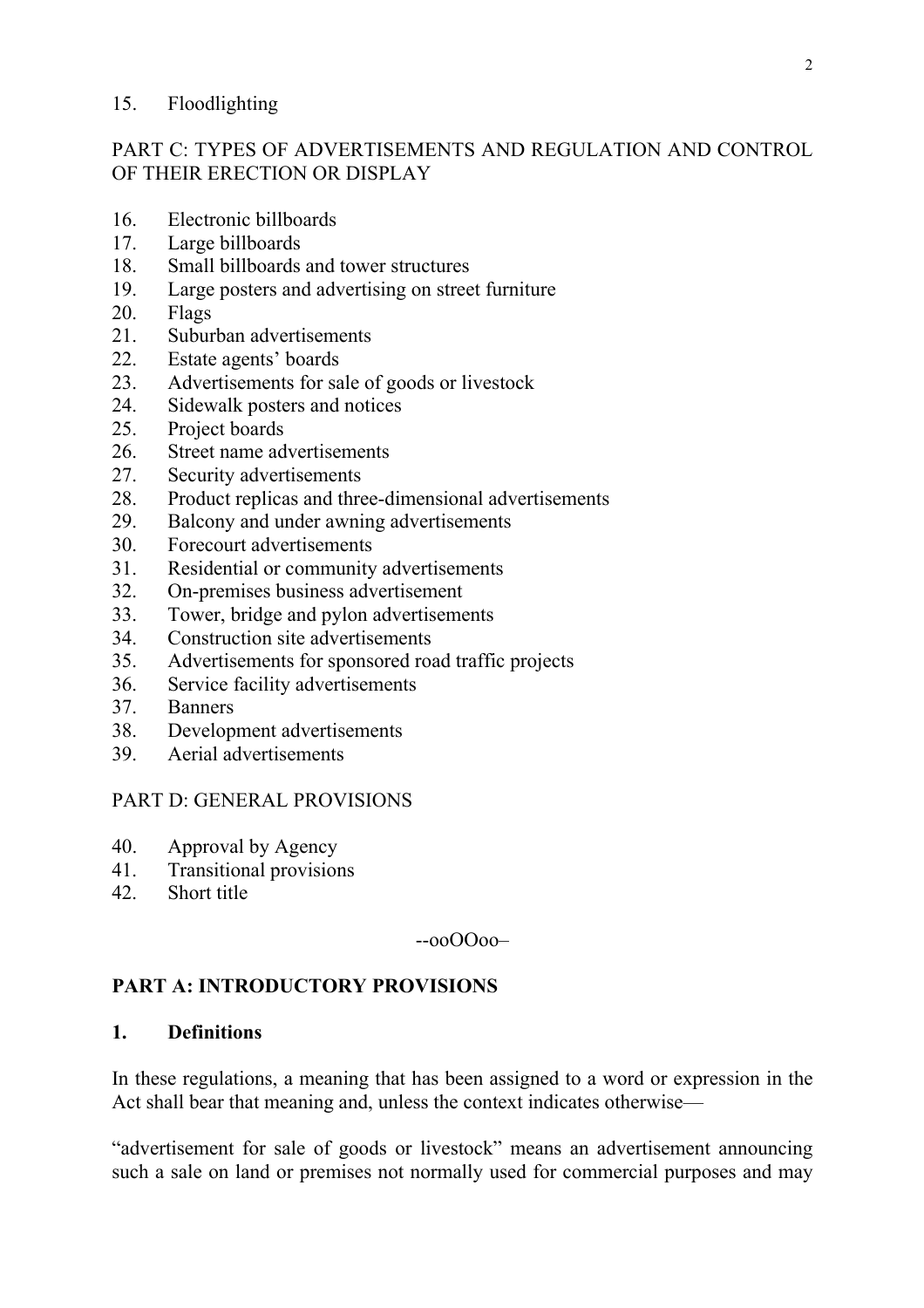include an advertisement announcing auctions of household goods on residential properties, or livestock or game on farms;

"advertisement for sponsored road traffic projects" means an advertisement relating to the sponsoring of a specific project aimed at the provision of road services, the promotion of road safety or the management and conservation of roadside environments;

"advertising structure" means any physical structure erected to display an advertisement;

"advertiser" means the person or organisation whose product or service is being advertised, or whose name or image is mentioned or promoted in an advertisement;

"aerial advertisement" means an advertisement painted on, attached to or produced by an aircraft, including a captive balloon, kite, unmanned free balloon, moored airship, parasailing craft, hang glider, model or radio controlled aircraft, an aircraft towed behind a vehicle or sailing vessel for the purpose of flight, and an aircraft towing banners or producing smoke signals;

"animated" means that the visibility or message of an advertisement is enhanced by means of moving units, flashing lights or similar devices, or that an advertisement contains a variable message;

**"**area of advertisement" means the area in square metres of the smallest rectangle that will encompass the extreme limits of the advertisement or combined advertisement, together with any material or colour forming an integral part of the background of the advertisement or used to differentiate the advertisement from the structure or building against which it is placed;

"areas of maximum control" means natural areas, rural areas and urban areas of maximum control;

"balcony or under awning advertisement" means an advertisement—

- (a) affixed flat onto or painted on a parapet wall, balustrade or railing;
- (b) affixed flat onto or painted on a fascia;
- (c) affixed flat or painted on the fascia of a roof structure without walls;
- (d) affixed to or painted on a pillar, column or post supporting a roof structure without walls;
- (e) painted or printed on the fabric of a blind;

**"**banner" means a piece of cloth (or similar material) upon which an advertisement is displayed in such a manner as to be fully legible in windless conditions, attached to one or more ropes, poles or flagstaffs projecting vertically, horizontally or at an angle, or attached to buildings or to special structures, but excludes banners carried as part of a procession;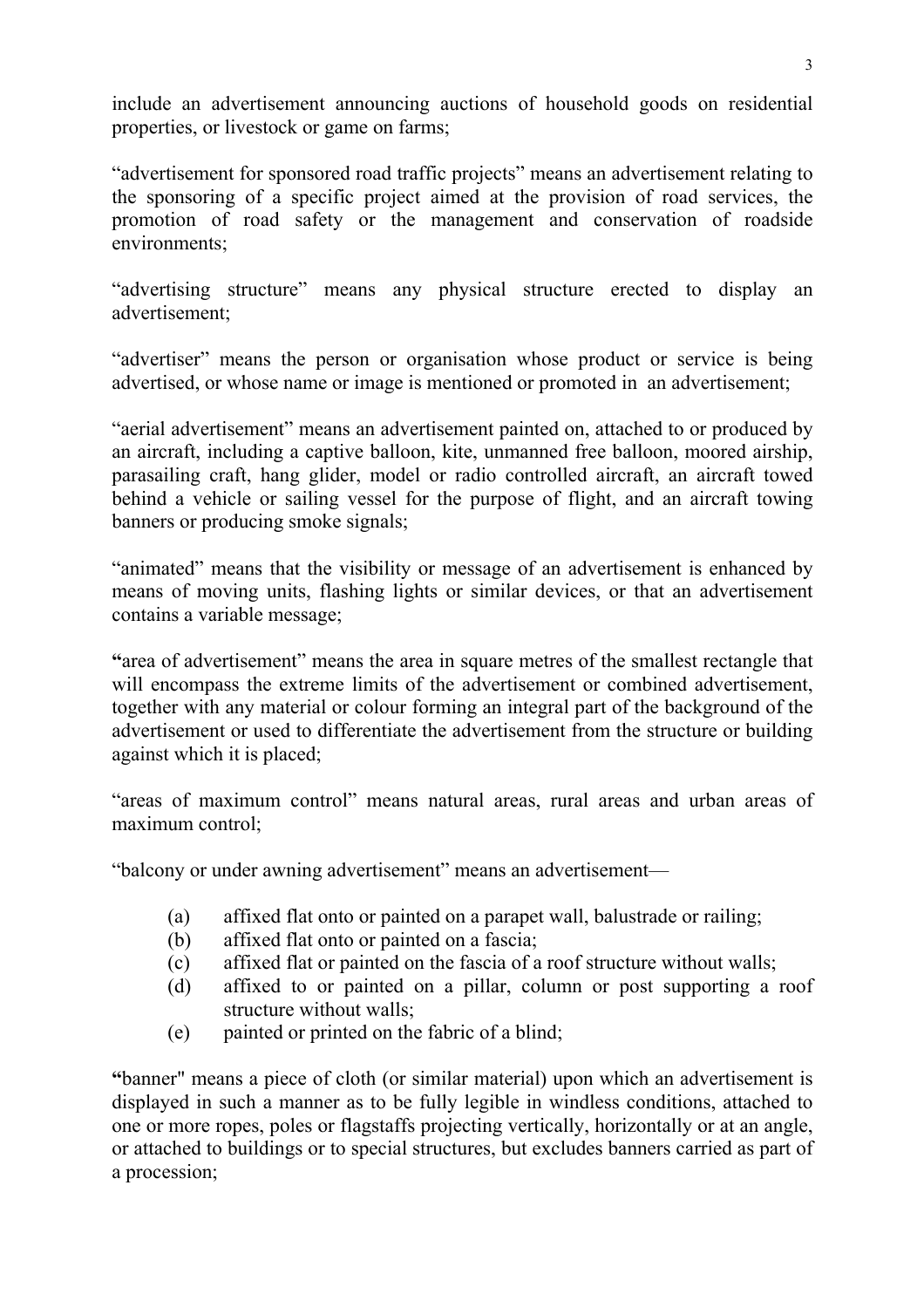"billboard" means any advertisement supported by a free-standing structure or affixed to an external wall of a building, or painted to an external wall or roof of a building used for commercial, office, industrial or entertainment purposes**,** also known as a "custom-made billboards" or "spectaculars" which may be paper-posted, sign written, posted with vinyl or covered, posted or written by a combination of such methods and may feature special effects such as internal illumination, specialist character cut-outs or three-dimensional presentations and may include variable messages. The main function of a billboard is to display advertisements;

"bit" means the basic unit for measuring the length of advertising messages and may consist of letters, digits, symbols, logos, graphics or abbreviations. For the purposes of these regulations bit values shall be calculated as follows:

| Words of up to eight letters, inclusive  | $1,0$ bit |
|------------------------------------------|-----------|
| Words of more than eight letters         | $2,0$ bit |
| Numbers of up to four digits, inclusive: | $0,5$ bit |
| Numbers of five to eight digits:         | $1,0$ bit |
| Symbol or abbreviation:                  | $0,5$ bit |
| Large logos and graphics                 | $2,0$ bit |

"candela" means a unit of luminance as determined from time to time by the International Commission on Illumination;

"centre of economic activity" means an enterprise or a group of enterprises outside of urban areas and which may include farm stalls, service facilities, accommodation facilities, food services, industries and cottage industries, as well as shops and other commercial facilities;

"clear height" means the minimum vertical distance from the ground, road or surface level, as the case may be, to the advertisement;

"combination advertisement" means an advertisement comprising a number of smaller, individual advertisements, usually displaying different products or services, placed next to each other on a single structure specially designed to accommodate more than one advertisement;

"construction site advertisement" means an advertisement affixed flat against or on top of a fence or wall forming the boundary of a construction site;

"development advertisement" means an advertisement describing (including a pictorial representation of) the type of development being carried out on a construction site;

"electronic billboard" means a billboard which has an electronically controlled, illuminated display surface which allows all or a portion of the advertisement to be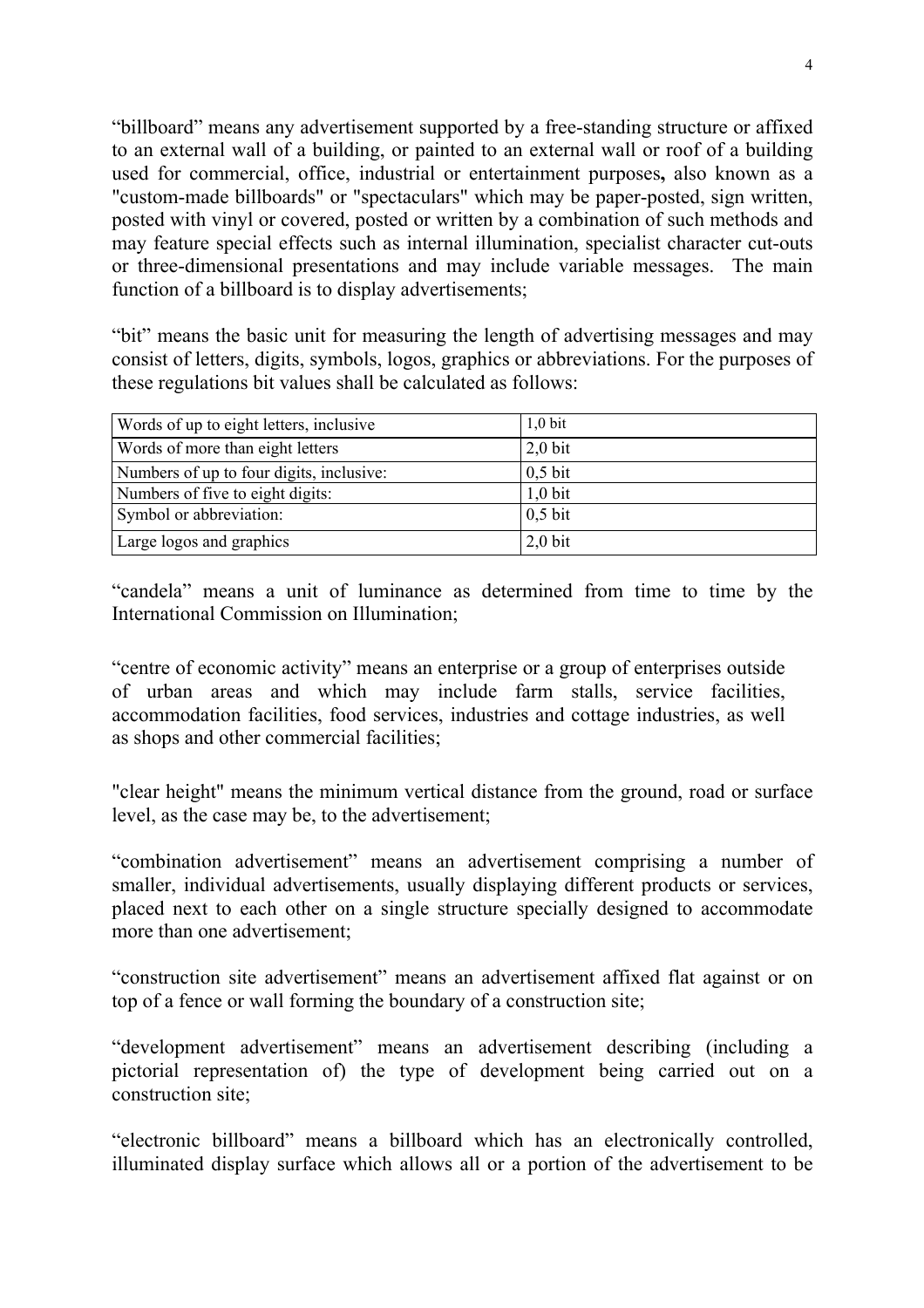changed, animated or illuminated in different ways;

"engineer" means an engineer registered in terms of the Engineering Profession of South Africa Act, 1990 (Act No. 114 of 1990);

"entertainment area" means an area the main purpose of which is to be used as a park, sports field, barbecue area or for other recreational purposes;

"erf" means an erf, stand, lot, plot, agricultural holding or similar land entity registered in a deeds registry;

"estate agents' board" means an advertisement that are temporarily displayed to advertise the fact that land, premises, development or other forms of fixed property are for sale or to let;

"flag" means a piece of cloth (or similar material) upon which an advertisement is displayed and which is attached to a single rope, pole or flagstaff projecting vertically in such a way that its contents are normally not readable in windless conditions. Flags exclude:

- a) national flags that do not carry any advertisement in addition to the design of the flag or flagstaff, and
- b) flags carried as part of a procession;

"forecourt" means an outdoor area forming a functional part of a building housing an enterprise, and may include the area of a filling station where the pumps are situated, or a terrace in front of a restaurant, enclosing fences, walls, screens or similar structures, excluding sidewalk areas in front of business premises intended for pedestrian circulation;

"forecourt advertisement" means an advertisement on a forecourt of business premises, being an advertisement displayed in such forecourt to draw attention to commercial services, goods for sale or other services available at the premises, but does not include a combination advertisement at a filling station or roadside service area;

"freeway" means a national road that has been designated as a freeway by an appropriate road traffic sign in terms of the National Road Traffic Act;

"functional public advertisement" means an advertisement displayed only for announcement or direction of the functions of municipalities or parastatal bodies that cannot be displayed under any other class of advertisement;

"gore" means the area immediately beyond the divergence of two roadways, bounded by the edges of those roadways;

"height" means the maximum vertical distance from the ground, road surface, or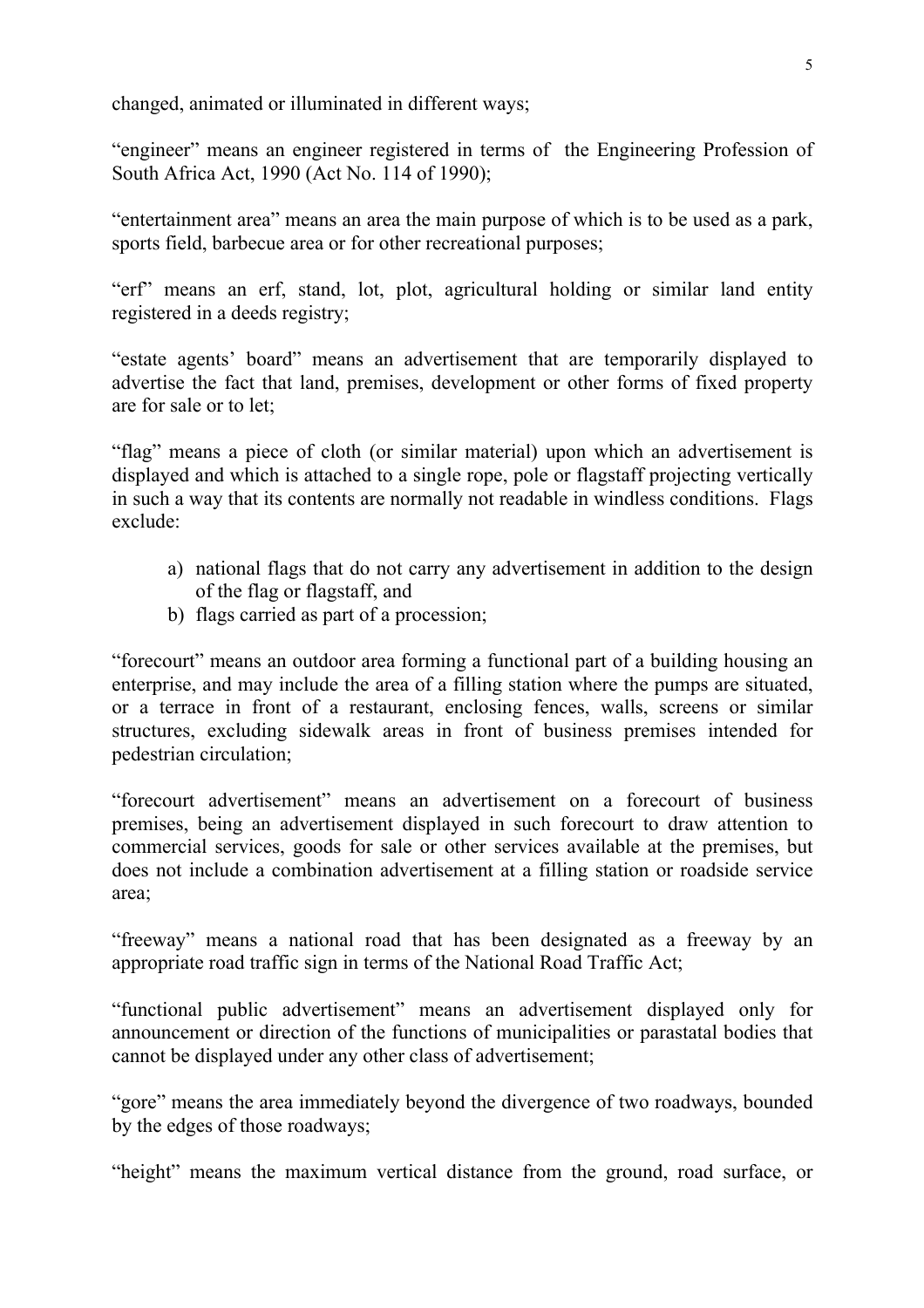surface level to the top of the advertisement;

"illuminated" in relation to an advertisement means that it has been installed with electrical or other power for the purpose of illuminating it, either continuously or intermittently;

"large billboard" means any billboard larger than 18 square metres in area of advertisement;

"large electronic billboard" means an advertisement that is an electronic billboard larger than 18 square metres in area;

"large poster" means a poster which does not exceed 2,2 square metres in area, which is attached to street furniture and which has been approved by a relevant municipality;

"light not intended for illumination" means a flashing, flickering or continuous light source, beam of light or a number of such sources or beams, aimed or moved in such a manner as to attract attention, without being primarily for the purpose of illuminating an area or object;

"locality-bound" means an advertisement displayed on a specific erf or premises and referring to an activity, product, service or attraction located, rendered or provided on that erf or those premises or inside that building;

"m" means metre;

"mm" means millimetre:

"National Road Traffic Act" means the National Road Traffic Act, 1996 (Act 93 of 1996);

"natural area" means an area of the rural or non-urban environment which is in an unspoilt natural state or is of high scenic value, and includes, but is not limited to, national parks, game reserves, nature reserves, marine reserves, wilderness areas, areas of extensive agriculture and scenic areas;

"on-premises business advertisement" means an advertisement aimed at identifying and locating business enterprises and industries, and excludes a residential or community advertisement;

"owner" in relation to an advertisement means the person who owns the advertising structure, or will own the structure once it has been erected, or any person who has a right to or share in the ownership of the advertising structure.

"poster" is any placard announcing or attracting public attention to any meeting, event, function, activity or undertaking or to the candidature of any person nominated for election to parliament, local government or any similar body or to a referendum, or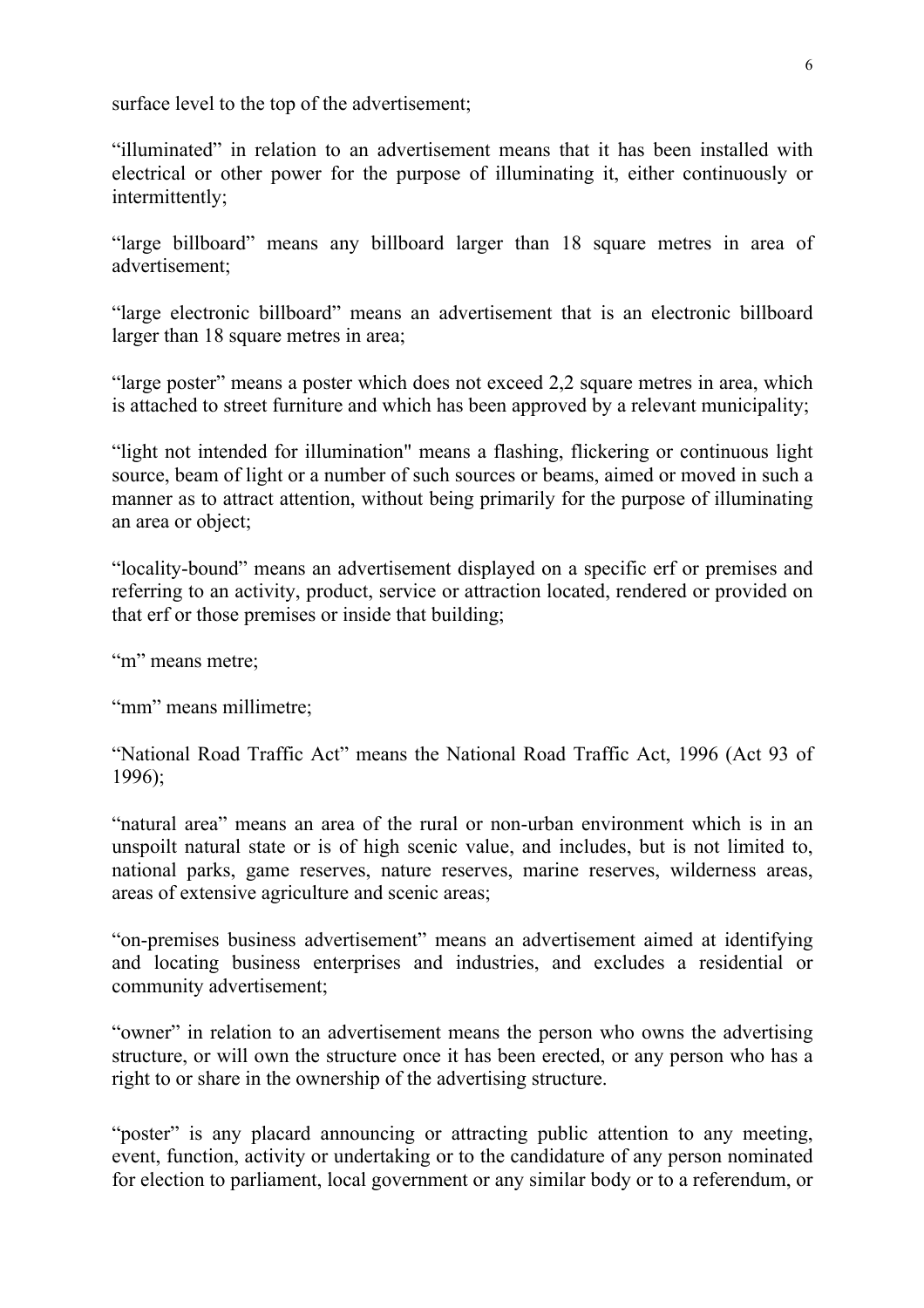any placard advertising any product or service or announcing the sale of any goods, livestock or property;

"product replica or three-dimensional advertisement" is a replica or device used for advertising that may be free-standing or attached to a structure, and includes an inflatable object that is not an aerial advertisement;

"project board" means an advertisement displaying the involvement of a contractor or consultant in a construction project;

"relevant municipality" means the municipality in whose area of jurisdiction an advertisement is erected or displayed, and in the case of Category B and C municipalities contemplated in section 155(1)(b) and (c) of the Constitution of the Republic of South Africa, 1996 (Act No. 108 of 1996), both such municipalities;

"residential or community advertisements" includes a variety of small notices and advertisements displayed on premises used for residential-orientated purposes and for community services, and include advertisements in urban areas and also on places of residence in natural and rural areas, but are limited to—

- (a) identification, direction and warning signs with regard to residences, for example—
	- (i) names of houses, flat complexes, farms and smallholdings;
	- (ii) signs such as "beware of the dog", "no parking" and "close the gate";
	- (iii) signs indicating the nature of or main activity on farms and smallholdings;
- (b) signs showing the name or nature of the business, practice or enterprise or the owners or practitioners on small businesses, enterprises and practices in urban residential premises and buildings constructed or used for community purposes or premises on urban, but not rural, smallholdings;
- (c) signs showing the name and nature of the facility or of the proprietor or partners, on small scale accommodation facilities;
- (d) signs showing the name and nature of the institution, the names of practitioners and nature and extent of services on community services and institutions, such as religious, cultural, educational and recreational institutions and medical institutions related to those purposes;

"road island" means an area demarcated on a roadway by means of painted lines, stones, kerbs or by other means with the intention of preventing vehicles from standing or being operated in that area;

"road median" means the area separating traffic lanes on a roadway;

"road reserve" means the full width of a national road, and includes roadways, shoulders and sidewalks and the air space above such roadways, shoulders and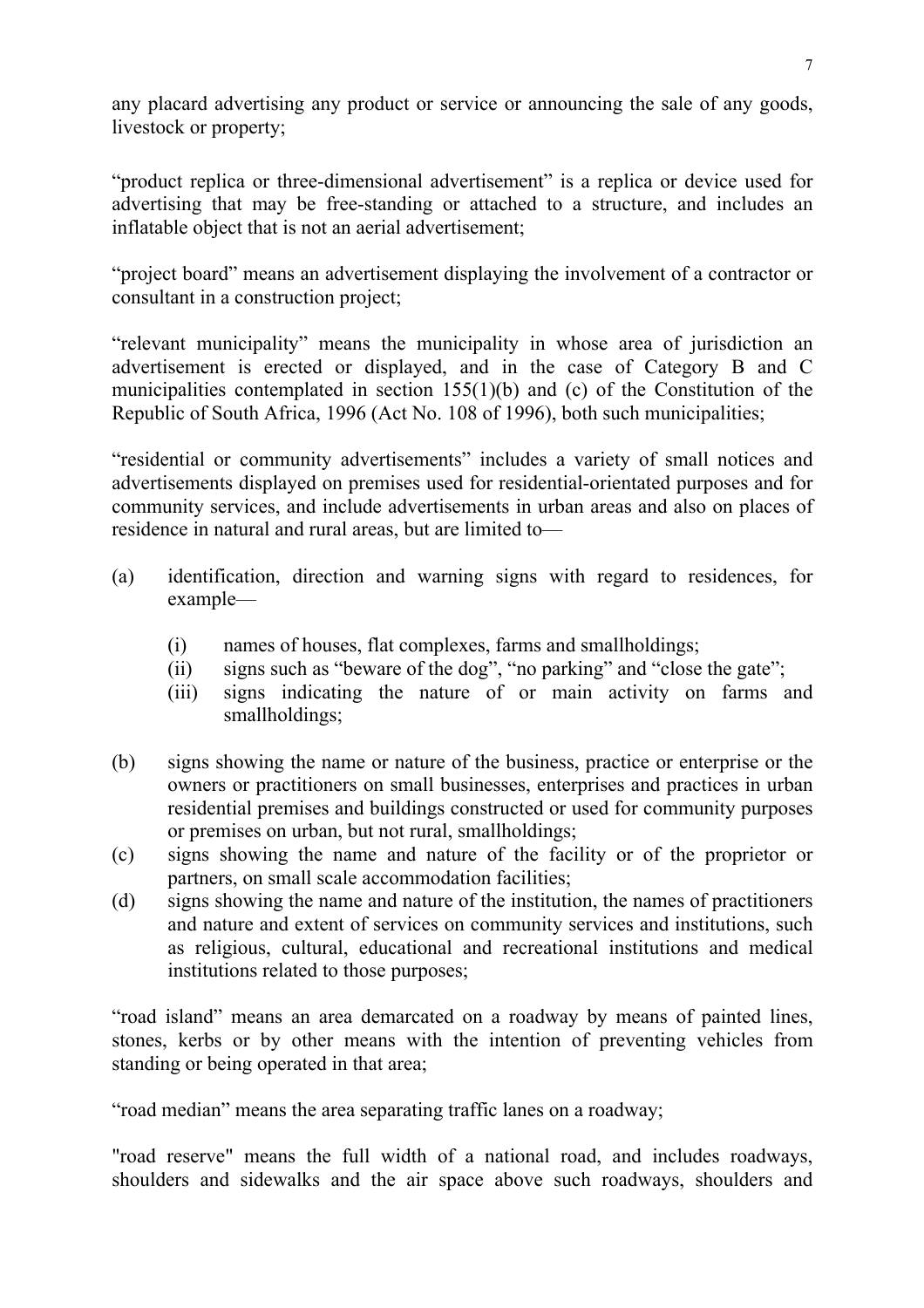sidewalks and all other areas within the road reserve boundary;

"road reserve boundary" means the proclaimed boundary forming the outer edge of the road reserve;

"roadside service area" means an area with direct access from a national road in which facilities and services such as petrol and diesel sales, restaurants, fast food outlets, toilets, playgrounds and picnic spots may be provided for motorists;

"road traffic sign" means a road traffic sign as defined in the National Road Traffic Act;

"roadway" means a roadway as defined in the National Road Traffic Act;

"rural area" means an area forming a transition between urban areas and unspoilt natural areas and includes intensive agriculture, subsistence agriculture and peri-urban smallholdings of a predominantly rural nature and with relatively low population densities;

"security advertisement" means an outdoor advertisement for neighbourhood watch, farm watch and similar schemes, and an advertisement containing the name, address and telephone number of a security company contracted to protect the premises on which the advertisement is displayed;

"service facility advertisement" means an advertisement at a filling station or roadside rest and service area;

"shoulder" means the shoulder of a national road as defined in the National Road Traffic Act;

"sidewalk" means a sidewalk of a national road as defined in the National Road Traffic Act;

"sidewalk poster or notice" means a temporary advertisement attached to an electrical light standard within a road reserve to advertise public and charitable events, functions, occasions, meetings or campaigns of a religious, educational, cultural, political, social, sporting or recreational nature, and includes a poster displayed for an election or referendum campaign;

"small billboard" means a billboard smaller than 18 square metres in area of advertisement;

"sponsored road traffic project" means a project specifically intended for the benefit of road users involving the provision of road services, the promotion of road safety or the management and conservation of road environments, agreed to between the Agency and the sponsor of the sponsored road traffic project;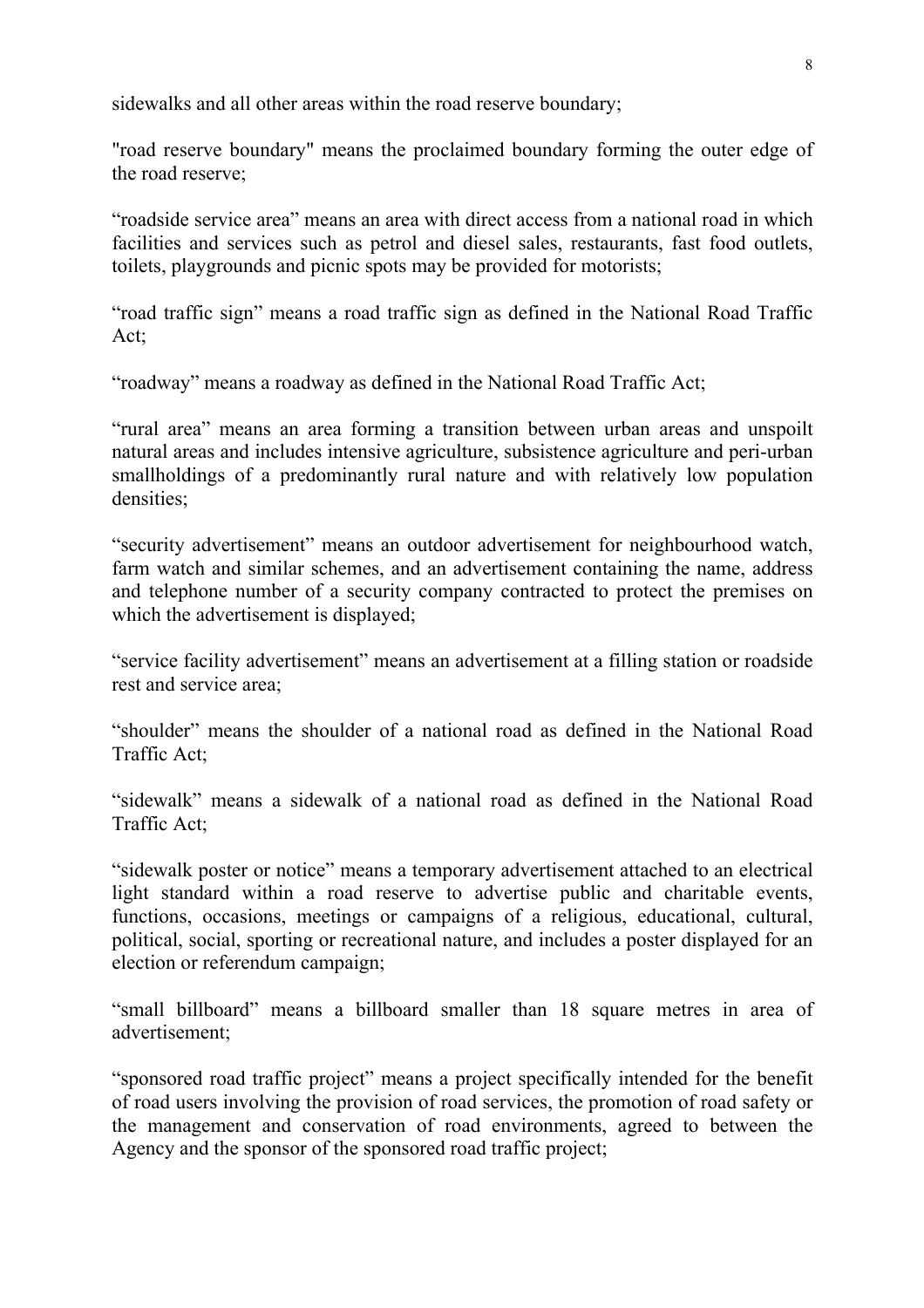"street furniture" means public facilities and structures which are not intended primarily for advertising and includes seating benches, planters, sidewalk litter bins, pole mounted bins, bus shelters, sidewalk clocks and drinking fountains, but excludes road traffic signs, traffic lights, street lights or any other road-related structures;

"street name advertisement" means a pole-mounted advertisement that may be illuminated, that is displayed in combination with a street name sign;

"streetscaping" or "streetscape" means the coherence between street furniture and other features on a national road;

"suburban advertisement" means a pole mounted location advertisement at the entrance to a town or suburb that carries an advertising sign beneath the road traffic sign bearing the name of the town or suburb;

"the Act" means the South African National Roads Agency Limited and National Roads Act, 1998 (Act No. 7 of 1998);

"tourism sign" means a road traffic sign having a trapezoidal shape and white on brown colour, the main objective of which is to inform and guide tourists in the final stages of their journeys;

"tower, bridge and pylon advertisement" means a billboard affixed to or painted on a tower, bridge or pylon that is not used primarily for advertising purposes;

"tower structure" means a structure used for advertising in a parking area of a shopping centre and at an important transport node such as an airport, railway station or bus or taxi station;

"traffic sign" means a road traffic sign or signal contemplated in the National Road Traffic Act or a rail traffic sign or signal;

"urban areas of maximum control", subject to regulation  $4(1)(b)$ , include, but are not limited to, natural open spaces and urban conservation areas, interface of natural landscape with built-up areas, bodies of water, rivers, ridges, forests, open recreational areas, characteristic vistas, heritage sites or buildings, special tourist areas, skylines, residential areas of lower density, and visual zones along freeways in urban areas, unless the Agency after obtaining a strategic environmental assessment designates areas along such freeways as urban areas of partial or minimum control;

"urban areas of minimum control", subject to regulation  $4(1)(b)$ , are areas which require minimum control such as areas of concentrated economic activity where business is the main focus, commercial districts, central shopping centres, central office precincts, commercial enclaves and shopping centres in industrial areas and industrial parks, entertainment districts or complexes and prominent transport nodes excluding nodes of an exceptional historical or architectural value.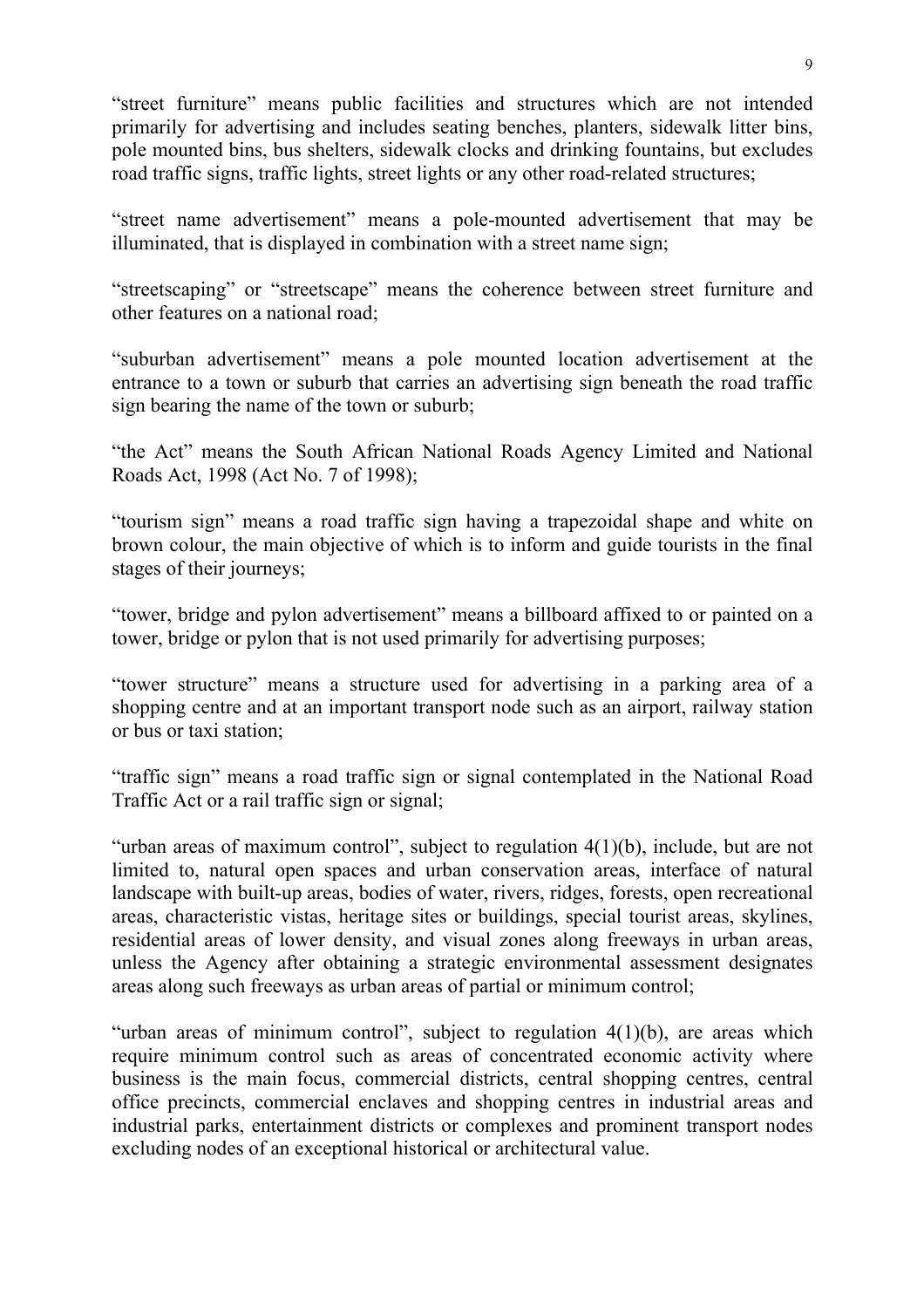"urban areas of partial control", subject to regulation  $4(1)(b)$ , are areas characterised by a greater degree of integration and complexity of land use which require a lesser degree of control, such as high density mixed residential areas, medium density areas in transition and residential areas where office and commercial encroachment has taken place and low density suburbs, small commercial enclaves in residential areas, suburban shopping centres and office parks, ribbon development along main streets, educational institutions, sports fields or stadia, commercialised squares, government enclaves and smallholdings of an urban nature with a higher population density than rural smallholdings;

"vehicle" means a motor vehicle as defined in the National Road Traffic Act;

"visual zone" means the road reserve of a national road and any area that is visible from any spot on such road reserve, but does not include an area situated at a distance of more than 250 metres from the road reserve boundary of a freeway in an urban area.

## **2. Scope of these regulations**

- (1) These regulations are designed to regulate advertising on or visible from national roads, within the scope of section 50 of the Act, and apply only to national roads, as defined in the Act, including freeways.
- (2) Unless these regulations provide specifically that the approval of the Agency is required for a particular advertisement, such approval is not required, but all of the conditions of these regulations applicable to that type of advertisement must be complied with.

## **3. Areas in relation to categories of advertisements**

- (1) For the purpose of determining the places where advertisements may be displayed, the Agency may designate areas in which national roads are situated in accordance with the categories described in regulation 4, subject to subregulation (4) of this regulation.
- (2) For the purpose of determining the nature, content and size of advertisements, they are divided into the categories defined in regulations 16 to 39.
- (3) The advertisements which may be displayed on or so as to be visible from national roads in the various categories of areas, are regulated in regulations 16 to 39, subject to the general provisions in Part B.
- (4) These regulations shall not apply to areas outside of visual zones.
- (5) Despite these regulations, the Agency may, by notice in the *Government Gazette*, designate areas along national roads, either individually or in respect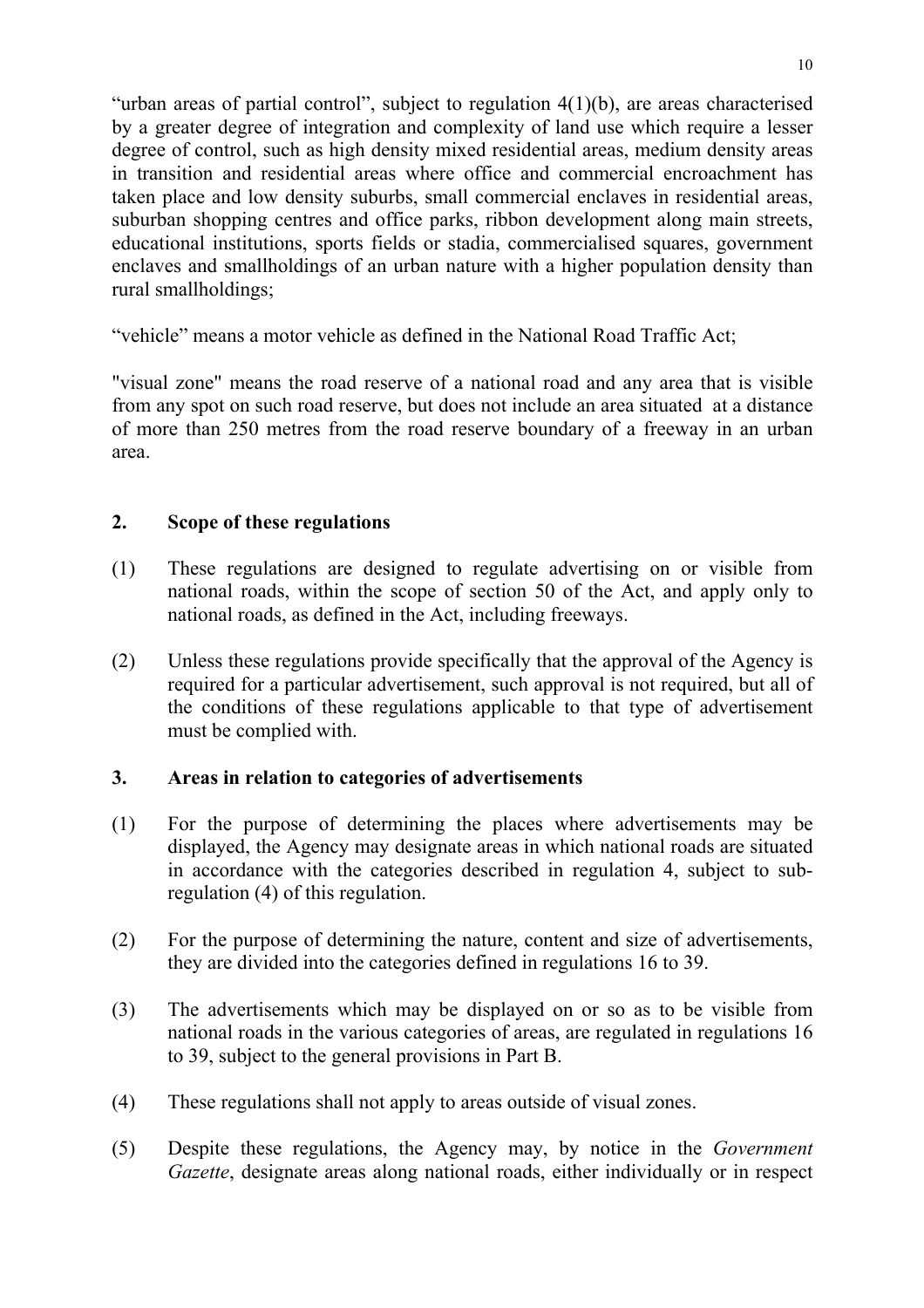of a class or type of such roads, where the erection or display of advertisements shall not be permitted.

## **4. Designation of areas**

- (1) The Agency may, subject to sub-regulation (2) of this regulation and subregulations (4) and (5) of regulation 3—
	- (a) designate areas outside of urban areas in which national roads are situated as either natural areas or rural areas;
	- (b) in urban areas, after consultation with relevant municipalities, designate areas in which national roads are situated as—
		- (i) urban areas of maximum control;
		- (ii) urban areas of partial control;
		- (iii) urban areas of minimum control,

provided that where a relevant municipality has already designated an area as one of such categories, the Agency must designate it as such.

- (2) Where a national road falls within an area which has not been designated into a particular category under sub-regulation (1), the area in which it falls shall be deemed to be an area of maximum control.
- (3) The Agency must make details of a designation under sub-regulation (1), with appropriate maps or diagrams, available for inspection by the public during the Agency's office hours at the Head Office and the relevant regional office of the Agency.

## **5. Regulations not applicable in some municipal urban areas**

- (1) Subject to sub-regulation (2) and in terms of section 156, read with Part B of Schedule 5, and Chapter 3 of the Constitution of the Republic of South Africa Act 108 of 1996, these regulations shall not apply in an urban area, except for regulation 6 which will apply, where the relevant municipality has promulgated a by-law—
	- (a) dealing substantially with the matters covered by these regulations, and
	- (b) that is applicable to national roads in that area,

or in any urban area which the Minister has declared these Regulations not applicable by notice in the Government Gazette.

(2) Where in terms of sub-regulation (1) these regulations do not apply, the municipality, when considering any application for an advertisement equal to or larger than six square metres which will face a national road, must make its approval conditional upon the applicant also obtaining the approval of the Agency, and the Agency in considering such an application must consider only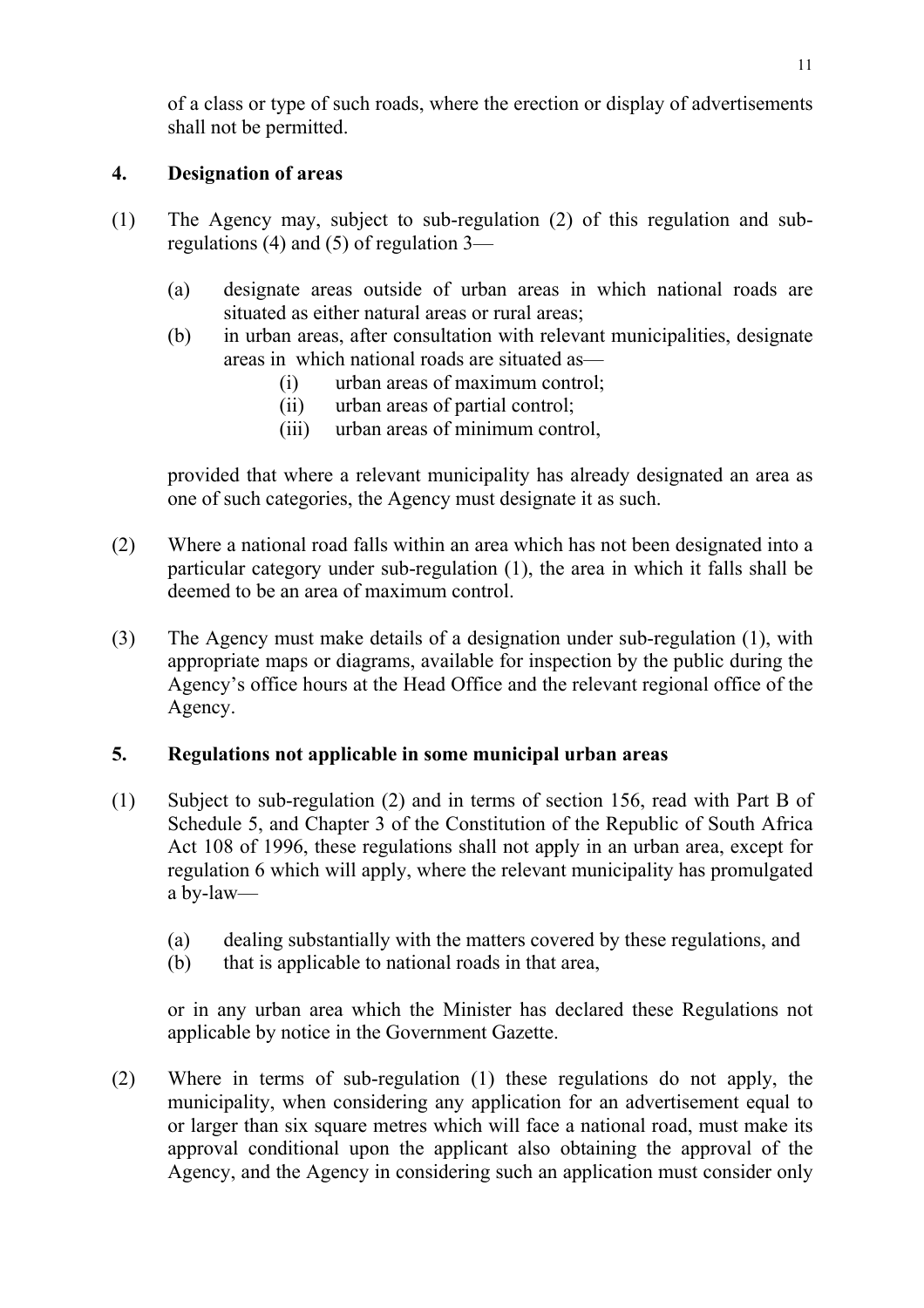road traffic, road traffic sign and safety considerations as contemplated in regulation 6.

# **PART B: PROVISIONS APPLICABLE TO ALL ADVERTISEMENTS**

## **6. Road safety and traffic considerations**

- (1) Despite the other provisions of these regulations, no advertisement may—
	- (a) constitute a danger to persons or property;
	- (b) be so placed as to distract, or contain an element which distracts, the attention of drivers of vehicles in a manner likely to lead to unsafe driving conditions;
	- (c) be illuminated to the extent that it causes discomfort to or inhibits the vision of approaching pedestrians or drivers of vehicles;
	- (d) be attached to traffic signs, combined with traffic signs (unless specifically authorised by the National Road Traffic Act), obscure traffic signs, create confusion with traffic signs, interfere with the functioning of traffic signs or create road safety hazards;
	- (e) obscure the view of pedestrians or drivers, or obscure road or rail vehicles and road, railway or sidewalk features such as junctions, bends and changes in width;
	- (f) project over pedestrian or cycle circulation routes, unless the clear height of the advertisement exceeds 2,4 metres;
	- (g) obstruct fire escapes or the means of egress to fire escapes;
	- (h) be placed closer than the minimum clearance with regard to overhead power lines as prescribed by any law;
	- (i) be erected in the vicinity of a signalised intersections which display the colours red, yellow or green if such colours will constitute a road safety hazard;
	- (j) have light sources that are visible to vehicles travelling in either direction;
	- (k) be erected without approval where such approval is required by the Act or these regulations or any other law.
- (2) In considering applications for approval for advertisements that will face a national road, the Agency must evaluate whether, according to road traffic sign standards published under applicable road traffic legislation, prevailing traffic conditions and the roadside environment—
	- (a) the size of the advertisement, together with other advertisements in the area, if any, will affect the conspicuousness of road traffic signs by virtue of potential visual clutter;
	- (b) the size of the advertisement, or any portion thereof by way of its colour, letter size, symbol, logo, graphics or illumination, will result in the advertisement having a distracting effect on the attention of drivers of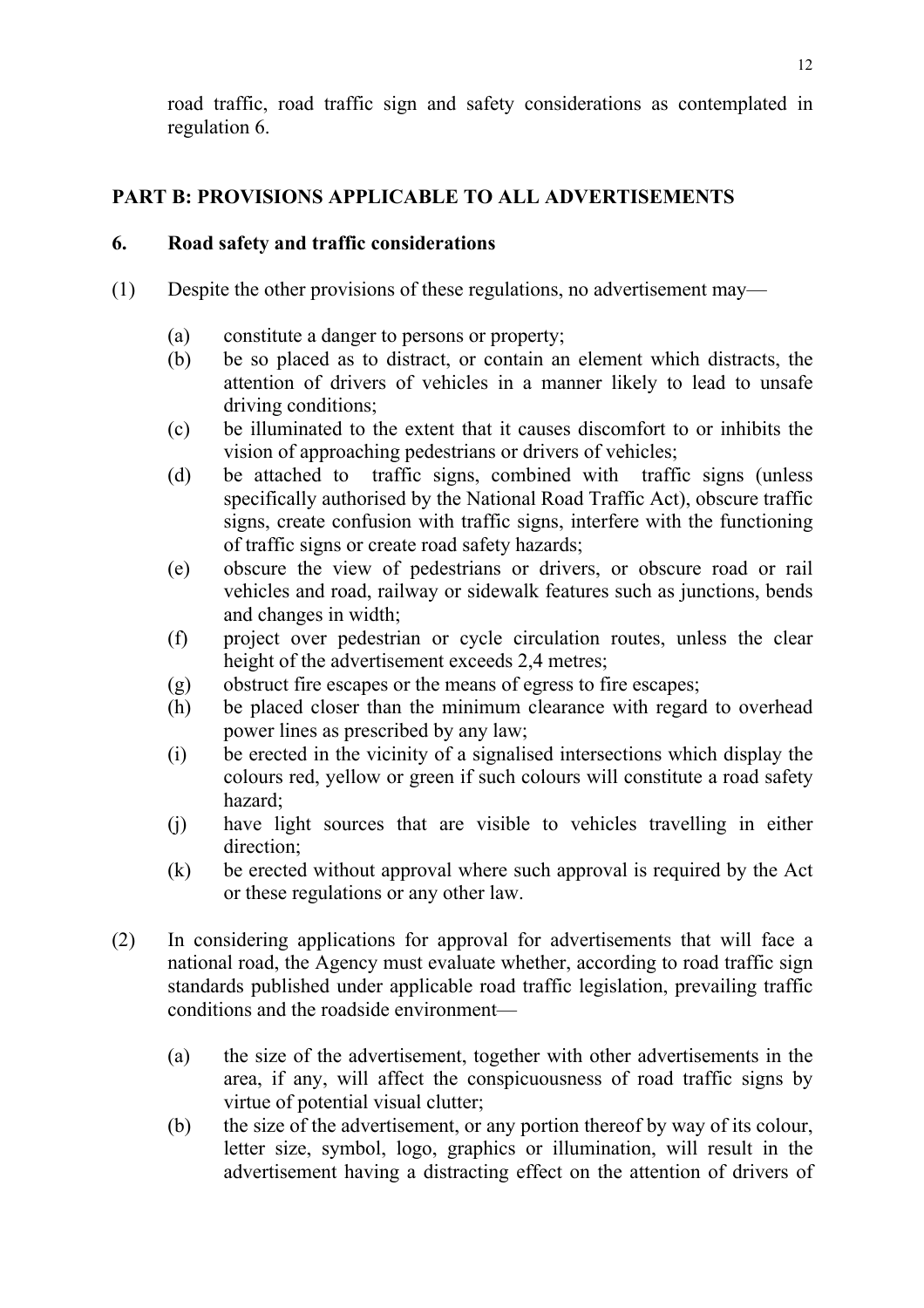vehicles to the task of driving and lead to unsafe driving conditions;

- (c) the number of road traffic signs and advertisements in any area constitute a driving hazard, due to the attention of drivers of vehicles being deviated from the task of driving and leading to unsafe driving conditions;
- (d) the colour, or combination of colours, contained in the advertisement correspond with the colours or combinations of colours specified for road traffic signs in the regulations promulgated under the National Road Traffic Act;
- (e) the speed limit, and the measure of the traffic's adherence thereto, the traffic volume, the average following headway and accident history of the road demand more stringent control of outdoor advertising;
- (f) the amount of information contained in the advertisement, measured in bits, is within prescribed limits;
- (g) the advertisement is suitably positioned and orientated;
- (h) the position of the advertisement will negatively affect the visibility of, sight distance to or efficiency of any road traffic sign, or series of such signs;
- (i) the advertisement could be mistaken to represent a road traffic sign;
- (j) the illumination of advertisements is likely to distract drivers' attention from road traffic signs which are not illuminated;
- (k) the position of an advertisement would disrupt the flow of information from road traffic signs to drivers who encounter a series of road traffic signs intended for traffic regulation, warning or guidance, in cases where the applicable speed limit on the road exceeds 60 km per hour;
- (l) the position of any advertisement would potentially distract drivers' attention at places where traffic turns, negotiates curves, merges or diverges, or in the area of intersections or interchanges, or where drivers' uninterrupted attention to the driving task is important for road safety;
- (m) the distance of any advertisement before any road traffic sign, an advertisement's position in between road traffic signs or an advertisement's distance behind any road traffic sign is of such a nature as to distract a driver's attention from any road traffic sign.
- (3) The Agency may increase the minimum spacing between advertisements, or place further restrictions on the position, size and content of any advertisement it considers necessary, in the interests of road safety.
- (4) No advertisement will be allowed that emits a noise, sound, smoke, smell or odours.

# **7. Amenity and decency**

Despite the other provisions of these regulations, no advertisement may—

(a) be detrimental to the environment or to the amenity of a human living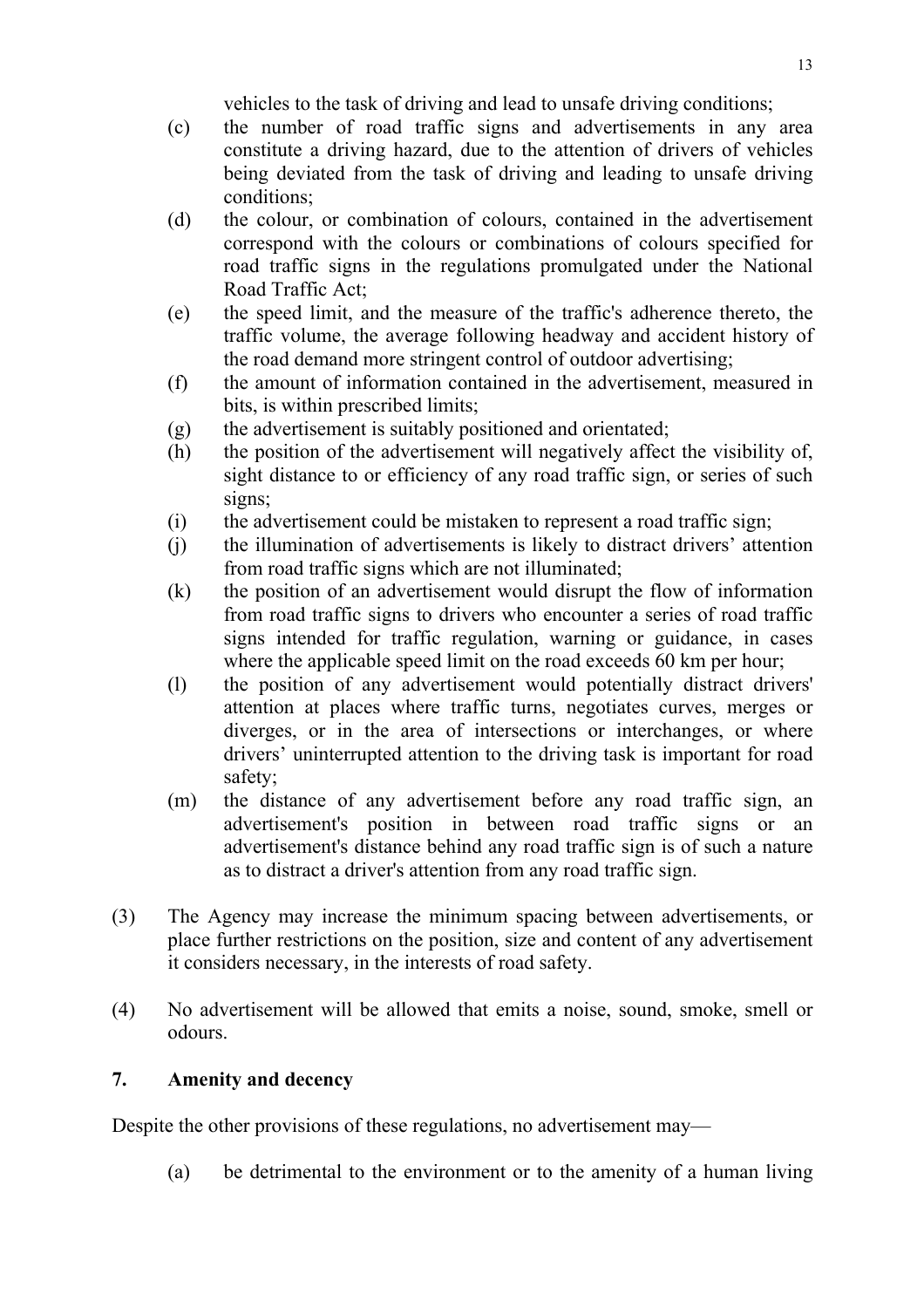environment by reason of size, colour, texture, intensity of illumination, quality of design or materials or for any other reason;

- (b) be in its content objectionable, indecent, offensive or suggestive of indecency or prejudicial to public morals or be in conflict with the guidelines or standards laid down from time to time by the South African Outdoor Advertising Association;
- (c) obscure, partially or wholly, an advertisement owned by another person that has been erected previously and legally displayed.

# **8. Advertisement to be concise**

An advertisement positioned on or next to a national road and visible from a national road must be concise and legible and comply with the following requirements:

- (a) No advertisement displaying a single message may exceed six bits of information in a visual zone and 10 bits on a road other than a freeway;
- (b) No combination sign, or any other advertisement displaying more than one advertisement or message, may contain more than six bits of information per enterprise, service or property, or per individual advertisement or message displayed on a combination sign;
- (c) Numbers longer than eight digits are not allowed;
- (d) A street number indicating specific premises must have a minimum size of 150 millimetres and a maximum size of 350 millimetres;
- (e) No message may be spread across more than one advertisement.

# **9. Design and construction**

- (1) Any advertisement must—
	- (a) be neatly and properly constructed according to generally accepted design and construction standards;
	- (b) not be detrimental to or have a negative aesthetic impact on the streetscape or character of the surrounding area by way of the design of the structure or device;
	- (c) have a neat appearance and consist of durable materials suited to the function, nature and permanence of the advertisement, and materials such as cloth, canvas, cardboard, paper or synthetic cardboard may be used only when essential to the nature and function of a particular advertisement;
	- (d) have a neat appearance in terms of advertisement content and sign writing, and may not contain untidy handwritten messages;
	- (e) not deface building facades with electrical services provisions and other accessories;
	- (f) be rigidly and securely attached, supported or anchored in a safe manner so that unwanted movement in any direction is prevented;
	- (g) be capable of effectively securing, supporting and maintaining not less than twice its mass with the addition of any force to which the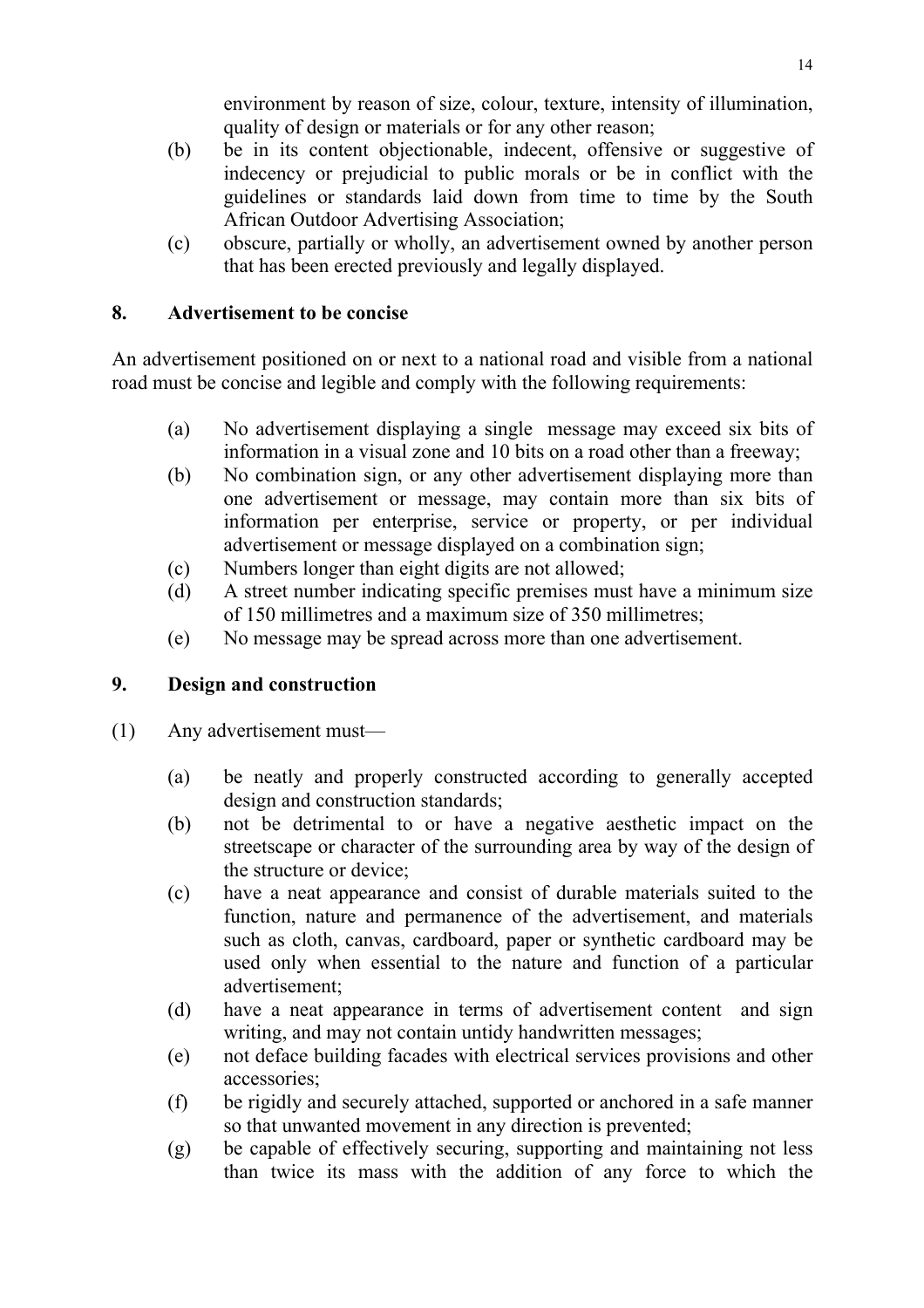advertisement may be subjected, including wind pressure;

- (h) wherever necessary in accordance with the nature of the advertisement and when attached to brickwork, masonry or concrete, be securely and effectively attached thereto by means of bolts securely embedded in such brickwork, masonry or concrete or passing through the same and secured on the opposite side;
- (i) not be secured by water soluble adhesive, adhesive tape or similar material to display the advertisement;
- (j) have all exposed metalwork painted or otherwise treated to prevent corrosion and all timber treated to prevent decay;
- (k) have measures taken to prevent entry of water into and the accumulation of water or moisture on or in the advertisement or any part of its supporting framework, brackets or other members.
- (2) No advertisement may—
	- (a) obstruct any window or opening provided for the ventilation of a building or obstruct any stairway or doorway or other means of exit from a building or prevent the movement of persons from one part of a roof to another part;
	- (b) be painted on any fence or boundary wall in an area of maximum control.

# **10. Glass**

- (1) All glass used in an advertisement, other than glass tubing used in a neon and similar advertisement, must be safety glass at least three millimetres thick.
- (2) Glass panels used in an advertisement must not exceed 0,9 square metres in area, each panel being securely fixed in the body of the advertisement, structure or device independently of all other panels.

# **11. Electrical**

Every illuminated advertisement and every advertisement in which electricity is used, must—

- (a) have power cables and conduit containing electrical conductors positioned and fixed so that they are not unsightly;
- (b) be constructed of material that is not combustible;
- (c) be provided with an external switch in an accessible position and at a height of at least three metres from the ground whereby the electricity supply to the advertisement may be switched off;
- (d) be wired and constructed in accordance with and subject to the provisions of all applicable laws.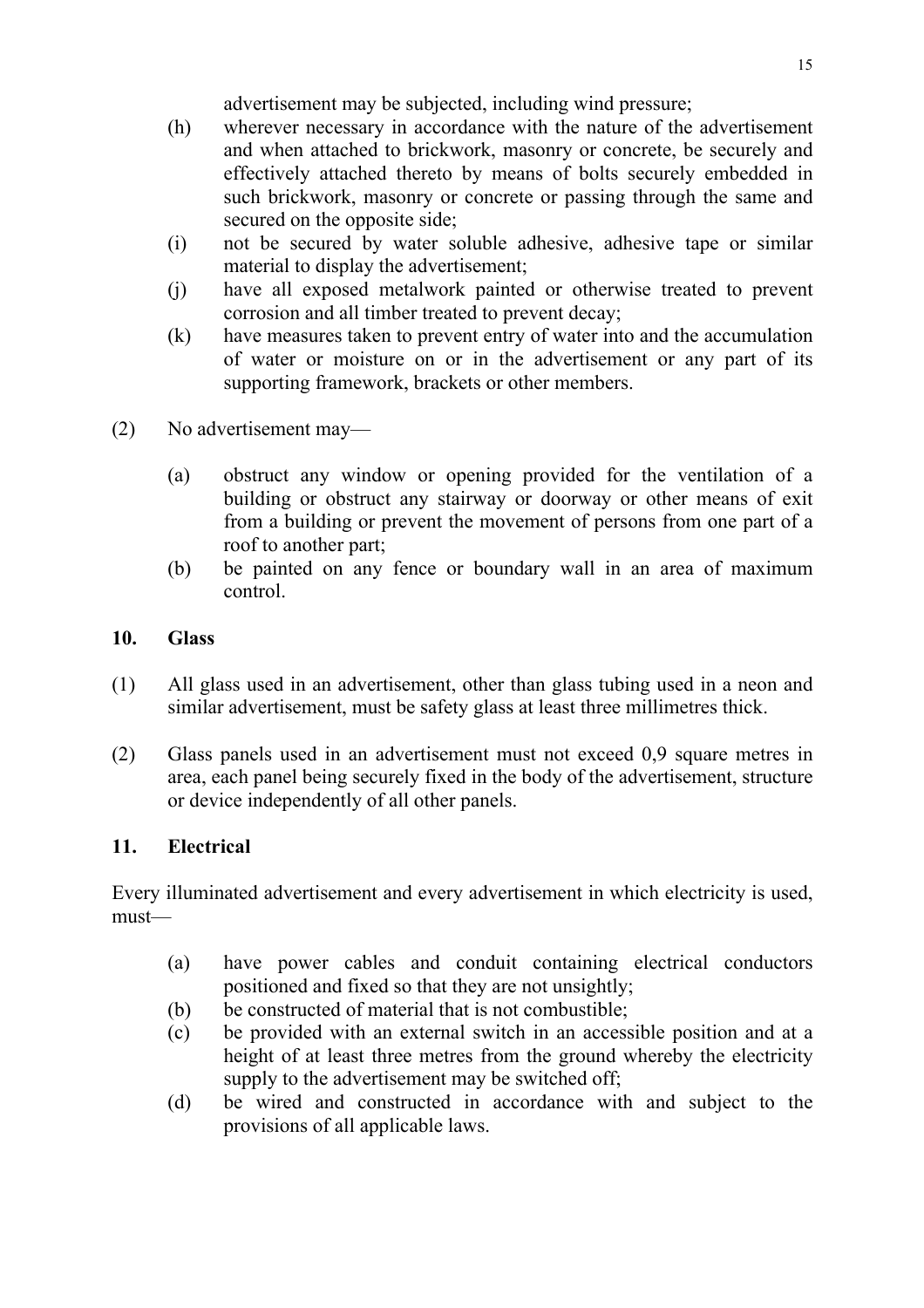### **12. Maintenance**

- (1) An advertisement must—
	- (a) be located at a height that discourages vandalism;
	- (b) be serviced on a regular basis;
	- (c) be maintained in good repair and in a safe condition.
- (2) Any person who displays an advertisement or permits it to be displayed shall be responsible for the maintenance in a safe and proper condition of the advertisement and the repainting thereof, and be liable for the consequences of not doing so, and must undertake at least one annual inspection of the advertisement with a view to satisfying himself or herself of the safety thereof.

### **13. Position of advertisements**

An advertisement shall not, except where specifically authorised by these regulations—

- (a) cause any obstruction to a motorist's view of the roadway or its approaches, regardless of the direction the motorist is travelling;
- (b) be positioned on a road island or road median;
- (c) be suspended across a national road;
- (d) be erected within or suspended above a visual zone;
- (e) be permitted at urban street corners.

### **14. Illumination and electronic advertisement**

- (1) Illumination is permitted on an advertisement only if it does not lead to unsafe driving conditions, and where it is specifically not prohibited.
- (2) The luminance level on any advertisement where illumination is permitted, and where the applicable speed limit on the national road is higher than 60 km per hour, shall not exceed the following:

| <b>Illuminated area</b>                  | <b>Maximum luminance</b>      |
|------------------------------------------|-------------------------------|
| Less than 0,5 square metres              | 1000 candela per square metre |
| $0,5$ to 2,0 square metres               | 800 candela per square metre  |
| $2,0$ to 10 square metres                | 600 candela per square metre  |
| 10 or more square metres in visual zones | 350 candela per square metre  |
| 10 or more square metres in other areas  | 400 candela per square metre  |

(3) In a visual zone an advertisement may not be illuminated unless the freeway, or other national road if the speed limit applicable thereto exceeds 80 km per hour, is lit by overhead lighting over the full distance within which the advertisement is visible from the freeway or such national road and the source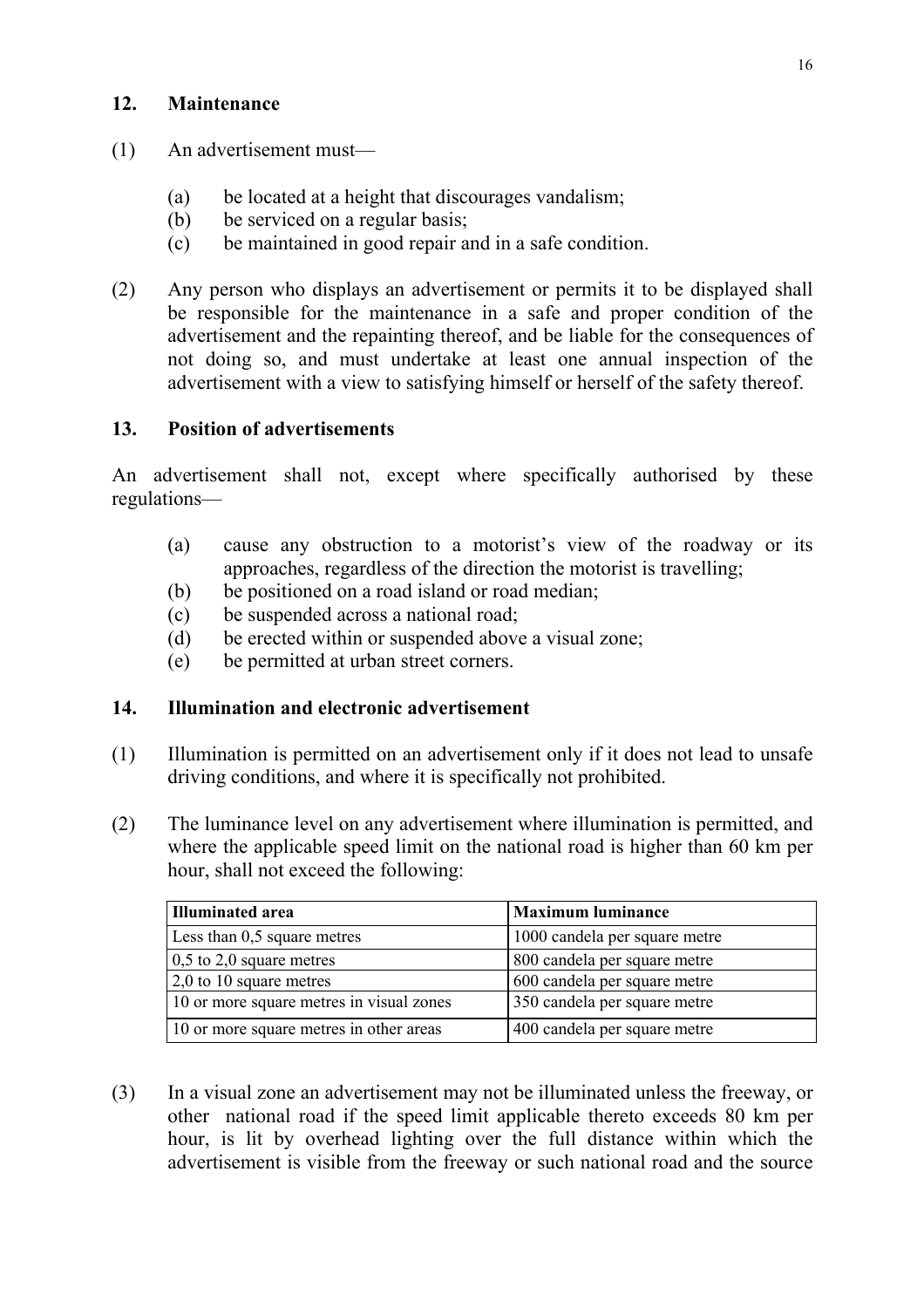of the illumination is concealed from oncoming traffic.

(4) A variable or animated message shall not exceed the following frame update limits:

| Speed limit 60 km per hour or less   | Full video                                                              |
|--------------------------------------|-------------------------------------------------------------------------|
| Speed limit more than 60 km per hour | One single complete frame that changes every<br>30 seconds as a maximum |

- (5) An electronic advertisement may not inhibit the view of a driver or pedestrian or be in the direct line of sight of a traffic light.
- (6) An electronic advertisement may not have subliminal flashes.
- (7) Light not intended for illumination may only be utilised if it is allowed for in the environmental plans of the relevant municipality.
- (8) No person may display light not meant for illumination in a visual zone, or in a natural area, or in an urban area of maximum control if it will be visible from a national road.
- (9) No person may display light not meant for illumination in a rural area of economic activity visible from a national road, or in an urban area of partial or minimum control visible from a national road, without the written approval of the Agency.
- (10) No light beam may be moved or directed in such a manner as to distract the attention of drivers of vehicles from the task of driving.
- (11) No light source or beam of light not meant for illumination may be positioned or aimed so as to shine directly onto, or at, a national road.

#### **15. Floodlighting**

- (1) Subject to regulation 14, a light source for an advertisement must be positioned to ensure effective distribution and minimise light wastage or "spill".
- (2) Any light source for an advertisement must not be visible to traffic travelling in either direction.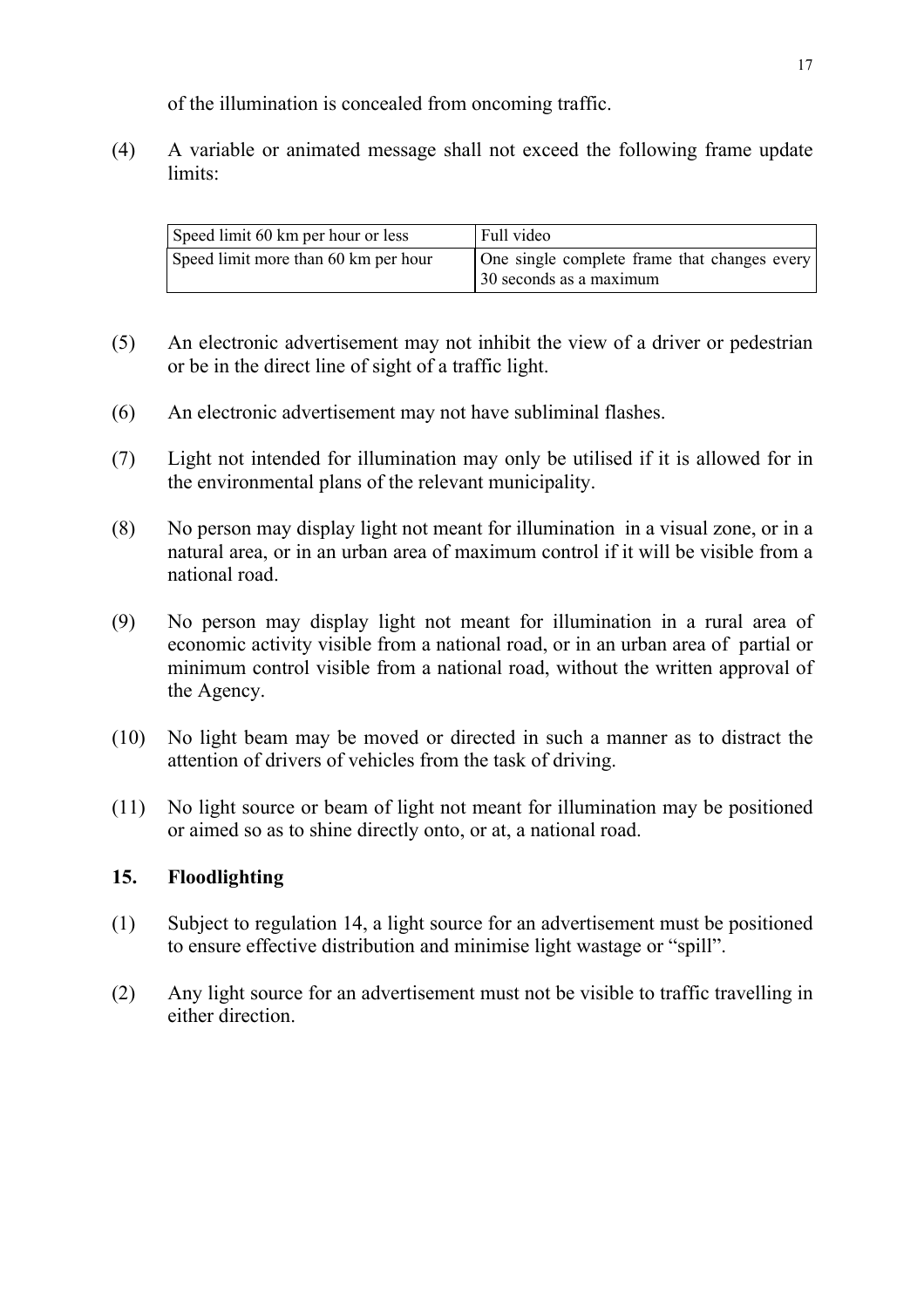## **PART C: TYPES OF ADVERTISEMENTS AND REGULATION OF THEIR ERECTION OR DISPLAY**

### **16. Electronic billboards**

- (1) No person may erect an electronic billboard in a visual zone and facing a national road without first obtaining the written approval of the Agency. In deciding whether to grant or refuse such approval, the Agency must have regard to—
	- (a) the matters set out in regulation 6;
	- (b) whether it is allowed for in environmental plans of the relevant municipality;
	- (c) aesthetic and ecological aspects;
	- (d) the nature of the proposed messages;
	- (e) other factors specified in the Act or these regulations or that the Agency regards as relevant.
- (2) A large electronic billboard must be displayed perpendicular to oncoming traffic.
- (3) No large electronic billboard may be erected closer than five kilometres to another large electronic billboard on the same side of a national road, unless this is allowed for in the environmental plans of the relevant municipality.
- (4) An electronic billboard may not be erected within a radius of 50 metres from the centre of an intersection on a national road where the speed limit on the national road is less than or equal to 60 kilometres per hour, or within a radius of 100 metres from the centre of an intersection or from a ramp gore at an interchange on a national road where the speed limit exceeds 60 kilometres per hour but does not exceed 100 kilometres per hour, or within a radius of 200m from the centre of any intersection or from any ramp gore at an interchange on any portion of a freeway where the speed limit exceeds 100 kilometres per hour.
- (5) The approval contemplated in sub-regulation (1) must be granted for a specified period.
- (6) No electronic billboard 18 square metres or smaller in area of advertisement, may be erected closer than 1,5 kilometres to another electronic billboard or large electronic billboard on a national road, unless this is allowed for in the environmental plans of the relevant municipality.
- (7) No one may erect an electronic billboard or large electronic billboard in a visual zone in an area other than an urban area of partial or minimum control*.*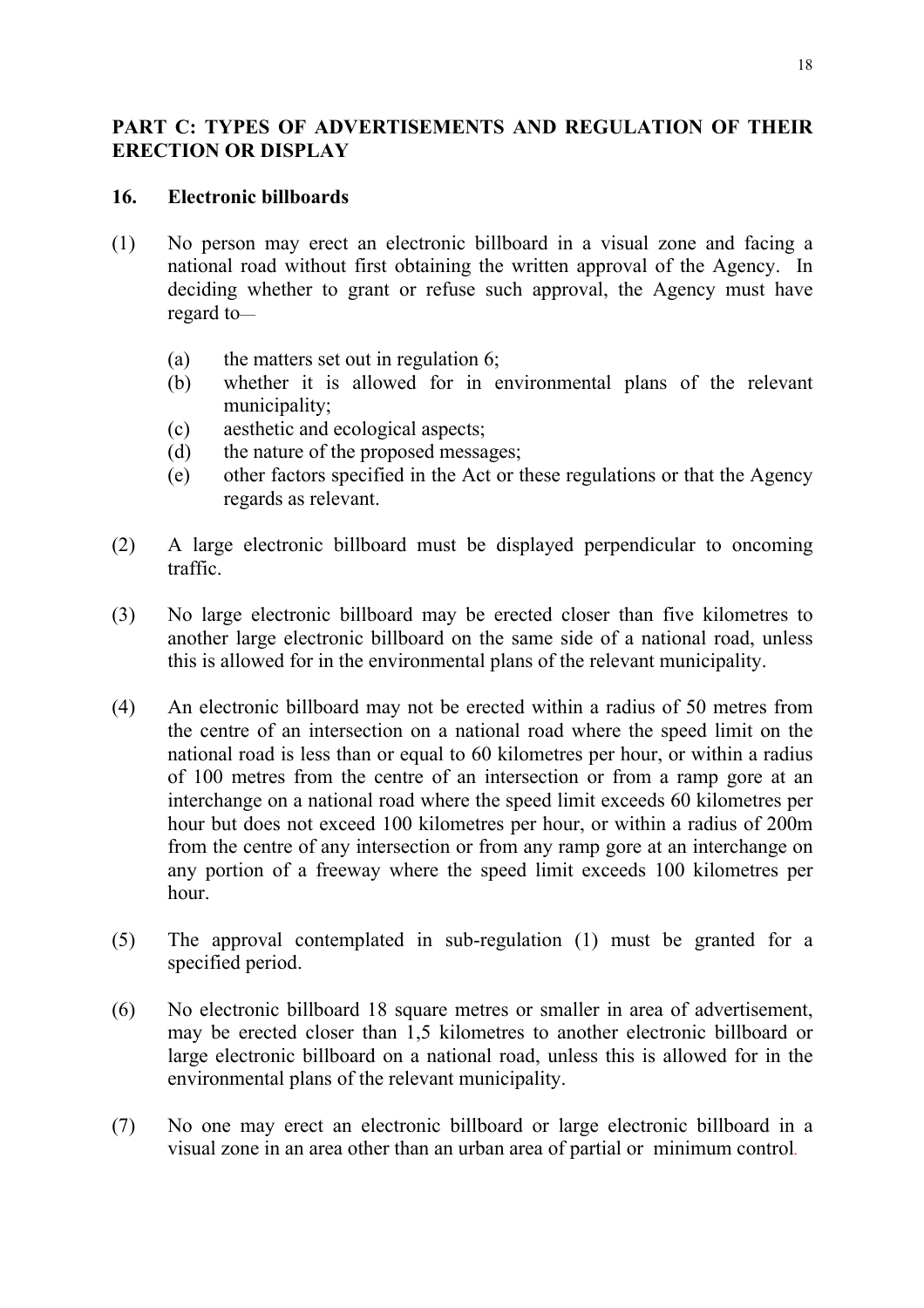### **17. Large billboards**

- (1) No person may erect a large billboard in a visual zone or facing a national road without first obtaining the written approval of the Agency. In deciding whether to grant or refuse such approval, the Agency must have regard to—
	- (a) the matters set out in these regulations;
	- (b) whether it is allowed for in environmental plans of the relevant municipality;
	- (c) aesthetic and ecological aspects;
	- (d) other factors specified in the Act or these regulations or that the Agency regards as relevant.
- (2) The clear height of a large billboard shall be not less than 2,4 metres.

| On a national road where a speed limit<br>of more than 80 km/hour has been<br>imposed | At least 250 metres apart and at least 250 metres from any<br>product replica or three dimensional advertisement when in<br>view of each other or of such product replica or three<br>dimensional advertisement and on the same side of the<br>national road, and at least 200m from any road traffic sign. |
|---------------------------------------------------------------------------------------|-------------------------------------------------------------------------------------------------------------------------------------------------------------------------------------------------------------------------------------------------------------------------------------------------------------|
| On a national road where a speed limit<br>of more than 60 and up to 80 km/hour        | At least 200 metres apart and at least 200 metres from any<br>product replica or three dimensional advertisement when in                                                                                                                                                                                    |
| has been imposed                                                                      | view of each other or of such product replica or three<br>dimensional advertisement and on the same side of the                                                                                                                                                                                             |
|                                                                                       | national road, and at least 100m from any road traffic sign.                                                                                                                                                                                                                                                |
| On a national road where a speed limit                                                | At least 120 metres apart and at least 120 metres from any                                                                                                                                                                                                                                                  |
| of 60 km/hour or less has been                                                        | product replica or three dimensional advertisement when in                                                                                                                                                                                                                                                  |
| imposed                                                                               | view of each other or of such product replica or three                                                                                                                                                                                                                                                      |
|                                                                                       | dimensional advertisement and on the same side of the                                                                                                                                                                                                                                                       |
|                                                                                       | national road, and at least 50m from any road traffic sign                                                                                                                                                                                                                                                  |

(3) Large billboards must be spaced as follows:

- (4) A large billboard may not be erected within a radius of 50 metres from the centre of an intersection on a national road where the speed limit on the national road is less than or equal to 60 kilometres per hour, or within a radius of 100 metres from the centre of an intersection or from a ramp gore at an interchange on a national road where the speed limit exceeds 60 kilometres per hour but does not exceed 100 kilometres per hour, or within a radius of 200m from the centre of any intersection or from any ramp gore at an interchange on any portion of a freeway where the speed limit exceeds 100 kilometres per hour.
- (5) The approval contemplated in sub-regulation (1) must be granted for a specified period.
- (6) No person may erect a large billboard in a visual zone in an area other than an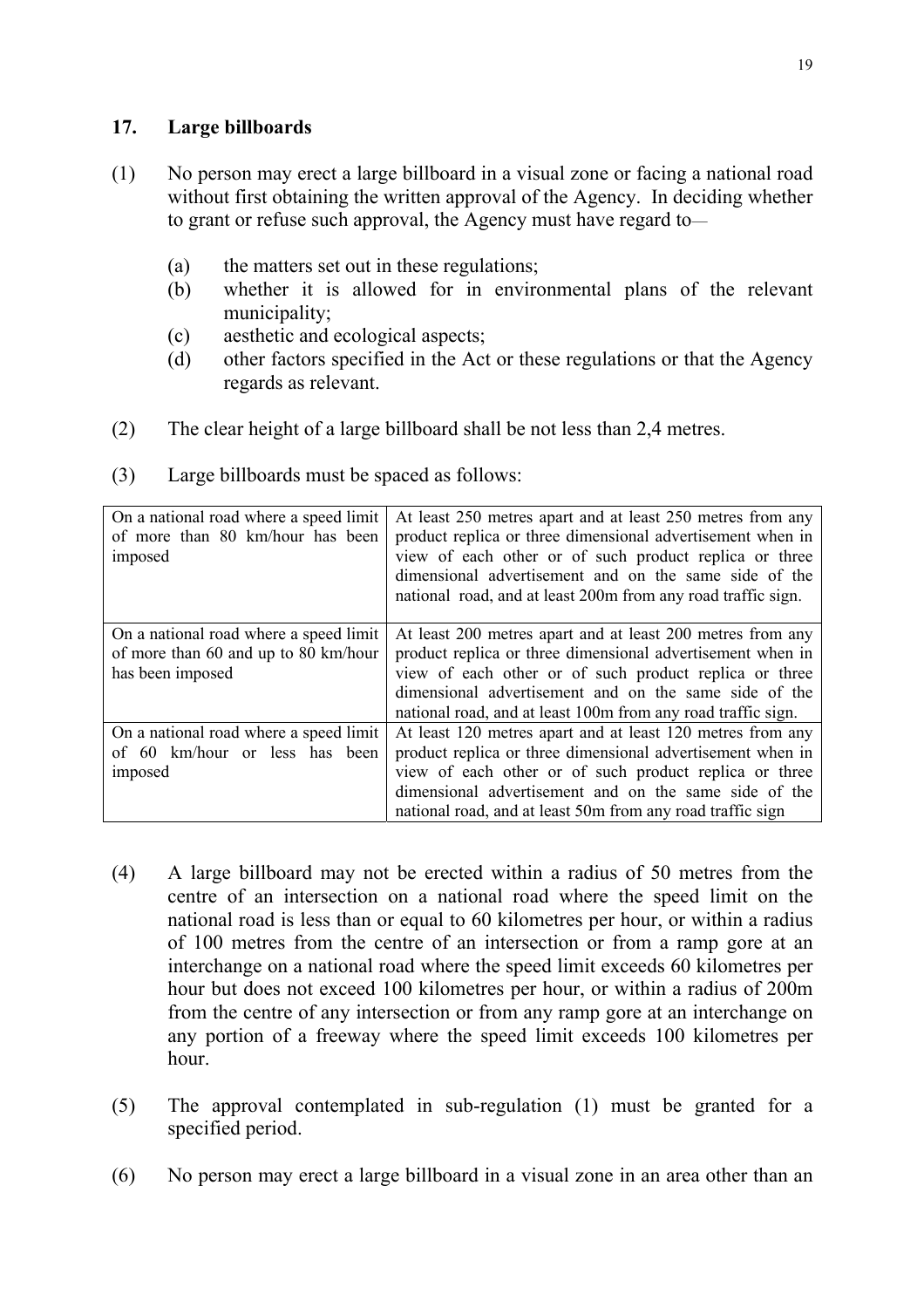urban area of partial or minimum control

## **18. Small billboards and tower structures**

- (1) Small billboards may not exceed 18 square metres in area of advertisement and 10m in height, and must have a clear height of not less than 2,4m. Tower structures may be pole-mounted units of not more than four panels. No panel or board on a tower structure may exceed 4,5 square metres. The clear height of a tower structure may not be less than 2,4m, while the maximum height shall not exceed five metres.
- (2) No person may erect a small billboard or tower structure in a visual zone in an area other than an urban area of partial and minimum control.
- (3) No person may erect a small billboard or tower structure on or visible from a national road without first obtaining the written approval of the Agency. In deciding whether to grant or refuse such approval, the Agency must have regard to—
	- (a) the matters set out in these regulation;
	- (b) aesthetic and ecological aspects;
	- (c) the consideration that tower mounted advertisements must be "internally oriented" and not be aimed at road users outside the shopping centre or transport node;
	- (d) the consideration that tower structures must be of a high visual standard and harmonize with buildings and streetscapes;
	- (e) other factors specified in the Act or these regulations or that the Agency regards as relevant.
- (4) The approval contemplated in sub-regulation (3) must be granted for a specified period.

# **19. Large posters and other advertising on street furniture**

- (1) A large poster, other than on a bus or taxi shelter incorporating posters
	- (a) is not allowed in a natural and rural area;
	- (b) may not be used for the primary purpose of directing or guiding travellers;
	- (c) is not allowed on or next to a freeway;
	- (d) may not be closer than 1800 millimetres from the edge of a roadway and not less than 300 mm from the edge of a cycle path; and
	- (e) may not be closer than 120m to another large poster;
	- (f) may not be placed so as to obstruct pedestrian movement on a national road.
- (2) The size of a large poster and other advertising on street furniture facing in any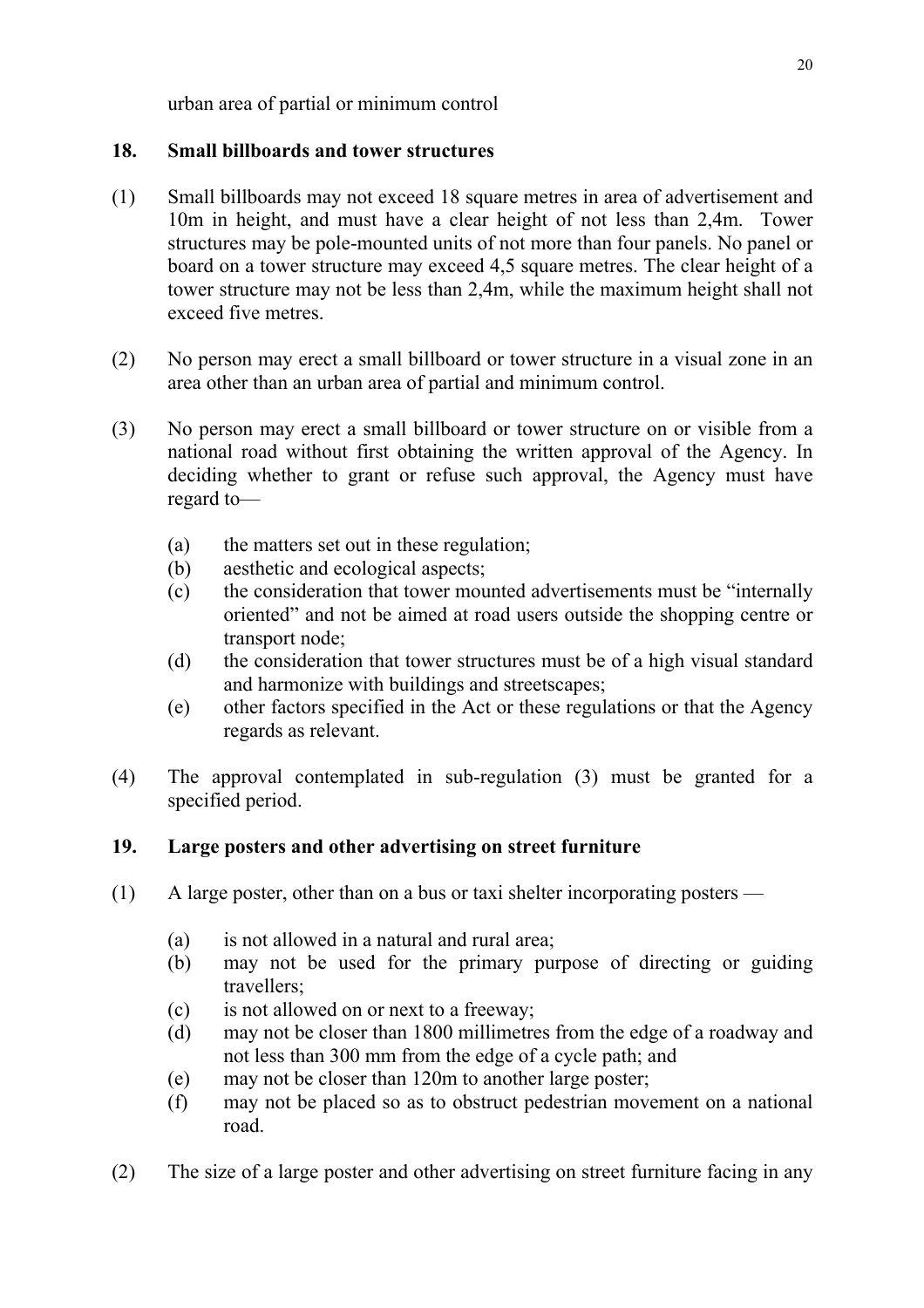one direction may not exceed 2,2 square metres in area of advertisement. Street furniture carrying an advertisement shall not exceed three metres in height, except that a maximum height of four metres will be allowed where the structure serves as a visual focal point and is of a high visual quality.

- (3) A large poster and advertising on street furniture shall not be illuminated or animated in an urban area of maximum control, but may be illuminated, but not animated, in an urban area of partial or minimum control.
- (4) A large poster advertising on street furniture may be displayed on the road reserve, but not on a road median or island.
- (5) No person may erect a large poster or advertise on street furniture without first obtaining the written approval of the relevant municipality.

#### **20. Flags**

- (1) A flag may be used only for
	- a) locality-bound advertising of functions or events conducted for religious, educational, social, welfare, animal welfare, sporting, civic or cultural purposes or functions or events relating to municipal, provincial or parliamentary elections or referenda;
	- b) locality-bound advertisements displaying of the name, corporate symbol and nature of enterprises;
	- c) streetscaping urban areas such as pedestrian malls and gateways,
	- d) non–locality bound advertisements of campaigns supported by government.
- (2) A flag is not permitted in a natural area.
- (3) No-one may display a flag larger than five square metres in a rural area or urban area of maximum control and six square metres in an urban area of partial or minimum control without obtaining the approval of the Agency.
- (4) A flag must be attached to or supported by poles or other supports on the site, or against the building where the function or event is to be held, or where the enterprise is located.
- (5) A flag may not be attached in such a manner as to interfere with or constitute a danger to passing pedestrians or traffic.

#### **21. Suburban advertisements**

(1) A suburban advertisement shall be permitted only in an urban area where the applicable speed limit on the road in question does not exceed 80 km per hour, but not on or next to a freeway.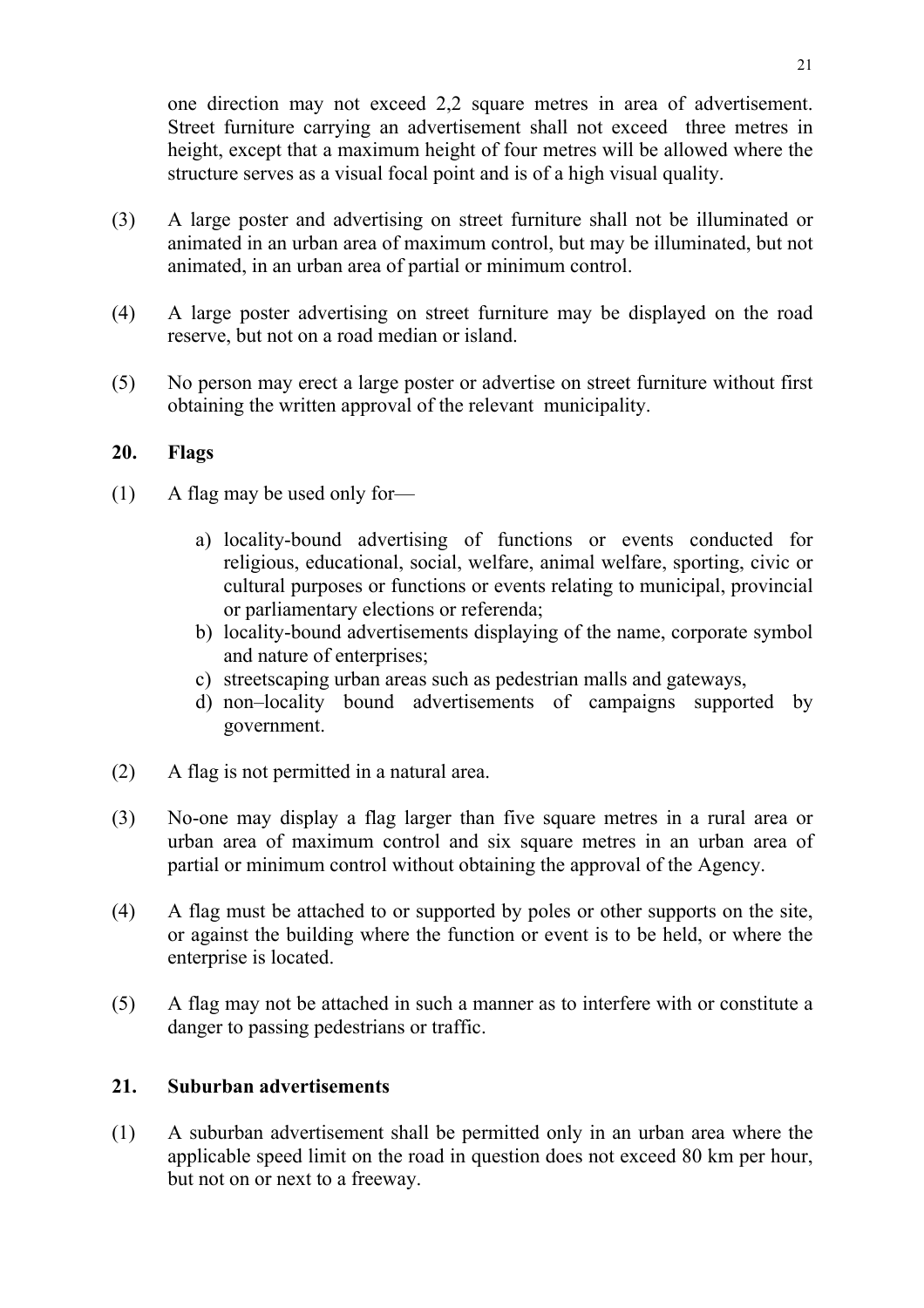- (2) Subject to sub-regulation (1), no person may erect a suburban advertisement facing a national road without first obtaining the written approval of the relevant municipality.
- (3) A suburban advertisement must be rectangular, and must be not more than 0,4 metres in height and not wider than the suburb name sign. It must be less conspicuous than the suburb name sign.
- (4) A suburban advertisement may not bear colours that may cause confusion with road traffic signs and may not be illuminated or animated.
- (5) Suburban advertisements must comply with the requirements of the suburb name GL2 sign as prescribed in the National Road Traffic Act.

## **22. Estate agents' boards**

- (1) An estate agents' board may not contain information other than the words "for sale", "to let" or "sold" and the name, logo, and telephone number of the selling or letting agent.
- (2) An estate agents' board is permissible in any area, but not more than one such board per estate agent may be erected on any erf and not more than three agents may display their boards simultaneously on the same erf.
- (3) An estate agents' board may only be a single board or two duplicate boards joined together.

| (4) |  | The maximum size of an estate agent's board shall be— |
|-----|--|-------------------------------------------------------|
|     |  |                                                       |

| Natural and rural areas:       | $2,0$ square metres for single boards or 2,3 square metres in<br>total for two joined boards                                            |
|--------------------------------|-----------------------------------------------------------------------------------------------------------------------------------------|
| control                        | Urban areas of maximum or partial $0.55$ square metres for single boards or a total area of 0.65<br>square metres for two joined boards |
| Urban areas of minimum control | 2,8 square metres for single boards or 3,2 square metres for<br>two joined boards                                                       |

- (5) An estate agents' board must be attached to the boundary fence of the property concerned or displayed within the boundaries of premises.
- (6) An estate agents' board must be removed not later than 14 days after conclusion of a contract of sale or lease for the property in question.
- (7) Not more than 10 direction boards indicating the position of a property (known as "trail blazer boards"), are permitted per erf, if allowed by the relevant municipality, but not on or along freeways, and such boards may not show more than direction arrows and the name and logo of the estate agent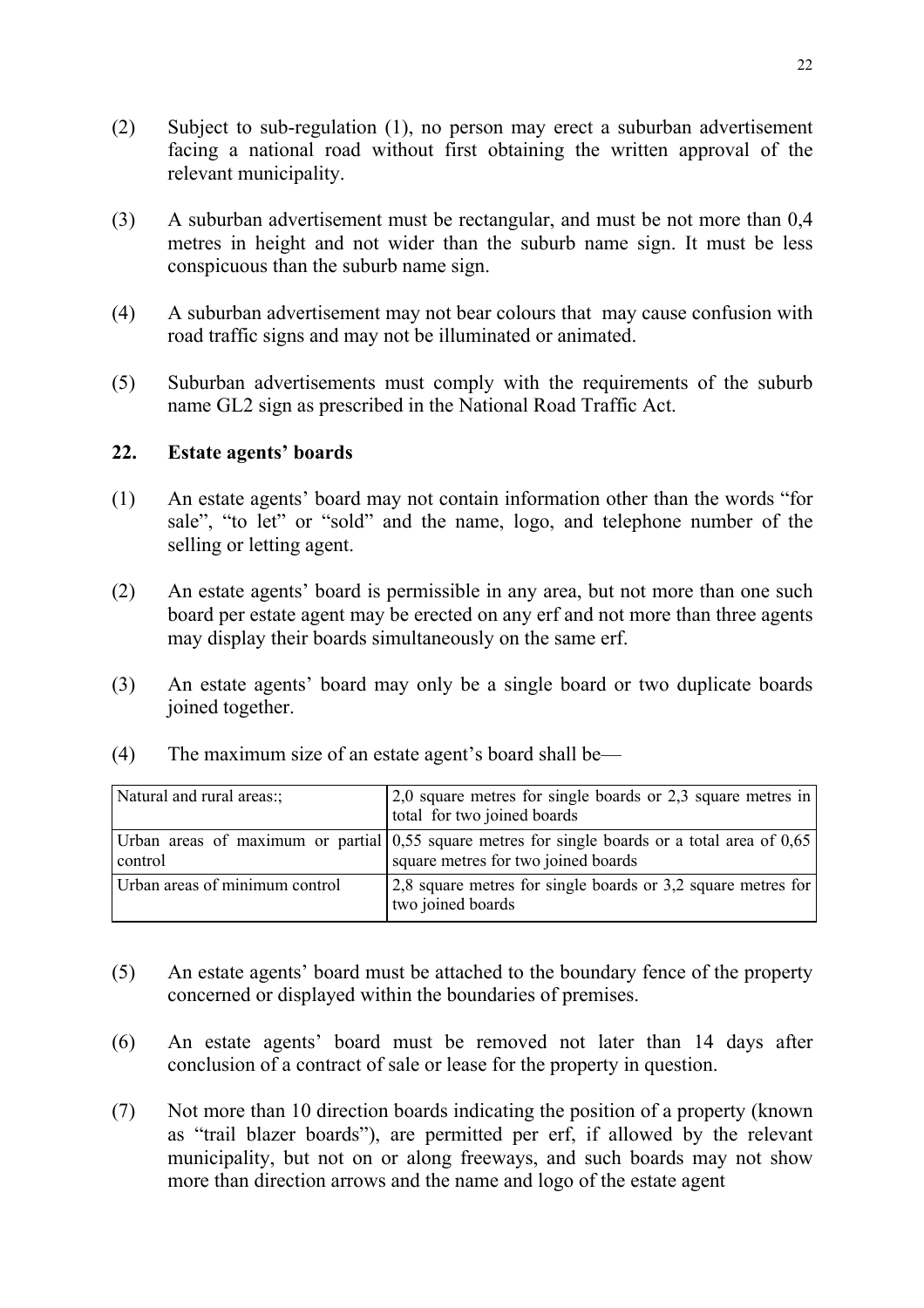- (8) Estate agents' boards may not be displayed on the road reserve, or road reserve boundaries of freeways
- (9) The size of estate agents' trailblazer boards may not exceed 0.65 square metres and a height of three metres.
- (10) No illumination or animation of estate agents' boards is allowed.

# **23. Advertisements for sale of goods or livestock**

- (1) Only one advertisement for sale of goods or livestock per sale shall be allowed facing a national road.
- (2) The size of such an advertisement may not exceed two square metres in a natural or rural area or an urban area of maximum or partial control, and 2,8 square metres in an urban area of minimum control, and no part of the advertisement shall be higher than three metres above the ground.
- (3) Such an advertisement may be displayed only on the premises or property where the advertised sale is to take place, or be attached to the boundary fence of such a property or premises.
- (4) No illumination or animation of such an advertisement shall be allowed.
- (5) Such an advertisement may be erected no earlier than one day before the sale in question and must be removed not later than one day after such sale, and advertisements of a permanent nature are not allowed.
- (6) Advertisements for the sale of goods or livestock may not be displayed on the road reserve or road reserve boundary of freeways.

## **24. Sidewalk posters and notices**

- (1) A sidewalk poster or notice may be displayed only in an urban area of partial or minimum control.
- (2) No person may erect a sidewalk poster or notice without first obtaining the written approval of the relevant municipality.
- (3) A sidewalk poster or notice may be displayed only on an electric light standard or other structure which is provided for the express purpose of pasting or affixing the poster or notice, and may not be attached or affixed to a road traffic sign or a signal, wall, column or post of a veranda or balcony, electricity box, tree or bridge.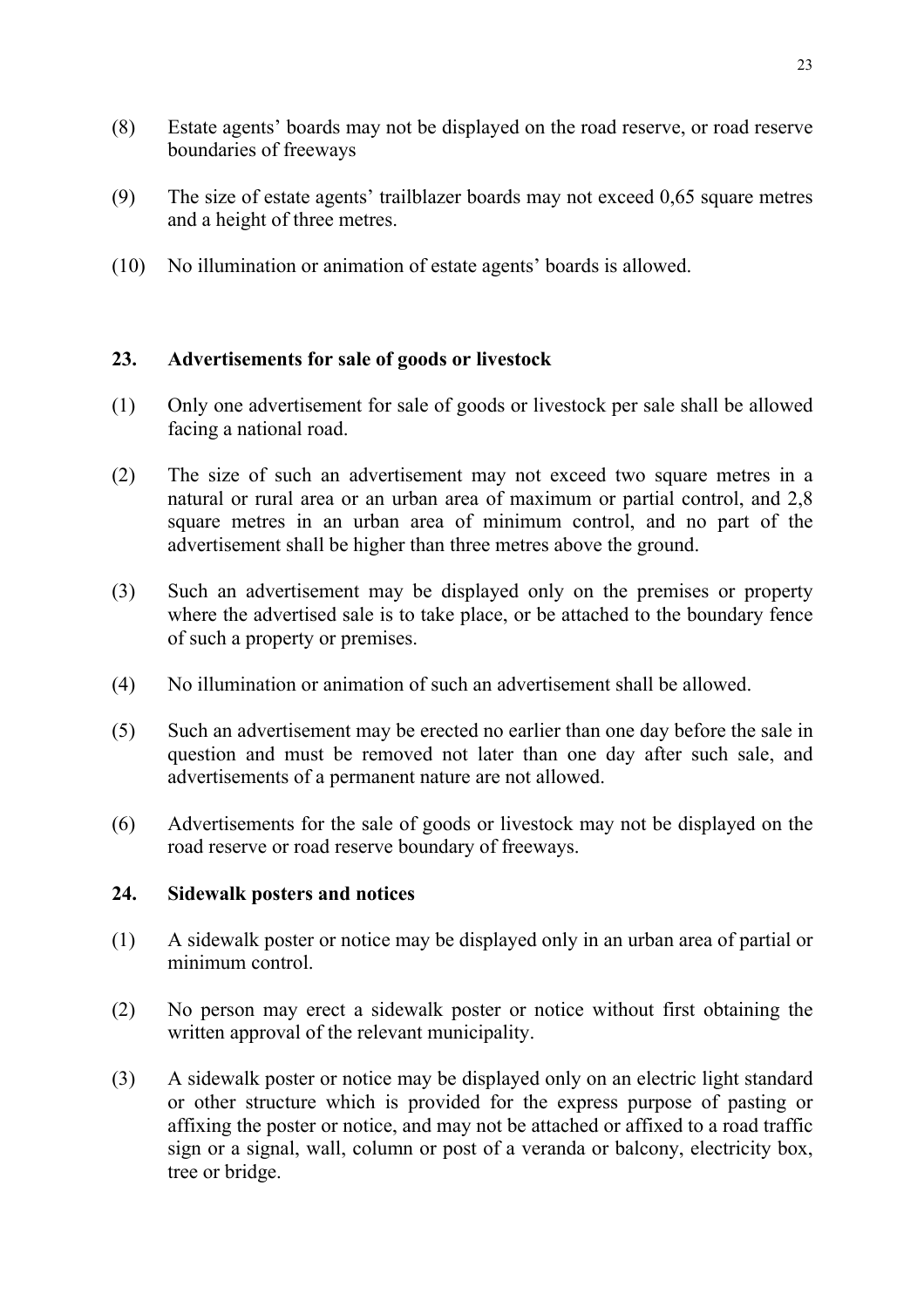- (4) A sidewalk poster or notice may not cover municipal markings or painted stripes on lampposts.
- (5) A sidewalk poster or notice may not be illuminated or animated.
- (6) A sidewalk poster or notice must be fixed by means of suitable cords acceptable to the relevant municipality, and metal clamps or wire may not be used.
- (7) No person may advertise commercial products, services or events by means of a sidewalk poster or notice.
- (8) Only one sidewalk notice or poster may be displayed per post or standard, except that in the case of election or referendum campaigns, not more than three posters per post or standard shall be allowed.
- (9) The name of the institution, body or organisation, the date of the function or event and the venue thereof must appear on each sidewalk notice or poster in letters not smaller than 50 millimetres in height.
- (10) A sidewalk poster or notice may not exceed 0,55 square metres in area and must be at least two metres below any light fixture.
- (11) A sidewalk poster or notice, except for an election or referendum poster, may not be erected more than 14 days before the relevant event and must be removed not later than seven days thereafter.
- (12) A parliamentary, provincial or municipal election or referendum poster may not be erected before the date on which the notice or proclamation in the *Government Gazette* or provincial gazette announcing the election or referendum is published and must be removed not later than 14 days after the date of the election or referendum.
- (13) A sidewalk poster or notice, except for an election or referendum poster, must bear an official stamp or sticker from the relevant municipality which displays the expiry date prominently, and may not be displayed without such a stamp or sticker.
- (14) Sidewalk posters and notices may not be displayed on the road reserve or road reserve boundaries of freeways.

## **25. Project boards**

(1) A project board must be approved by the relevant developer or employer, and may display only—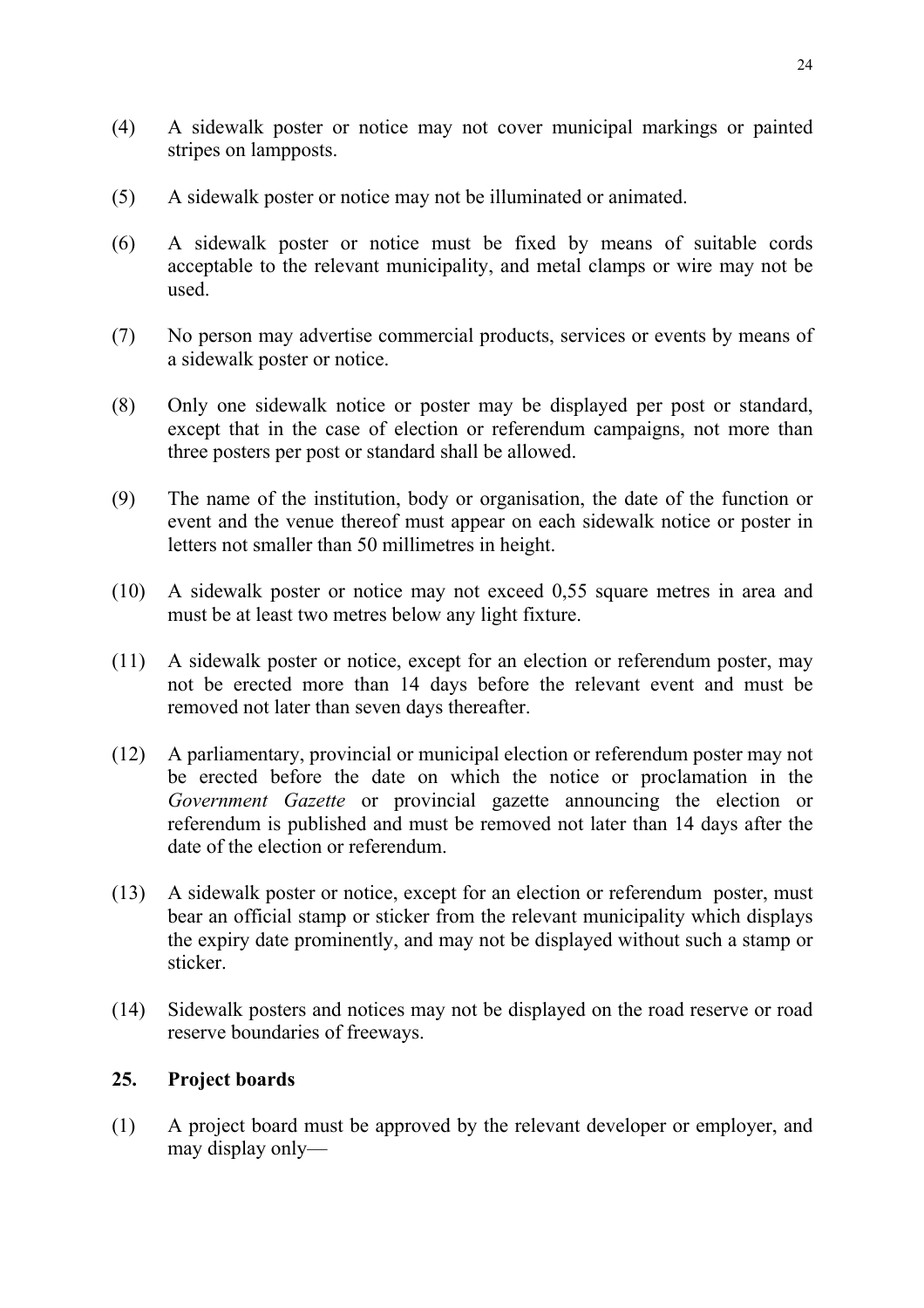- (a) a description of the building or structure being erected or other work or activity being carried out;
- (b) the names and the company symbols or logos of the contractors or consultants;
- (c) the branches of their industry or profession;
- (d) a description of the development being carried out;
- (e) where relevant, details of the type of accommodation being provided, floor space available and the name, address and telephone number of the developer or the agent of the developer.
- (2) Only one combined project board listing contractors and consultants shall be allowed per street front of a site.
- (3) A project board shall not exceed 1,5 square metres in area of advertisement per consultant or contractor, and may not exceed a total area of 9 square metres.
- (4) A project board may be erected on a road reserve, but not on a freeway, and only if there is insufficient space on the development site, but a board concerning road construction may be positioned in any road reserve.
- (5) A project board may not be illuminated or animated.
- (6) A project board may be displayed only while the relevant works are actually taking place on the site.

#### **26. Street name advertisements**

- (1) A street name advertisement shall be permitted only in an urban area on a road other than a freeway.
- (2) A street name advertisement which omits the street name shall not be permitted.
- (3) No one may erect a street name advertisement without first obtaining the written approval of the relevant municipality.
- (4) The advertising and street name sections of a street name advertisement must both be rectangular in shape. The street name section must be below the advertising section but not closer than 200 millimetres to it and not closer than 2,1 metres to the ground. The advertising section of the advertisement may not exceed 1,64 square metres in area of advertisement.
- (5) Where illuminated, the illuminated portion of the advertisement must be above the level of standard pole-mounted traffic lights and may not extend over the road surface.
- (6) A street name advertisement may be erected only at an intersection and may be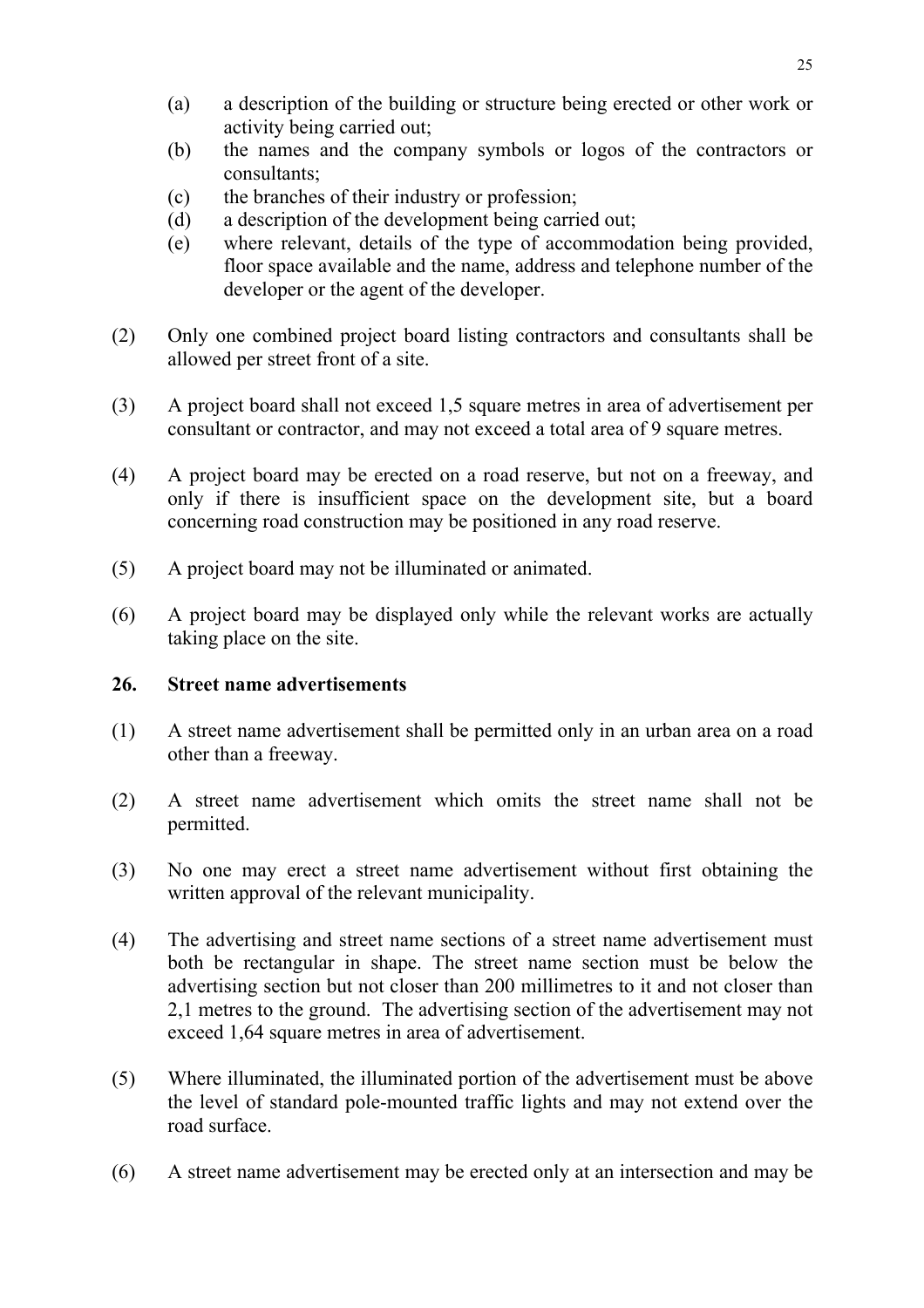erected on a road reserve or road median.

- (7) Illumination on a street name advertisement must be static and the degree of illumination of the advertising section may equal, but may not exceed, the street name section. The advertisement may not be animated and may not flash. The colour of the street name and background must be determined by the relevant municipality..
- (8) Any street name on the advertising space of a street name advertisement must be smaller and less conspicuous than the actual street name on the street name panel, and the layout must be such that there is no confusion with the street name on the street name panel.
- (9) Only two street name advertisements will be permitted per intersection, and such advertisements may not be placed on the same side of any of a national road.
- (10) The street name advertisement shall comply with the requirements for the street name GL1 sign as prescribed in the National Road Traffic Act.

## **27. Security advertisements**

- (1) A security advertisement must refer only to the existence and operation of a commercial security service, burglar alarm system, neighbourhood watch, farm watch or similar system or scheme.
- (2) A security advertisement may not exceed 0,35 square metres in area of advertisement, except a farm advertisement, which may not exceed 1,5 square metres in area of advertisement. All such advertisements may not exceed a height of three metres above ground level.
- (3) In an urban area in a visual zone only one security advertisement per street boundary of the premises may be erected and must be firmly affixed to the building, boundary wall, fence or gate on the street frontage or within the boundaries of the erf.
- (4) A security advertisement on a farm must be displayed at the intersection of a national road and private access road or at the entrance to the property. Only one advertisement per farm or holding shall be allowed. The advertisement may be erected within a road reserve other than a freeway, but not on a road island or median.
- (5) A security advertisement may not be illuminated or animated.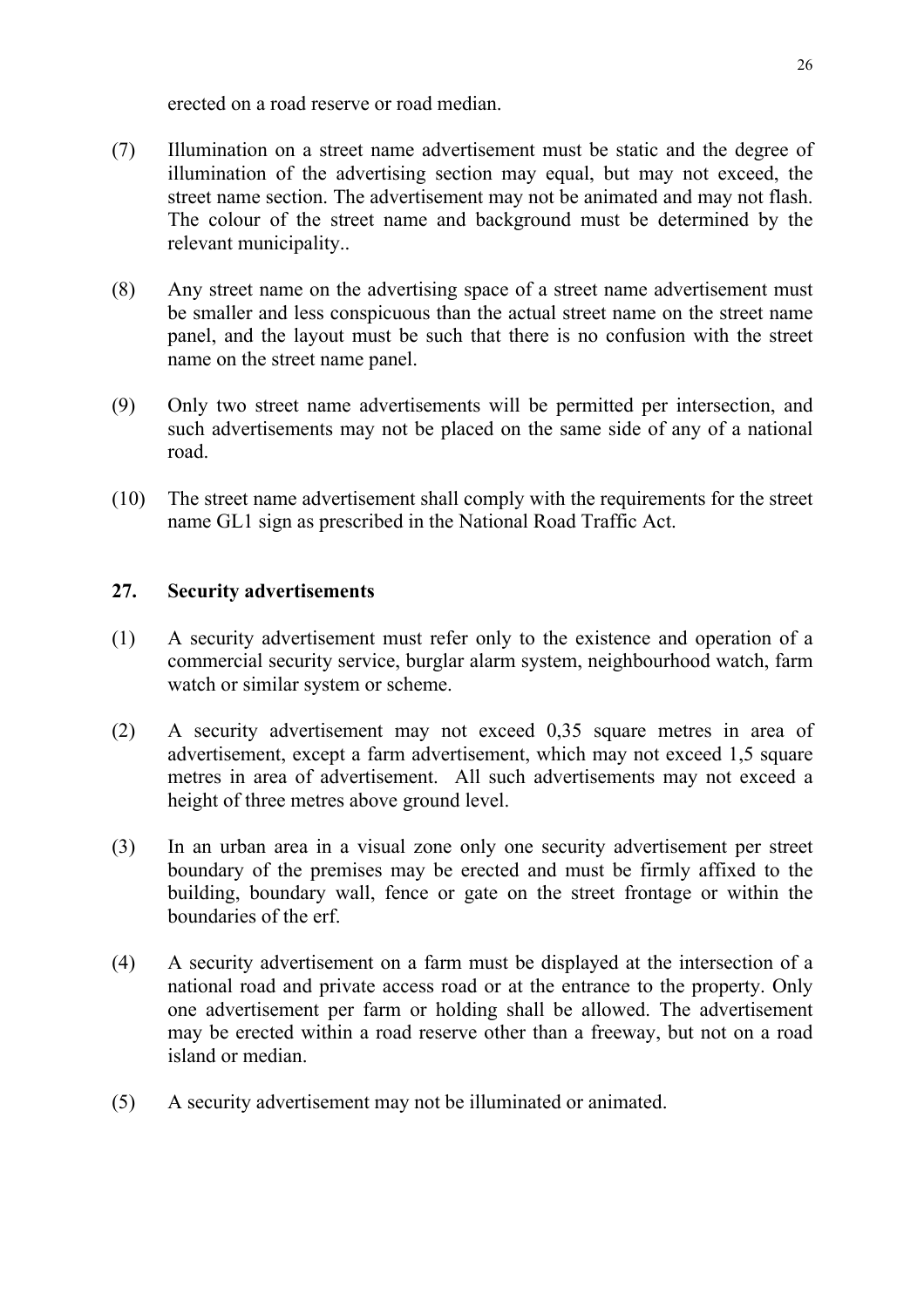### **28. Product replicas and three-dimensional advertisements**

- (1) A product replica or three-dimensional advertisement is allowed only in an urban area of partial or minimum control and then only in a shopping centre or other commercial area or in an entertainment or industrial area. It shall be allowed only if the prior written approval of the Agency has been obtained.
- (2) The highest point of a free-standing product replica or three-dimensional advertisement above ground level shall not exceed three metres in an urban area of partial control and four metres in an urban area of minimum control.
- (3) A product replica or three-dimensional advertisement aimed at road users must be spaced at the following minimum distances when in view of another such replica or advertisement or of any large billboard and on the same side of a national road:

|                  | On a national road where a speed limit At least 250 metres from any other product replica, three<br>of more than 80 km/hour has been dimensional advertisement or large billboard         |
|------------------|-------------------------------------------------------------------------------------------------------------------------------------------------------------------------------------------|
| imposed          |                                                                                                                                                                                           |
| has been imposed | On a national road where a speed limit At least 200 metres from any other product replica, three<br>of more than 60 and up to 80 km/hour dimensional advertisement or large billboard     |
|                  | On a national road where a speed limit At least 120 metres from any other product replica, three<br>of 60 km/hour or less has been imposed   dimensional advertisement or large billboard |

## **29. Balcony or under awning advertisements**

- (1) A balcony or under awning advertisement may be erected only on premises used for commercial, office, industrial or entertainment purposes.
- (2) In the case of an advertisement contemplated in paragraph (a), (b) or (c) of the definition of "balcony or under awning advertisement"—
	- (a) no advertisement may project at any point more than 100 millimetres from the surface to which it is affixed;
	- (b) no advertisement may exceed a vertical dimension of 750 mm and a horizontal dimension of 2400 mm;
	- (c) no advertisement may extend above or below or beyond any extremity of a parapet wall, balustrade, railing, beam or fascia;
	- (d) not more than one advertisement per facade per enterprise shall be allowed, unless the facade exceeds 20m in length, where more than one advertisement is allowed if they are spaced at a minimum of 6m intervals and the total horizontal advertisement length does not exceed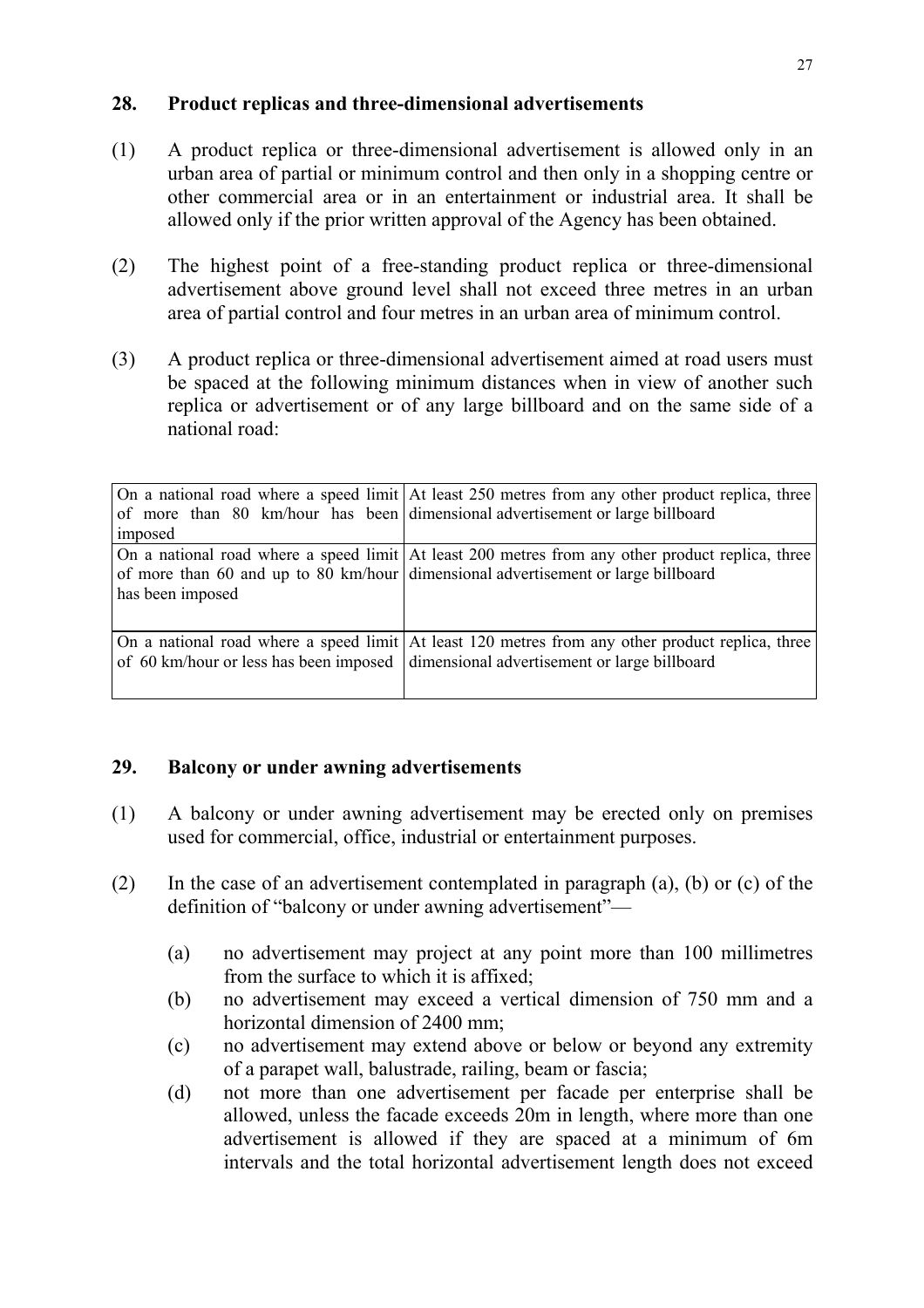4000 mm.

- (3) In the case of an advertisement contemplated in paragraph (d) of the definition of "balcony or under awning advertisement"—
	- (a) the advertisement must be painted on or affixed flat onto the supporting column, pillar or post;
	- (b) a projecting advertisement may be affixed only to a column, pillar or post supporting a roof over fuel pumps at a filling station or roadside service area, and may not exceed one square metre per sign face or two square metres in total area:
	- (c) an advertisement affixed flat onto a supporting column, pillar or post may not project more than 50 mm from the surface to which it is affixed;
	- (d) no advertisement may extend beyond any extremity of the column, pillar or post;
	- (e) an advertisement affixed flat onto a non-rectangular supporting structure must be curved to fit the form of such a structure;
	- (f) only one advertisement per column, pillar or post is allowed;
	- (g) no poster or placard may be pasted onto a supporting column, pillar or post.
- (4) A balcony or under awning advertisement may be suspended above a sidewalk or road reserve.
- (5) No illuminated advertisement or advertisement designed to reflect light may be attached to or displayed on a splayed or rounded corner of a balcony at a street intersection, unless the bottom of the advertisement is at least six metres above the street immediately below it.

## **30. Forecourt advertisements**

- (1) A forecourt advertisement may be displayed only in an urban area. In any other area, it may only be displayed in a centre of economic activity.
- (2) An individual, free standing forecourt advertisement may not exceed 1,7 square metres in area of advertisement for single sided advertisement and 3,4 square metres for a double-sided advertisement.
- (3) The total area of advertisement of all free-standing forecourt advertisements may not exceed 5,0 square metres on each forecourt frontage, except in the case of filling stations and roadside service areas, where it may not exceed 8,0 square metres. In the case of filling stations and roadside service areas, additional non-free standing advertisements with a maximum area of 0,15 square metres per advertisement shall be allowed if attached to fuel pumps, vending machines and other non-advertising structures.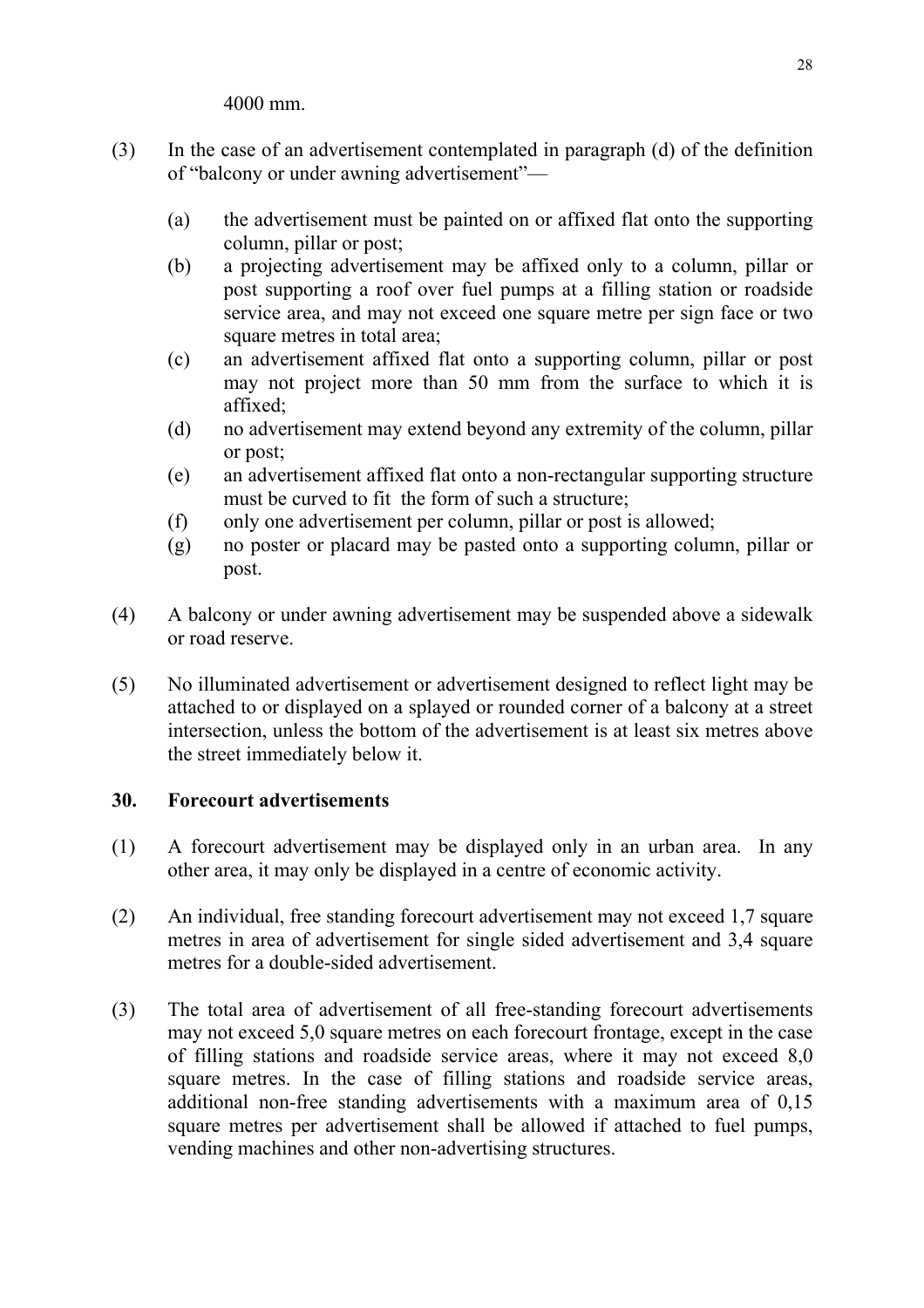- (4) A forecourt advertisement must be free-standing, except for an advertisement attached to a fuel pump, vending machine or other non-advertising structure in a filling station or roadside service area.
- (5) A forecourt advertisement may not be displayed in a road reserve and may not interfere with pedestrian circulation.
- (6) A forecourt advertisement may not be animated.

#### **31. Residential or community advertisements**

- (1) A residential or community advertisement may be affixed flat or painted on a gate or wall, or on a pole mounted advertisement or an advertisement with supporting structures forming a visual structure around the sign panel.
- (2) A direction or warning sign may not exceed 0,5 square metres in total area of advertisement per premises, except where there is more than one entrance to the same premises on different road frontages, where a total sign area of advertisement of 1,0 square metre and 0,5 square metres per frontage is permitted.
- (3) In the case of an advertisement showing the name and nature of an enterprise or place of residence or the name of a proprietor or practitioner, one advertisement per premises is allowed, that may not exceed 1,5 square metres in area of advertisement per premises, but where there is more than one entrance to the same premises on different road frontages, two advertisements with a total sign area of advertisement of 1,5 square metres each may be displayed, each on a different frontage.
- (4) Despite sub-regulations (2) and (3), where the advertisement has a solid supporting structure other than a framework, the maximum area per advertisement may be 3,0 square metres.
- (5) Where more than one enterprise or property is involved, a combination advertisement must be provided with not more than 1,0 square metre per premises or per property.
- (6) The highest point of a free standing advertisement may not exceed 3,0 metres above ground level, except for a combination sign, where the highest point of the sign shall not exceed 4,0 metres above ground level.
- (7) In the case of a residential or community advertisement, a name or logo of a sponsor of the advertisement may not be displayed except on the name of a farm or smallholding. The sponsor advertisement may not exceed one third of the total advertisement area.
- (8) A residential or community advertisement may be displayed only on the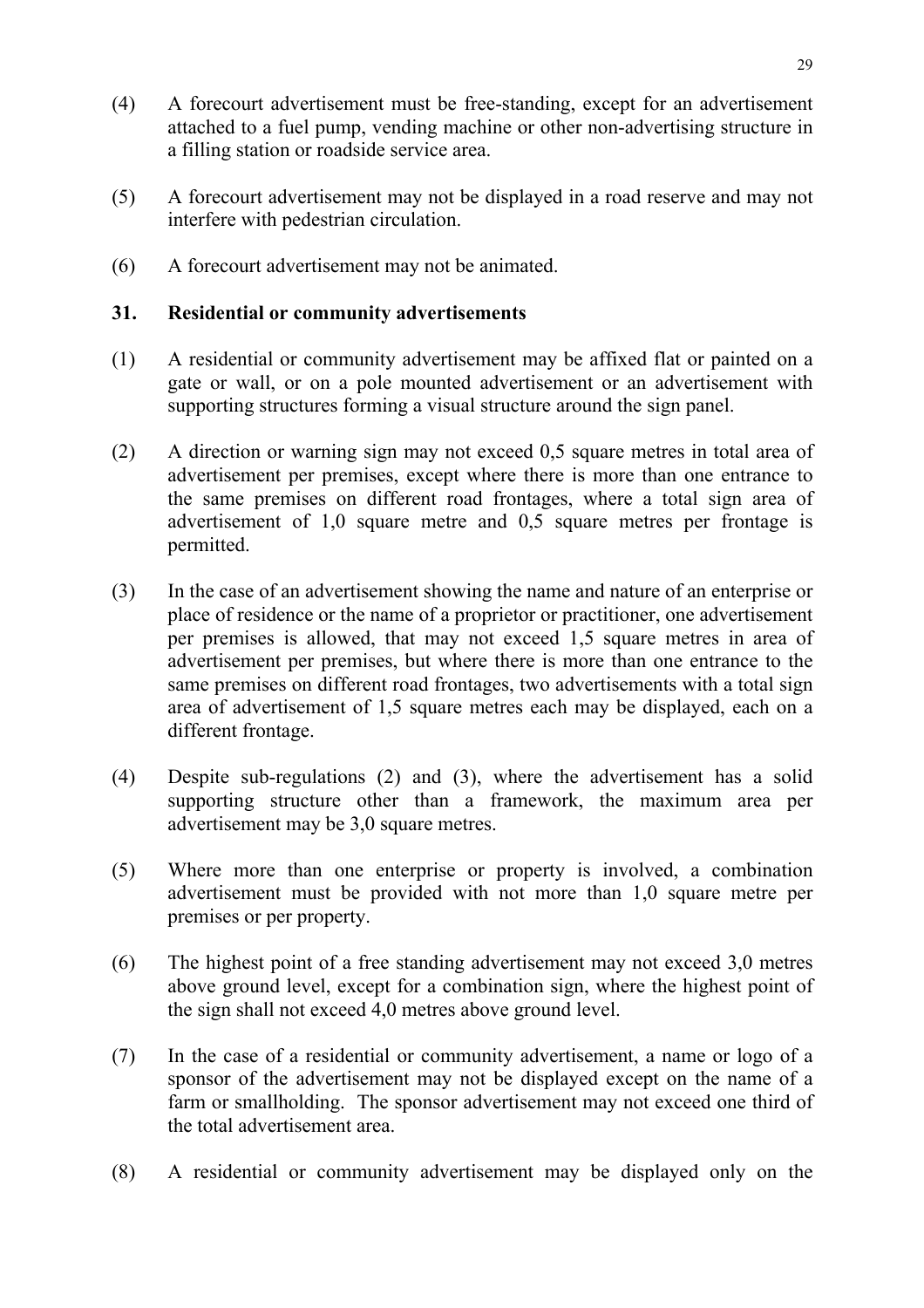premises to which it refers, or on the boundary wall, fence or gate of such premises.

- (9) A farm or smallholding name sign must be displayed next to the entrance of the access road thereto or affixed to the gate at the entrance of such access road. Where more than two farms or smallholdings share an unnumbered or private access road, a direction road traffic sign must be used to indicate the access road.
- (10) A free standing residential or community advertisement is allowed only where it is not aesthetically or practically acceptable to attach a sign to a building or boundary wall, fence or gate, and may not be erected in a road reserve.
- (11) A residential or community advertisement may not be animated, and may be illuminated only in an urban area. It must harmonise with the buildings and other structures on the premises as to materials, colour, texture, form, style and character.

## **32. On-premises business advertisements**

- (1) An on-premises business advertisement must be locality bound and may provide information only of the name and nature of the enterprise, the nature of goods sold or services provided and the name of the proprietor(s) or practitioner(s), and may be erected as a free standing advertisement.
- (2) An on-premises business advertisement may not be displayed unless—
	- (a) the building housing the enterprise is situated in relation to the road which it faces such that passing pedestrians or motorists may have difficulty noticing advertisements affixed to the building;
	- (b) it is not structurally possible or visually feasible to affix appropriate advertisements to a building;
	- (c) the advertisement is needed to locate the entrance to business premises or the private access road to a business;
	- (d) there are no tourism road traffic signs reducing the need for such advertisements.
- (3) No one may erect or display an on-premises business advertisement facing a national road without first obtaining the written approval of the Agency. In deciding whether to grant or refuse such approval, the Agency must have regard to the manner and type of illumination of the advertisement, if applicable, and the consideration that—
	- (a) a proliferation of advertisements must be prevented and that combination advertisements must be promoted.
	- (b) the design of combination advertisements must harmonise with the architecture of shopping centres or other buildings or structures;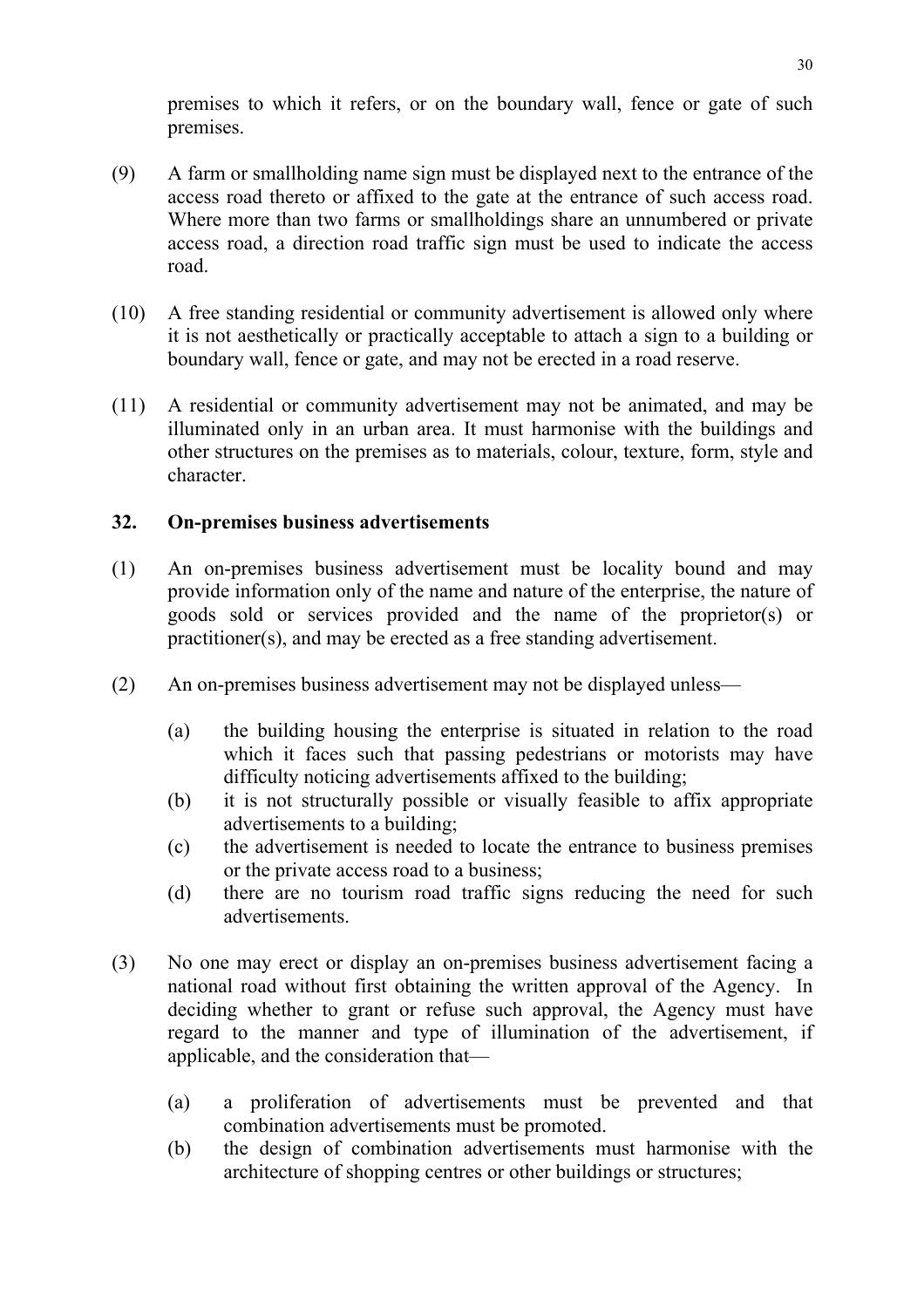- (c) messages on individual panels of combination advertisements must be concise and legible;
- (d) advertisements at access roads to farms and smallholdings must be coordinated with residential and community advertisements to form combination advertisements;
- (e) combination advertisements must be harmonious in terms of form, letter types and colour.
- (4) Only one on-premises business advertisement shall be allowed per enterprise, unless there is more than one entrance on different road frontages, where two will be allowed, one per frontage.
- (5) An on-premises business advertisement in areas of maximum control shall be limited to a size not exceeding 6 square metres and a height of 7m. In an urban area of partial or minimum control, the advertisement will be limited to a size not exceeding 12 square metres and a height of 10m.
- (6) In the case of an on-premises business advertisement, the name or logo of the sponsor of the advertisement may be displayed, but may not occupy more than one third of the total area of the advertisement.
- (7) An on-premises business advertisement may not have letters, figures or symbols or similar features that exceed 0,35m in height in a natural or rural area and an urban area of maximum control, and 0,75m in an urban area of partial or minimum control.
- (8) An on-premises business advertisement may not be closer than five metres from the road reserve boundary.
- (9) An on-premises business advertisement may be illuminated, subject to regulation 14, but may not be animated.
- (10) An on-premises business advertisement may refer only to the name and nature of the business on the premises, the brand name and nature of goods for sale or produced or the nature of the service provided and the name of the person(s) or firm(s) who own the business or provide the goods or services.

## **33. Tower, bridge and pylon advertisements**

(1) No person may erect or display a tower, bridge or pylon advertisement in a visual zone in a natural or rural area, or an urban area of maximum control, or over a freeway in any area. No one may erect or display such an advertisement in an urban area of partial or minimum control without first obtaining the written approval of the Agency, which must consider the matters set out in regulation 40(16) and whether such advertisements are allowed for in the environmental plans of the relevant municipality.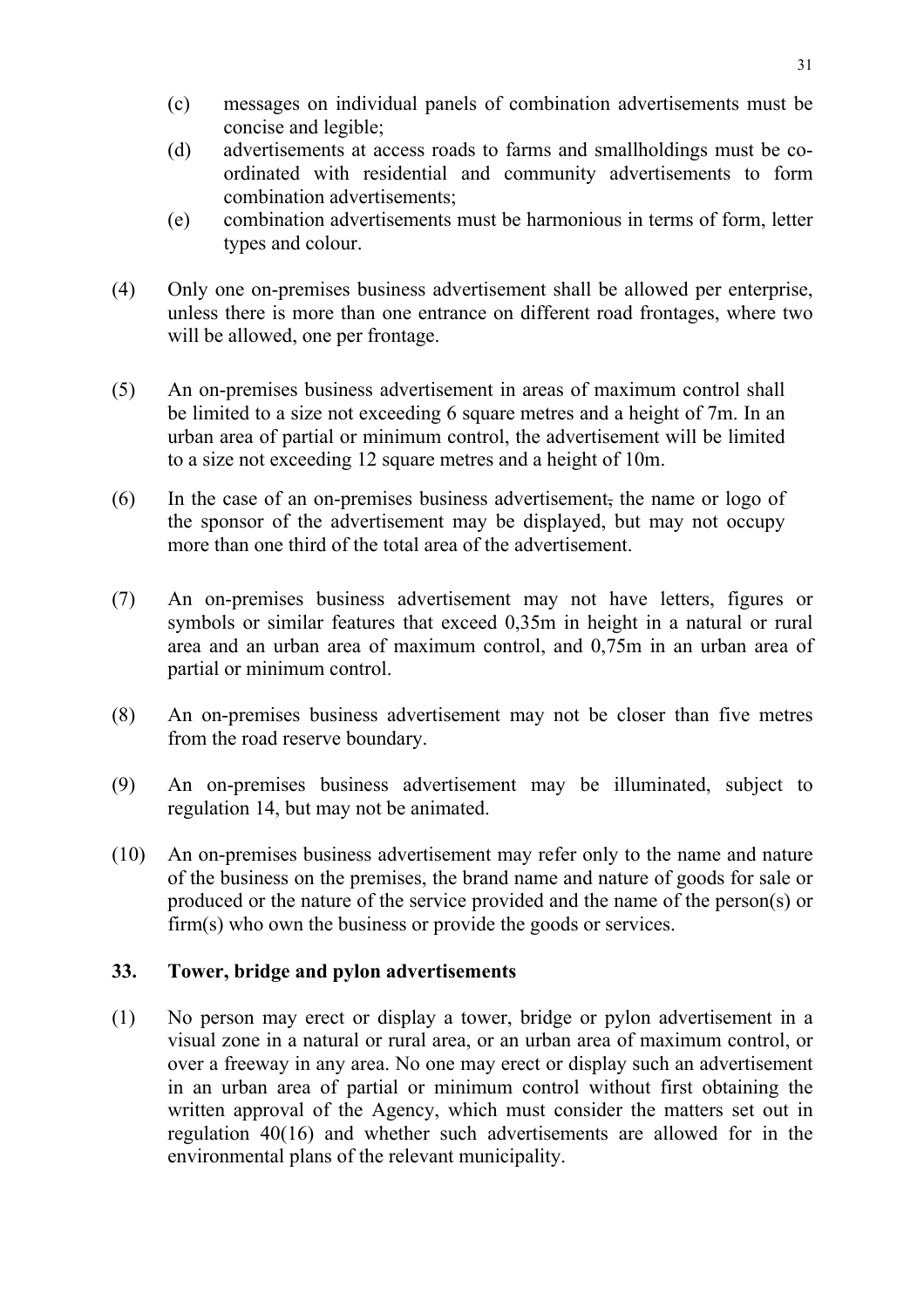- (2) The maximum area of advertisement of tower bridge and pylon advertisements per structure shall not exceed 36 square metres.
- (3) The clear height of a pylon advertisement may not be less than 2,4m.
- (4) No person may erect or display a tower, bridge or pylon advertisement that is illuminated or animated except in an urban area of minimum or partial control, subject to regulation 14, and then only if—
	- (a) it is not a safety hazard;
	- (b) it does not cause undue disturbance; and
	- (c) the source of the illumination is concealed from oncoming traffic.
- (5) No person may attach an advertisement to a pylon unless the pylon is independently supported without the aid of guys, stays, brackets or other restraining devices, and is properly secured to an adequate foundation in the ground.

## **34. Construction site advertisements**

- (1) No person may erect or display a construction site advertisement without first obtaining the written approval of the Agency, unless the advertisement does not exceed 6,0 square metres in size.
- (2) Construction site advertisements may be erected only for the duration of the relevant construction works.
- (3) Construction site advertisements may not exceed a vertical dimension of 3,0 metres and a total area of advertisement of 18 square metres
- (4) Construction site advertisements will not be allowed along or on freeways.
- (5) Construction site advertisements may be illuminated but not animated.
- (6) Construction site advertisements may not exceed a vertical dimension of 3,0 metres and a total area of 18 square metres.

## **35. Advertisements for sponsored road traffic projects**

- (1) The Agency may approve conditionally or unconditionally, or reject proposals for sponsored road traffic projects at its discretion.
- (2) The Agency, when considering whether to approve or reject proposals for sponsored road traffic projects, must consider
	- a) the environmental plans of the relevant municipality or municipalities;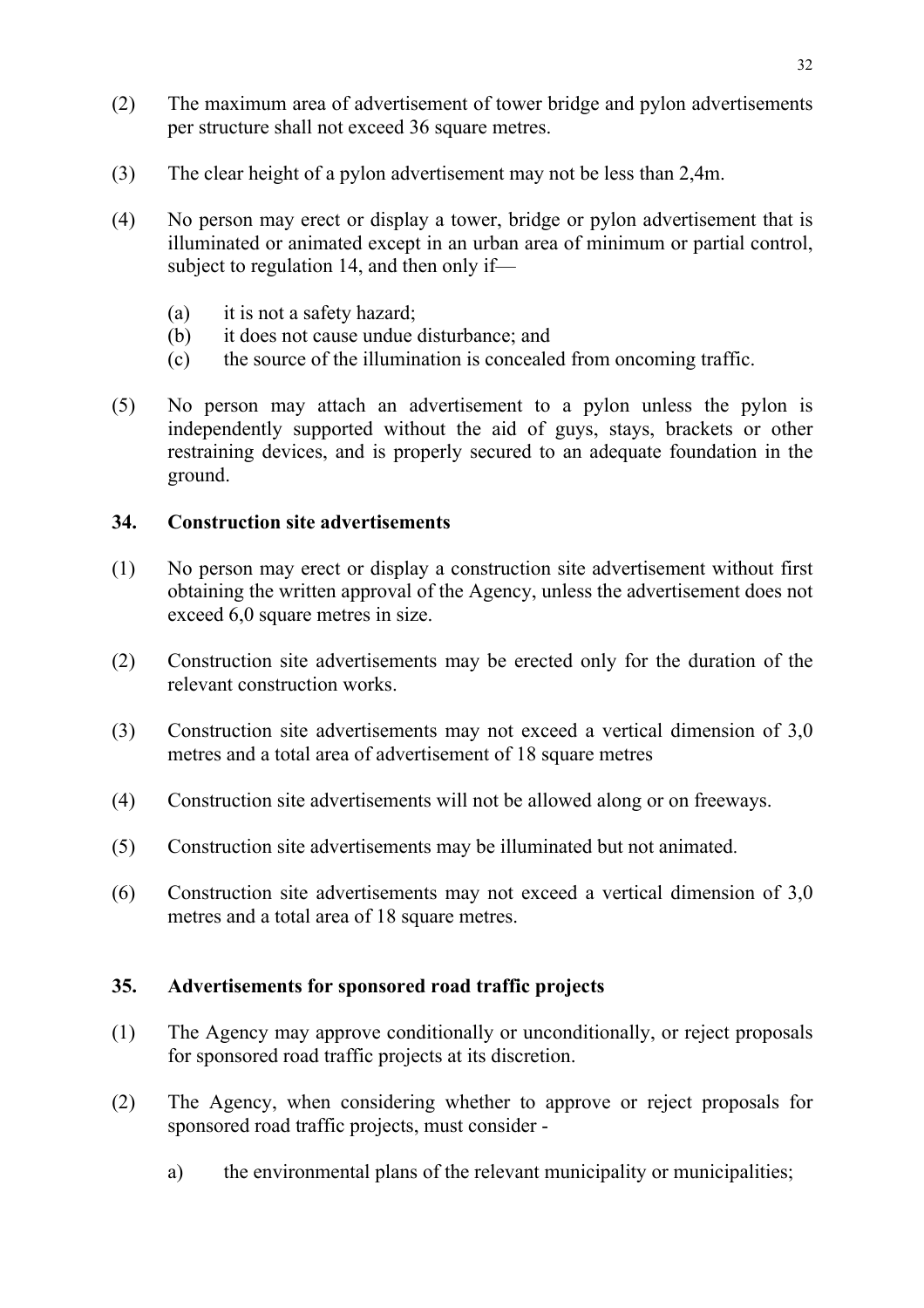- b) the benefits to be gained in respect of road services provision, the promotion of road safety, the management and conserving of road environments, or the obtaining of additional funds for national roads;
- c) road safety.
- (3) The Agency may approve advertisements for sponsored road traffic projects
	- a) in natural and rural areas and urban areas of maximum control, provided that the area of advertisement of any advertisement does not exceed 0,5 square metres;
	- b) covered by regulations 16 to 19, 26, 28, 33 and 36 in urban areas of partial and minimum control.
- (4) In addition to any other permissible contents in terms of these regulations, an advertisement for a sponsored road traffic project may also contain the name of, or details of the project and the name, message or logo of the sponsor.
- (5) No advertisement for a sponsored a road traffic project may be combined with or be attached to a road traffic sign.
- (6) No road traffic sign, or symbol used in any road traffic sign, may be used in an advertisement for a sponsored road traffic project.
- (7) An advertisement for a sponsored road traffic project may be displayed in a road reserve, but not on a road island.
- (8) An advertisement for a sponsored road traffic project may not be animated.

#### **36. Service facility advertisements**

- (1) A service facility advertisement may refer only to the name or logo of a business providing a service, and the type of service provided.
- (2) A service facility advertisement must be locality-bound and may be erected or displayed only in service facilities adjacent to and directly accessible from a national road at which the advertisement is directed. Only one such advertisement per direction of traffic flow will be allowed.
- (3) No one may erect or display a service facility advertisement without first obtaining the written approval of the Agency. An applicant for such approval must submit with the application a location plan, detailed drawings of the advertisement and a certificate issued by an engineer verifying that it was designed by such engineer.
- (4) No service facility advertisement may exceed the following dimensions: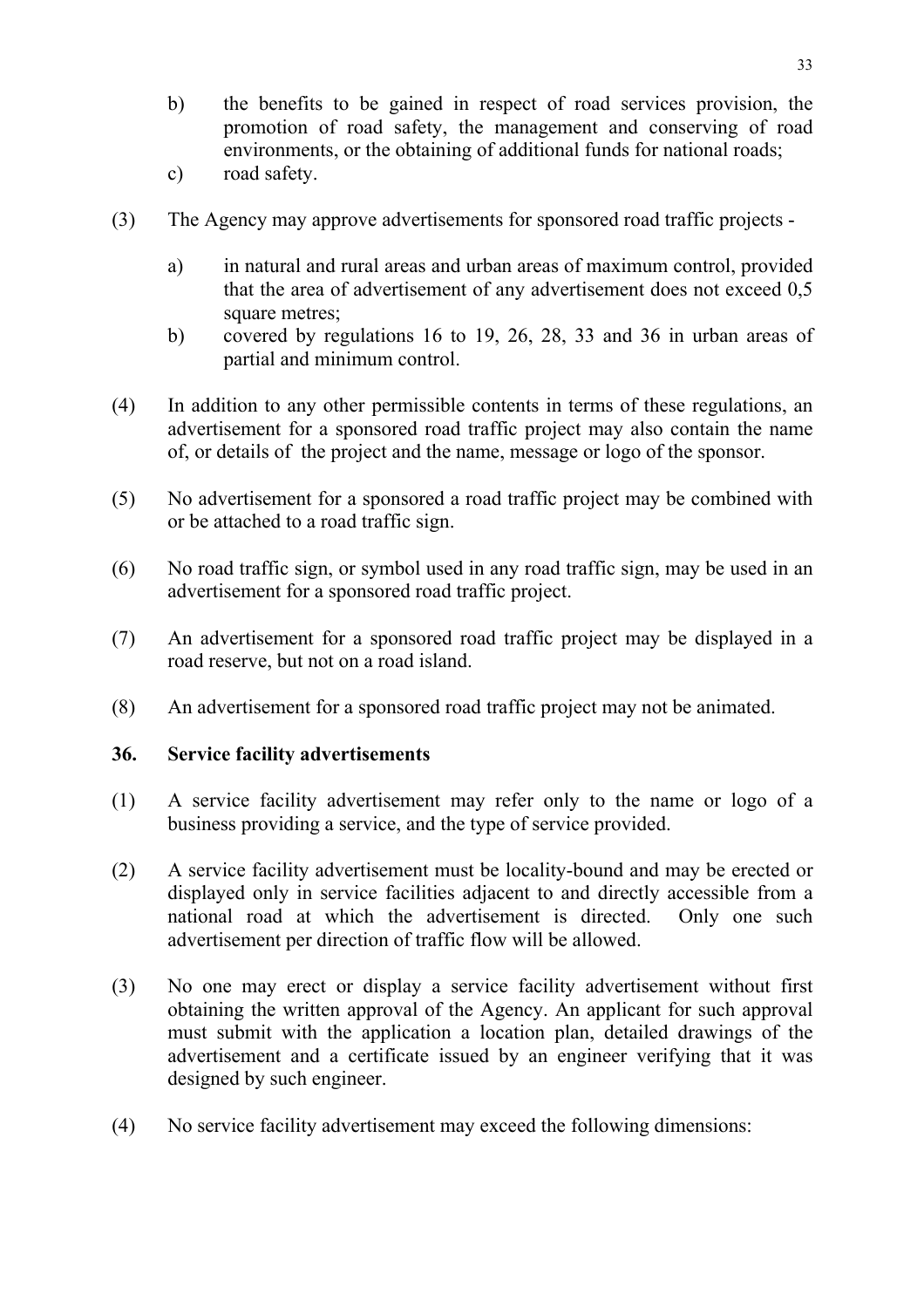| Natural areas and urban freeways | 10m in height and 3m in width |
|----------------------------------|-------------------------------|
| Other urban areas                | 7m in height and 2m in width  |
| Rural areas                      | 20m in height and 6m in width |

- . (5) The Agency may, in the approval referred to in sub-regulation (3), stipulate requirements for the positioning of the advertisement.
- (6) A service facility advertisement may not be animated, and illumination is allowed only while the services concerned are being provided.
- (7) No advertisement shall be allowed in a roadside service area except a service facility advertisement permitted under this regulation, unless used for internal direction and orientated and aimed at motorists within the facility.
- (8) No person may erect a service facility advertisement in a road reserve without the approval of the Agency.
- (9) No person may erect a service facility advertisement in the road median or on an island.

### 37. **Banners**

- (1) A banner may be used only for
	- a) locality-bound advertising of functions or events conducted for religious, educational, social, welfare, animal welfare, sporting, civic or cultural purposes or functions or events relating to municipal, provincial or parliamentary elections or referenda;
	- b) locality-bound advertisement displaying of the name, corporate symbol and nature of enterprises;
	- c) streetscaping urban areas such as pedestrian malls and gateways,
- (2) A banner is not permitted in a natural area.
- (3) No one may display a banner in a natural or rural area or an urban area of maximum or partial control without first obtaining the written approval of the Agency.
- (4) No banner may be larger than five square metres in a rural or urban area of maximum control and six square metres in an urban area of partial or minimum control.
- (5) The total area of the advertisement per event, -function or enterprise may not exceed ten square metres in a rural area or an urban area of maximum control and 15 square metres in an urban area of partial and minimum control.
- (6) A banner must be attached to or supported between poles or other supports on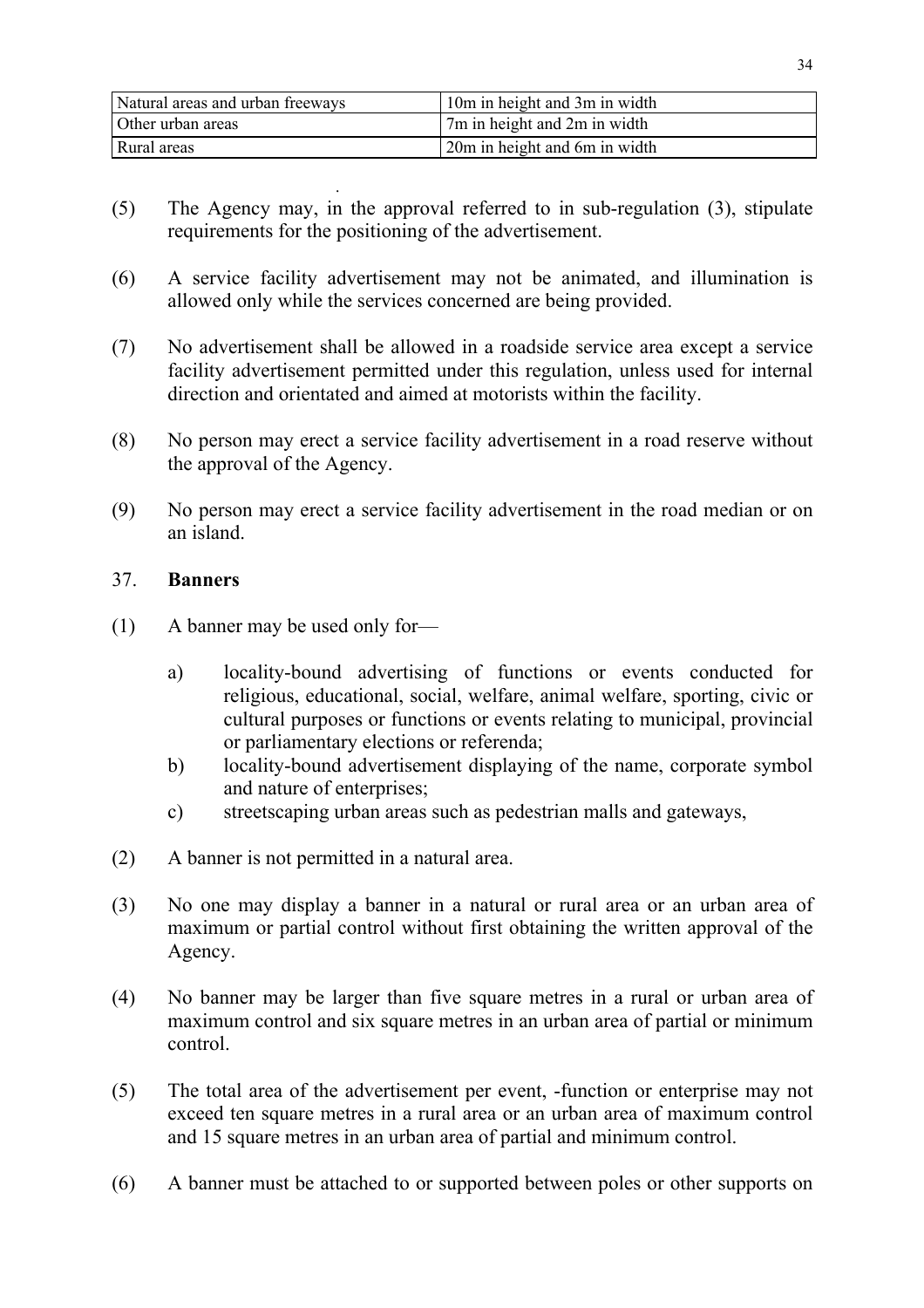the site or against the building where the function or event is to be held or where the enterprise is located.

(7) A banner may not be attached in such a manner as to interfere with or constitute a danger to passing pedestrians or traffic.

## **38. Development Advertisements**

- (1) A development advertisement board must be approved by the relevant developer or employer, and may display only
	- a) a description of the building or structure being erected or other work or activity being carried out;
	- b) a description of the development being carried out;
	- c) where relevant, details of the type of accommodation being provided, floor space available and the name, address and telephone number of the developer or the agent of the developer.
- (2) Only one advertisement describing the type of development shall be allowed. No person may erect such an advertisement without first obtaining the written approval of the Agency.
- (3) An advertisement describing a type of development may not exceed three metres in height. It may not exceed 6.0 square metres in area of advertisement in an area of maximum control and 12 square metres in any other area.
- (4) Development advertisements may be illuminated but not animated.
- (5) A development advertisement may be displayed only while the relevant works are actually taking place on the site.

## **39. Aerial advertisements**

- (1) No person may display an aerial advertisement in a natural or a rural area. In an urban area, no one may do so in a visual zone without the written approval of the Agency.
- (2) An aerial advertisement may not be illuminated or animated, except that an airship may be illuminated.
- (3) With the exception of a moored airship, an aerial advertisement may be displayed only in daylight hours.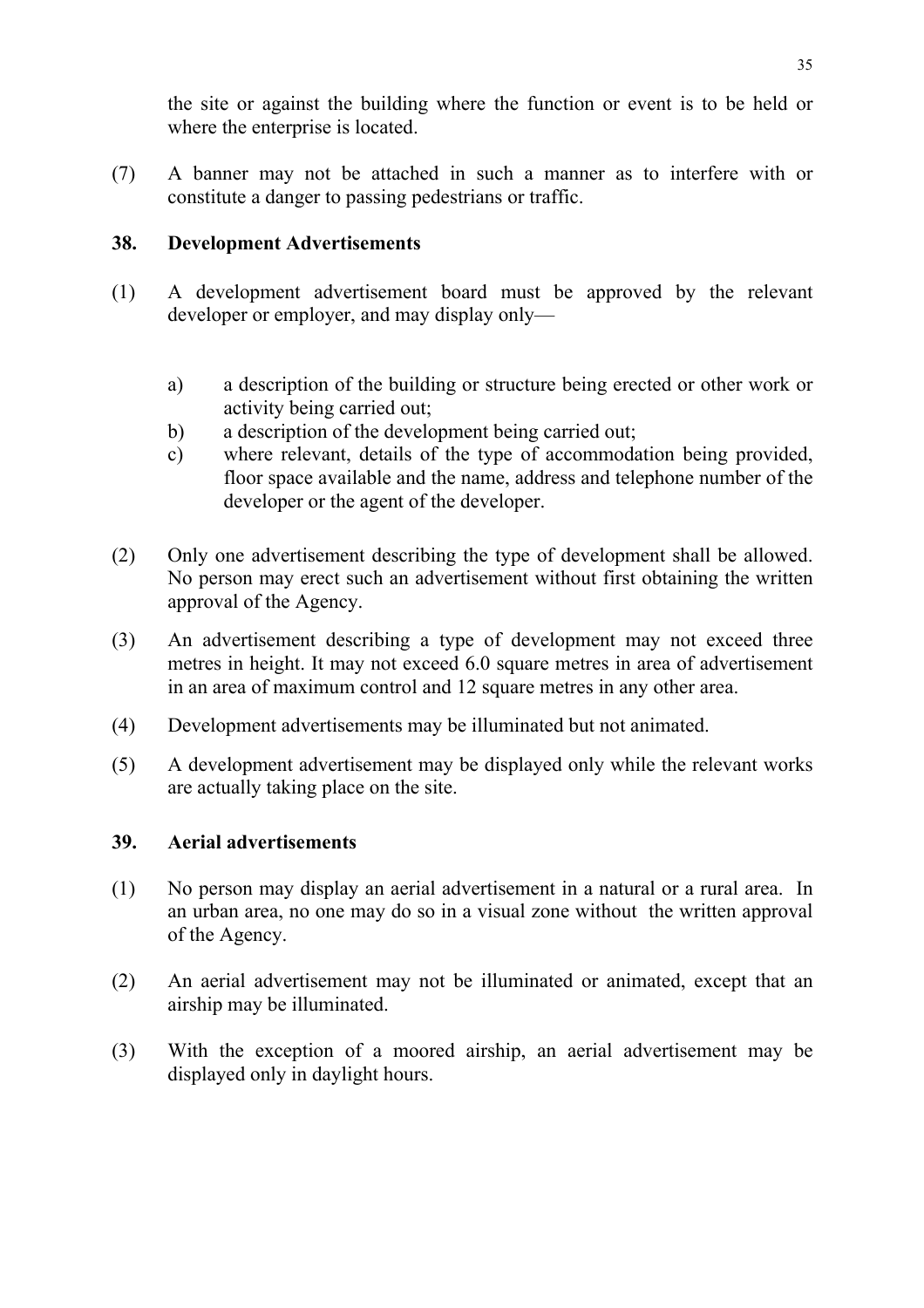#### **PART D: GENERAL PROVISIONS**

#### **40. Approval by Agency**

- (1) Any application for approval required by these regulations must be made by completing the application form prescribed in Annexure A and lodging the completed form with the application fee determined by the Agency from time to time.
- (2) The Agency may refuse to consider an application where the relevant form has not been completed properly or the relevant fee has not been paid.
- (3) An application in terms of sub-regulation (1) must be signed by the owner of the proposed structure or device upon which the advertisement will be displayed and by the owner of the land on which it is to be erected or displayed, or by the agent of such persons authorised in writing, and must be accompanied by any additional information or documents requested by the Agency.
- (4) The Agency may, in respect of road safety considerations and before granting approval, require the applicant to submit letter sizes and length of the proposed message, and may impose the condition that the message may not be changed without the prior approval of the Agency.
- (5) The Agency, when granting approval for any advertisement, or structure upon which an advertisement is to be displayed in an urban area, must make its approval conditional on the applicant also obtaining the approval of the relevant municipality.
- (6) The Agency may refuse to consider an application for approval unless or until a strategic environmental management plan has been prepared by the relevant municipality, and is available.
- (7) The Agency may grant approval subject to conditions, which must be complied with by the owner of the advertisement, the owner of the structure upon which an advertisement is to be displayed, the person or persons who erect or display it, the owner of the land on which it is displayed or erected and any occupier or other person in charge of such land.
- (8) The Agency may invite applications for approval to erect non locality-bound advertisements on or visible from a particular national road or portion thereof, by public notice within a period specified in the notice, and hold all applications received in respect of such road or portion in abeyance until expiry of that period.
- (9) Where the Agency has granted approval for the erection or display of an advertisement, the advertisement may not be moved or re-erected nor shall any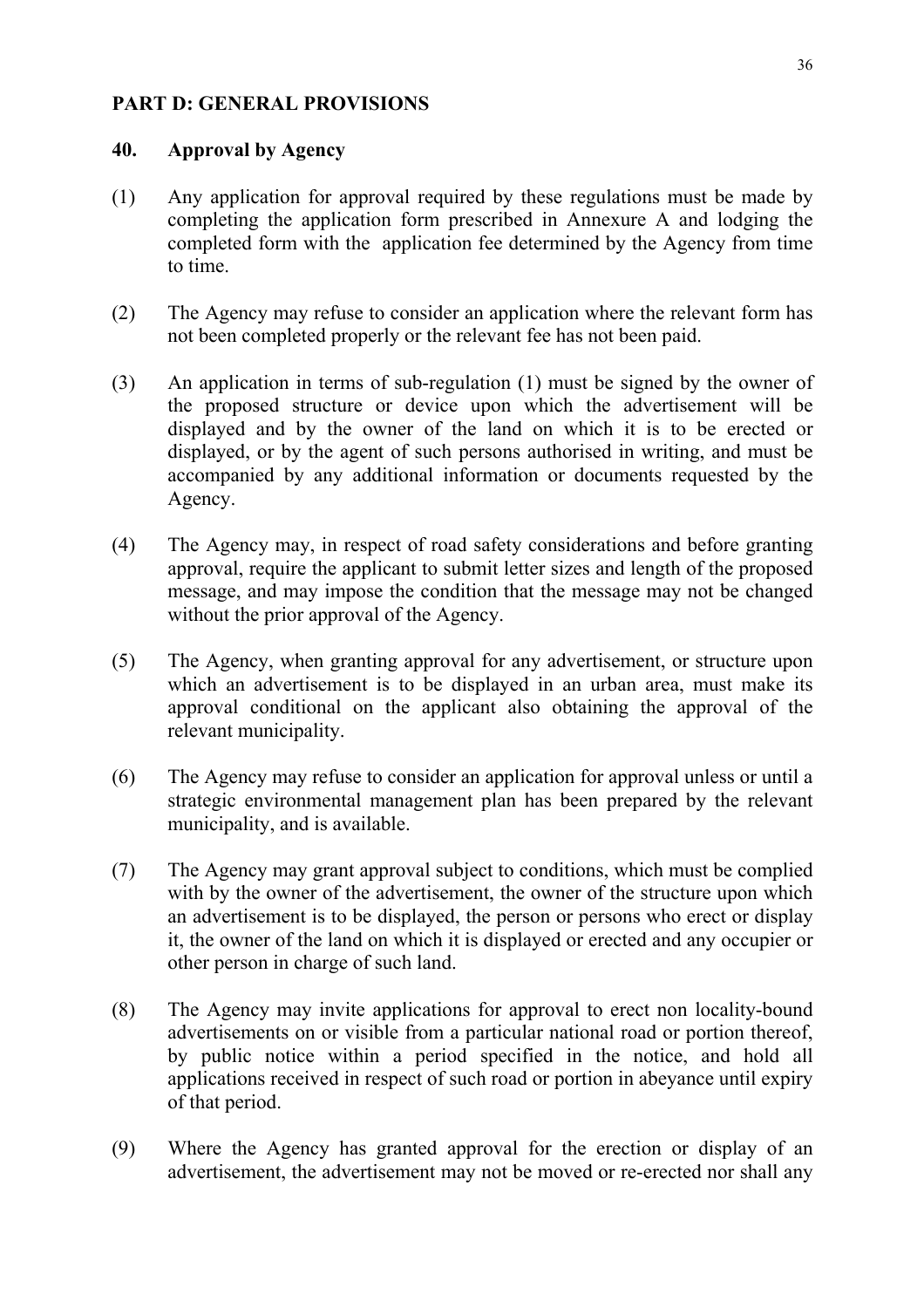alteration be made to the electric wiring system thereof, except for the purpose of renovation or maintenance, without first obtaining the further written approval of the Agency.

- (10) The Agency must register every advertisement approved by it and allocate to it a registration number, which must be displayed on the advertisement in a clearly visible position by the owner of the advertisement, and, if so directed by the Agency, in more than one place on the advertisement, in a manner so directed and in a manner which will ensure that the number is not removed or obscured. The name and address of the advertiser must also appear on the advertisement in the manner directed by the Agency, in letters that conform with the sizes stipulated by the Agency.
- (11) Approvals granted in terms of these regulations may be renewed after expiry of the period for which the approval was granted by—
	- (a) making application for such renewal to the Agency on the form provided by the Agency, and;
	- (b) lodging the completed form with the renewal fee determined by the Agency (which may include an inspection fee).
- (12) The Agency may reject an application for renewal of an approval that does not comply with sub-regulation (11).
- (13) Where an approval has so lapsed, application may be made afresh on compliance with sub-regulations (1), (2) and (3).
- (14) The owner of the land on which an advertisement is erected or displayed in terms of an approval obtained under this regulation, must retain certified copies of all documentation relating to the application and the approval issued by the Agency and any renewal thereof for as long as the advertisement is erected or displayed, and must present it to any person authorised by the Agency on request. The owner of the advertisement, if not also the owner of the land, must provide the owner of the land with certified copies of all relevant documentation.
- (15) Approvals granted by the Agency in terms of the Act or these regulations shall be additional to, and not in substitution of, consent or approval required by any other law.
- (16) Where these regulations provide that the approval of the Agency will be required for the erection or display of an advertisement, in the absence of other specific criteria provided, the Agency must consider, where applicable in each case—
	- (a) the matters set out in regulation 6, road safety considerations being the most important and overriding factor;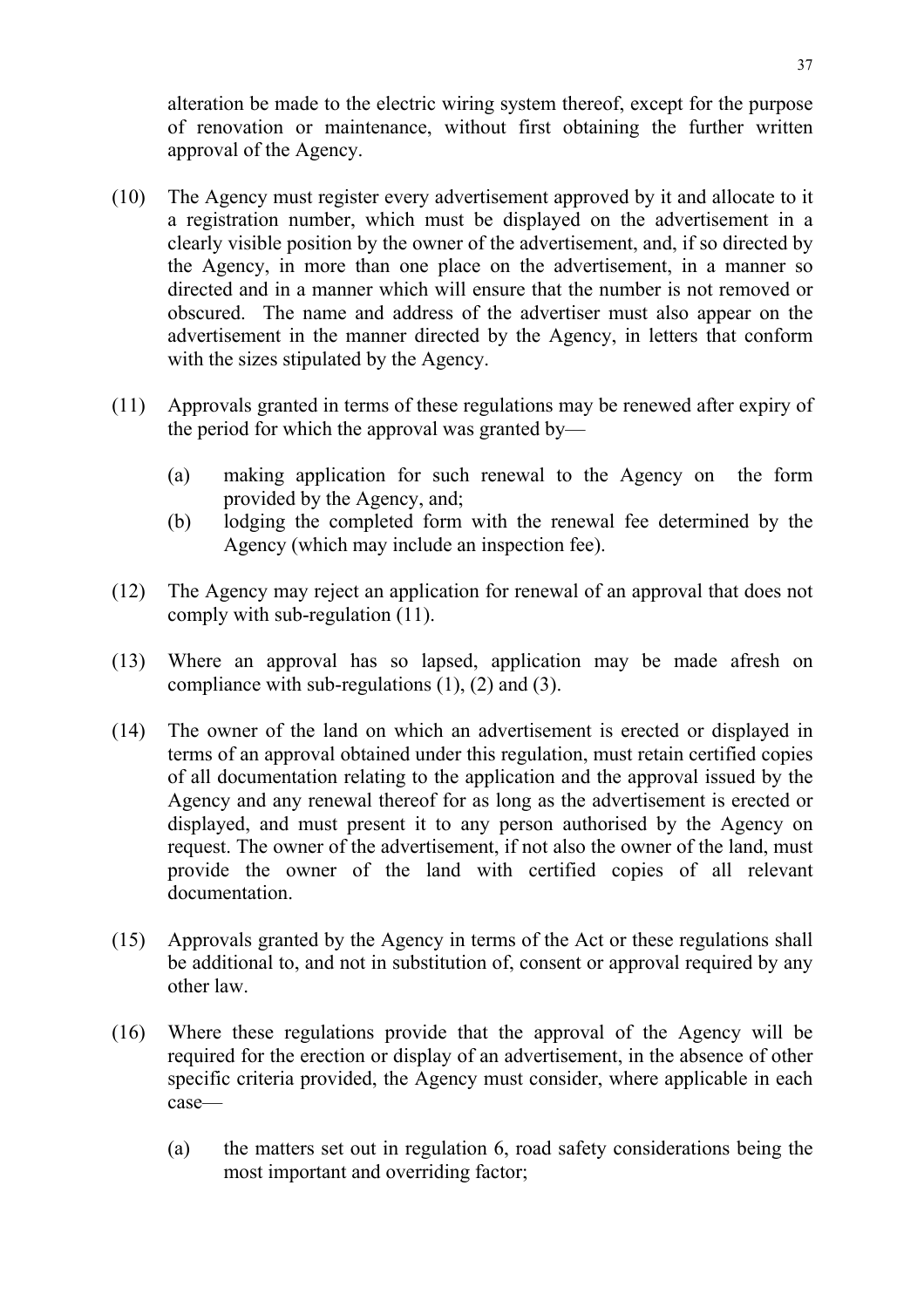- (b) any other matters set out in these regulations;
- (c) environmental considerations, which must include aesthetic, ecological and traffic safety aspects;
- (d) the visual content of the advertisement, with regard to letter sizes and length of messages, colours, impact etc.;
- (e) whether the advertisement complies with the Act and these regulations and with the requirements and standards of the Agency;
- (f) requirements and guidelines published by the South African Advertising Standards Authority or similar regulatory bodies established by the industry.
- (17) The Agency may withdraw any approval given under this regulation where the relevant advertisement does not or ceases to comply with these regulations, or a condition imposed in such approval has not been complied with.
- (18) The Agency may set a fee as portion of the application fee which will be held in trust for the period of the approval and may use this amount to defray any expenses it may incur as a result of the conditions of the approval, and these regulations, not being complied with. If not so used, the Agency must return the amount, or what is left thereof, to the holder of the approval on termination of the period of the approval.

# **41. Transitional provisions**

- (1) Subject to section 50 of the Act, any advertisement that was erected or displayed on the date of commencement of these regulations that is prohibited by these regulations, and is not an advertisement for which the Agency may grant approval, must be removed within 90 days of such date of commencement.
- (2) Where an advertisement has been erected or displayed on the date of commencement of these regulations, which, in terms of these regulations, may not be so erected or displayed without the approval of the Agency or another authority, the owner of the advertisement must apply to the Agency or the other authority, as the case may be, for such approval, within 90 days of such date of commencement, failing which the advertisement must be removed forthwith. No such application may be made in respect of an advertisement contemplated in sub-regulation (1).
- (3) If approval for an advertisement contemplated in sub-regulation (2) has been refused, the owner must remove it within 30 days of receipt of notification of such refusal. Where such a notification has been posted by registered post, the owner will be deemed to have received it eight days after posting thereof.

## **42. Short title**

These regulations shall be known as the Regulations on Advertising On or Visible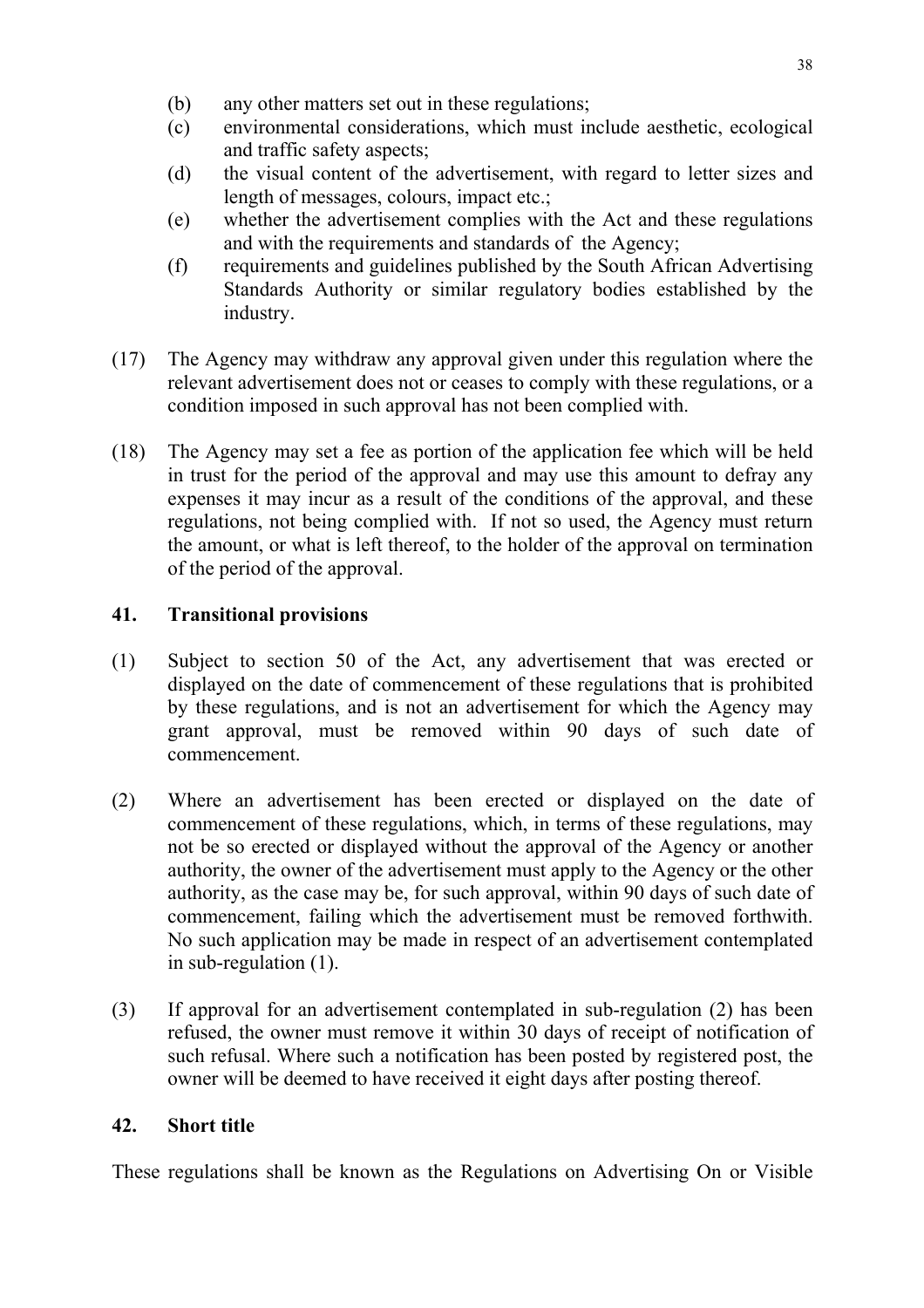From National Roads, 2000.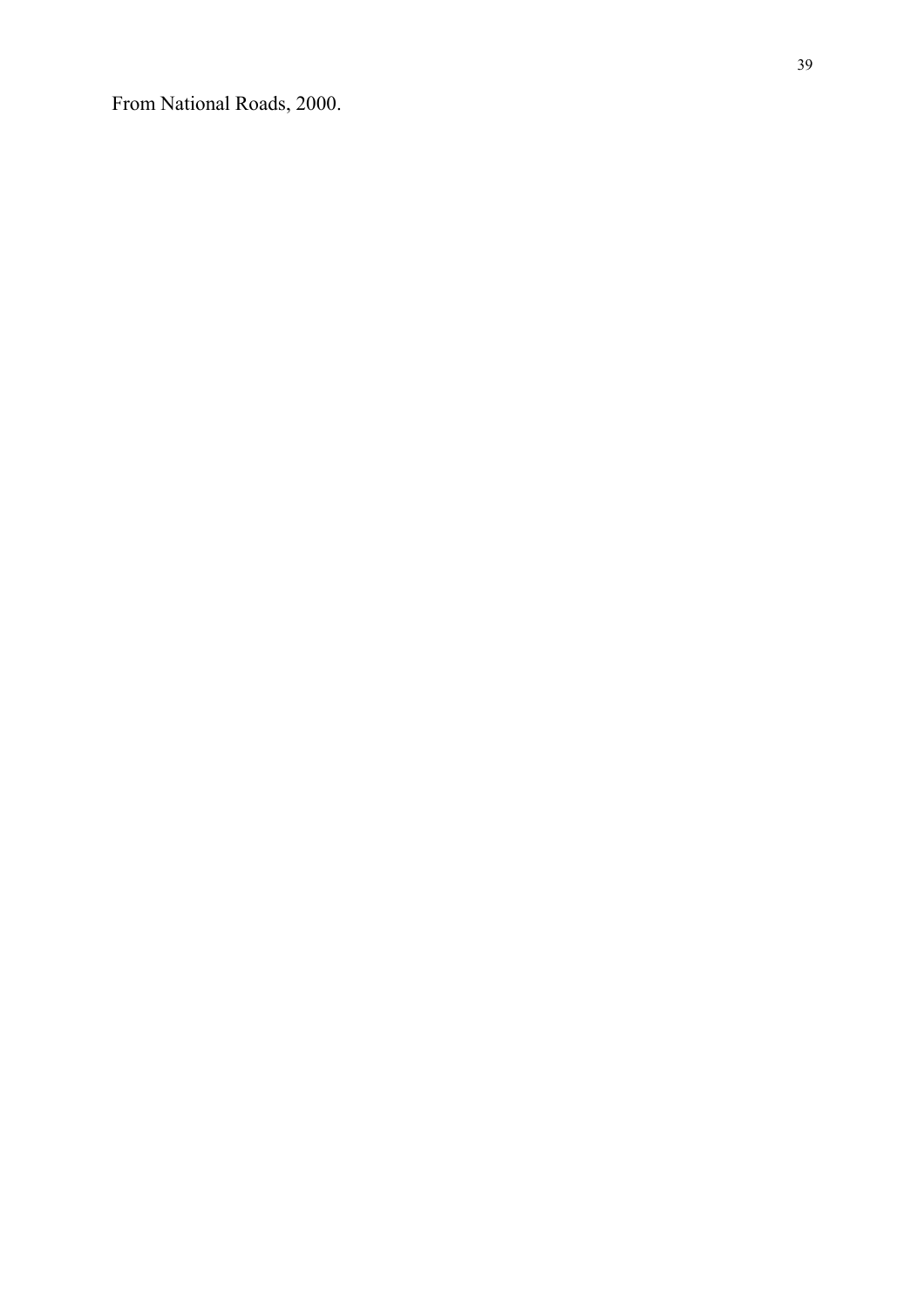#### ANNEXURE A: APPLICATION FORM FOR APPROVAL OF AN ADVERTISEMENT THE SOUTH AFRICAN NATIONAL ROADS AGENCY LIMITED AND NATIONAL ROADS ACT, 1998 (ACT NO. 7 OF 1998) APPLICATION FOR APPROVAL OF AN ADVERTISEMENT IN TERMS OF THE REGULATIONS ON ADVERTISING ON OR VISIBLE FROM NATIONAL ROADS, 2000

- (1) This application must be accompanied by an application fee in the amount determined by the Agency from time to time.
- (2) The Agency may refuse to consider the application if this form has not been completed properly or if the application fee has not been paid.
- (3) Applications must be submitted to the address, or addresses published in the Gazette from time to time.
- (4) A separate application must be submitted for each advertisement. An application fee must be paid for each such application.

#### **Advertisement identifying information**

#### **Advertisement details**

#### **Agent of applicant (if applicable)**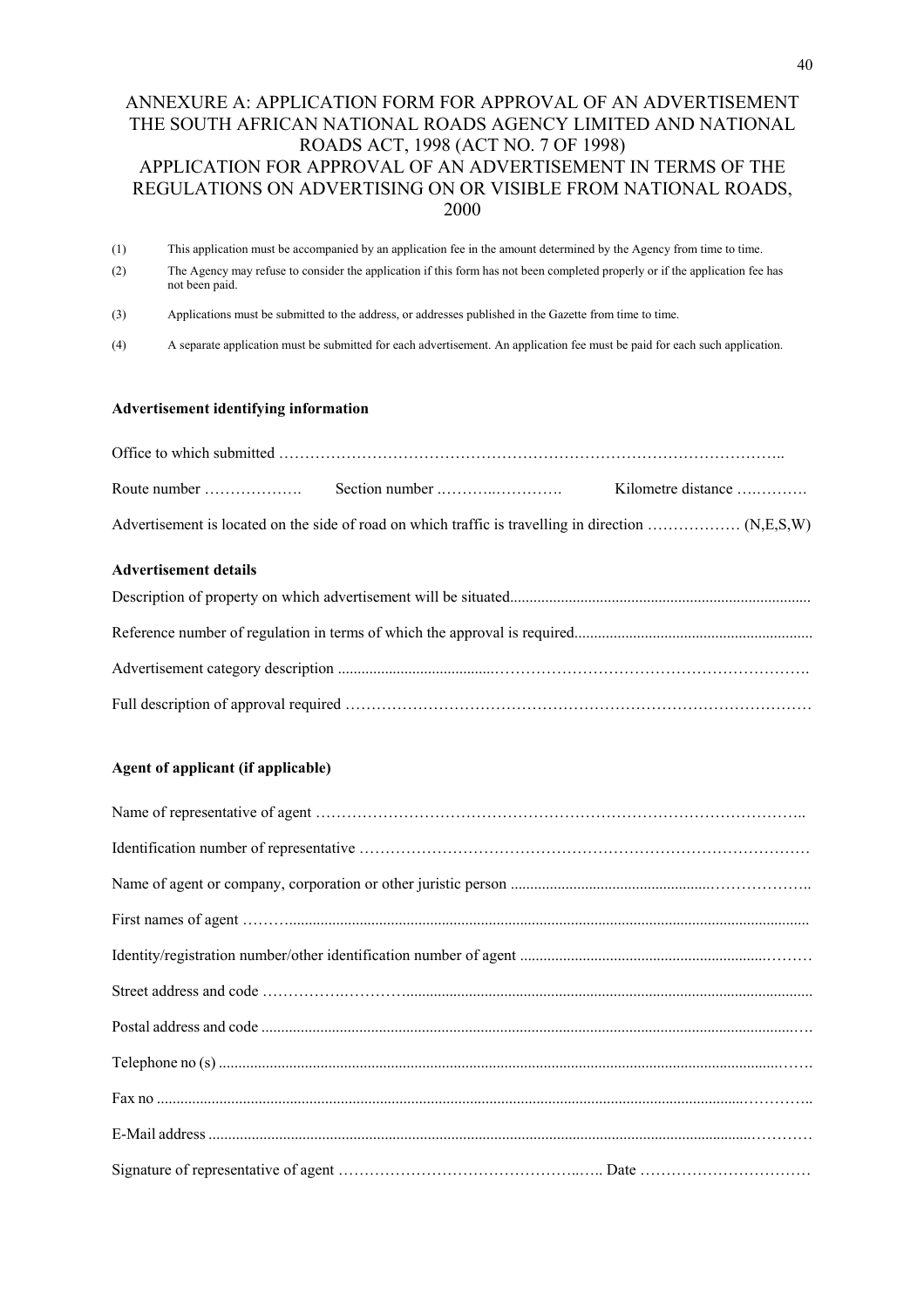#### Applicant (owner of advertisement structure)

#### Land owner (if different from applicant)

| Local authority or municipality |
|---------------------------------|

####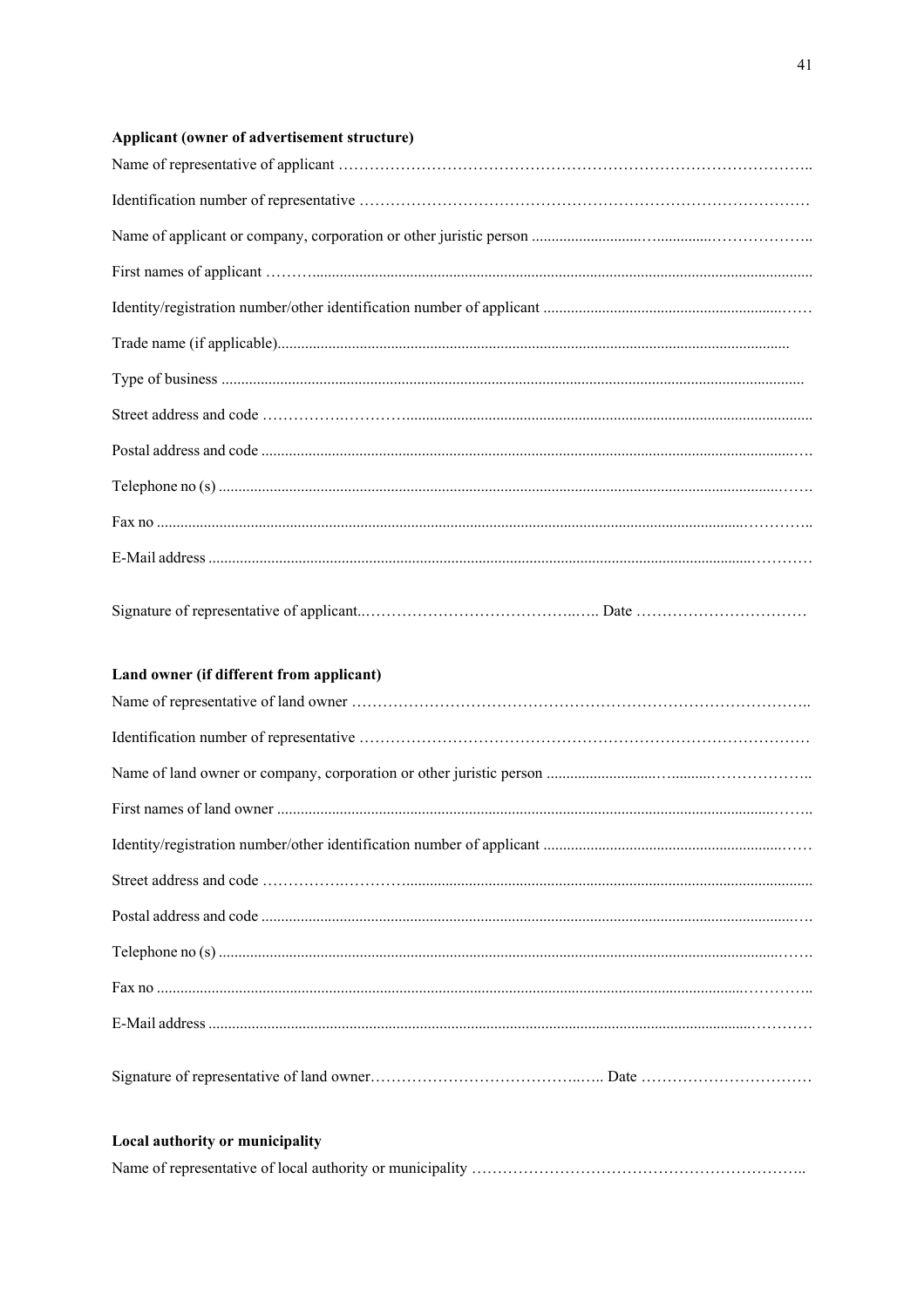| Area designation by local authority (not allowed, natural, rural, urban area of maximum control, urban area of |
|----------------------------------------------------------------------------------------------------------------|

#### **Note – letter of approval by local authority or municipality to be submitted when requested by the Agency.**

#### **Advertisement structure**

Detailed information regarding the size, height, width and clearance height of the advertisement as well as areas to be illuminated or animated.

#### **Site sketch plan**

A sketch plan of the site on which the advertisement is to be erected or displayed:, drawn to a scale of roughly 1:500 and for a distance not less than 100m upstream and downstream of the advertisement, showing all natural features and also buildings and structures which may affect sight distance, roads and streets, the national road reserve boundary, street names, route and section numbers, kilometre distances along the national road, all existing advertisements in the area, road traffic signs and traffic signals, the approximate extent of the visual zone, and the dimensional position of the advertisement being applied for.

#### **Elevation plan or photographs**

Elevations of the proposed advertisement to a scale of not less than 1:500, or photographs of a size not less than 200 x 250 mm, taken from points on the road reserve from which the advertisement will be visible, at 50 metre intervals along the left hand-most lane of the roadway over a distance of 500 metres upstream of the advertisement, showing the proposed advertisement superimposed thereon. Elevation plans or photographs are only required for large and small electronic billboards, large and small billboards, tower structures, product replicas and three-dimensional advertisements, balcony and under-awning advertisements, forecourt advertisements, tower and pylon advertisements and aerial advertisements. Details of the position from which an elevation plan is provided or a photograph has been taken, the distance from the advertisement, the position of the advertisement and its structure in relationship to its surroundings and the national road must be provided, as well as any other information subsequently required by the Agency.

#### **Additional information to be submitted when requested**

When required, the Agency will request the applicant to submit any or all of the following additional information:

#### **Layout plan**

A layout plan, drawn to a scale of at least 1:2000 and showing a distance of not less than 500m upstream and downstream of the proposed site of the advertisement being applied for. This plan must accurately show all the information as required for the site sketch plan, the positions from which elevations or photographs are provided, horizontal curve positions, road gradients, speed limits, street and road lighting poles, as well as any other information required by the Agency which will allow a detailed evaluation of any factor which could affect road safety.